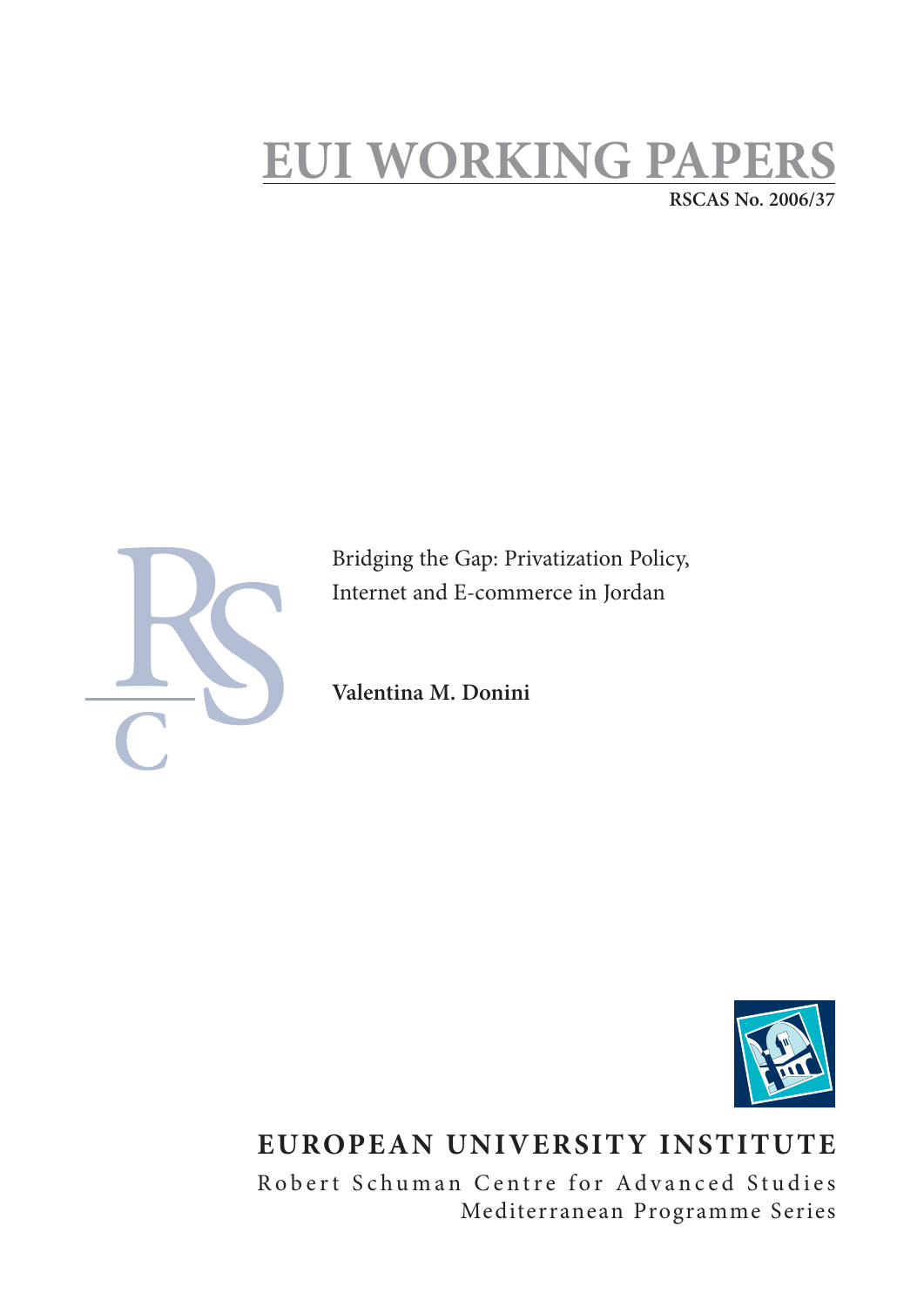### **EUROPEAN UNIVERSITY INSTITUTE, FLORENCE ROBERT SCHUMAN CENTRE FOR ADVANCED STUDIES**

*Bridging the Gap: Privatization Policy, Internet and E-commerce in Jordan* 

**VALENTINA M. DONINI**

EUI Working Paper **RSCAS** No. 2006/37 **BADIA FIESOLANA, SAN DOMENICO DI FIESOLE (FI)**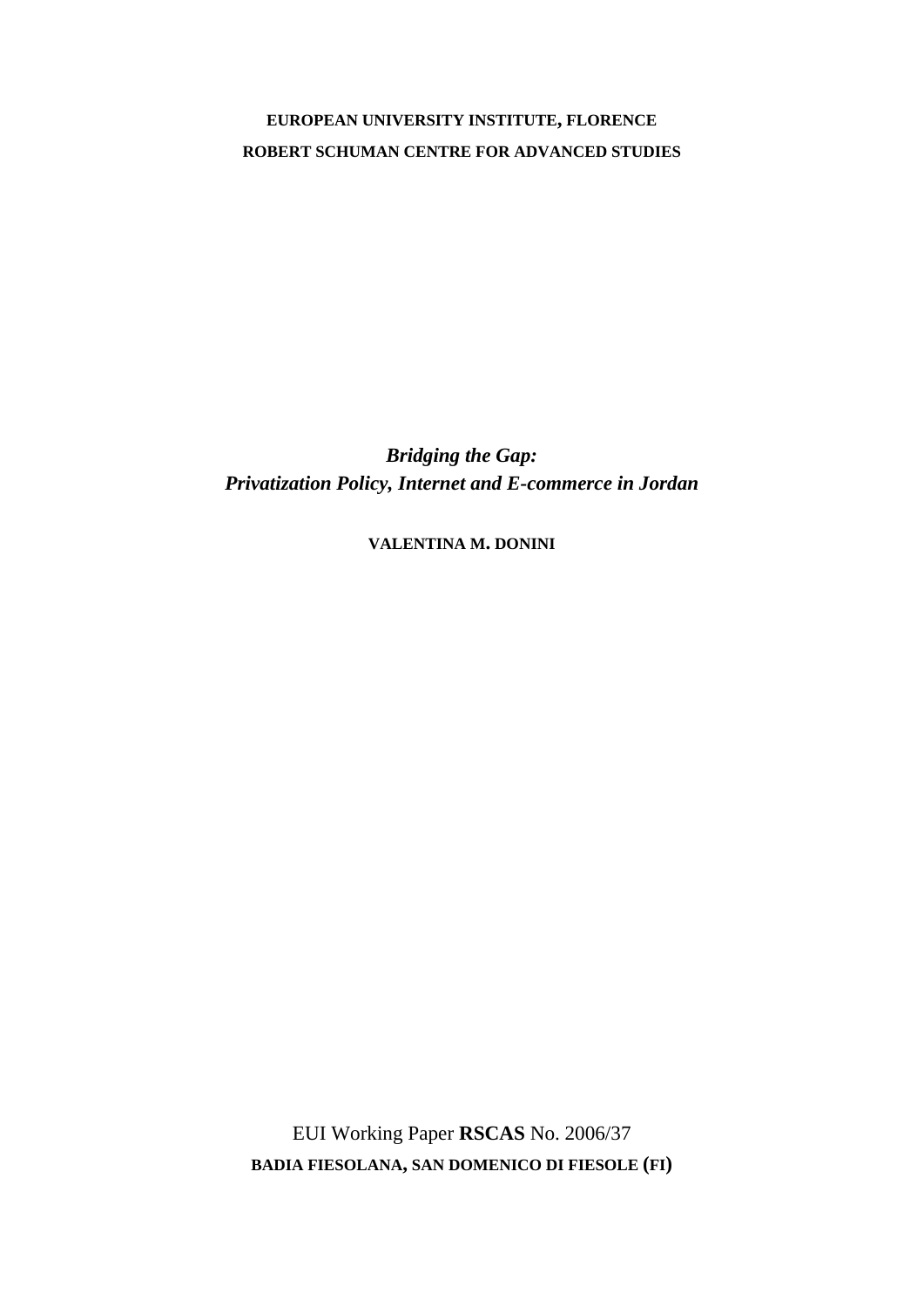© 2006 Valentina M. Donini

This text may be downloaded only for personal research purposes. Additional reproduction for other purposes, whether in hard copies or electronically, requires the consent of the author(s). Requests should be addressed directly to the author(s).

If cited or quoted, reference should be made to the full name of the author(s), the title, the working paper, or other series, the year and the publisher.

The author(s) should inform the Robert Schuman Centre for Advanced Studies at the EUI if the paper will be published elsewhere and also take responsibility for any consequential obligation(s).

ISSN 1028-3625

Printed in Italy in November 2006 European University Institute Badia Fiesolana I – 50016 San Domenico di Fiesole (FI) Italy [http://www.eui.eu/RSCAS/Publications/](http://www.eui.eu/RSCAS/Publications)  <http://cadmus.eui.eu>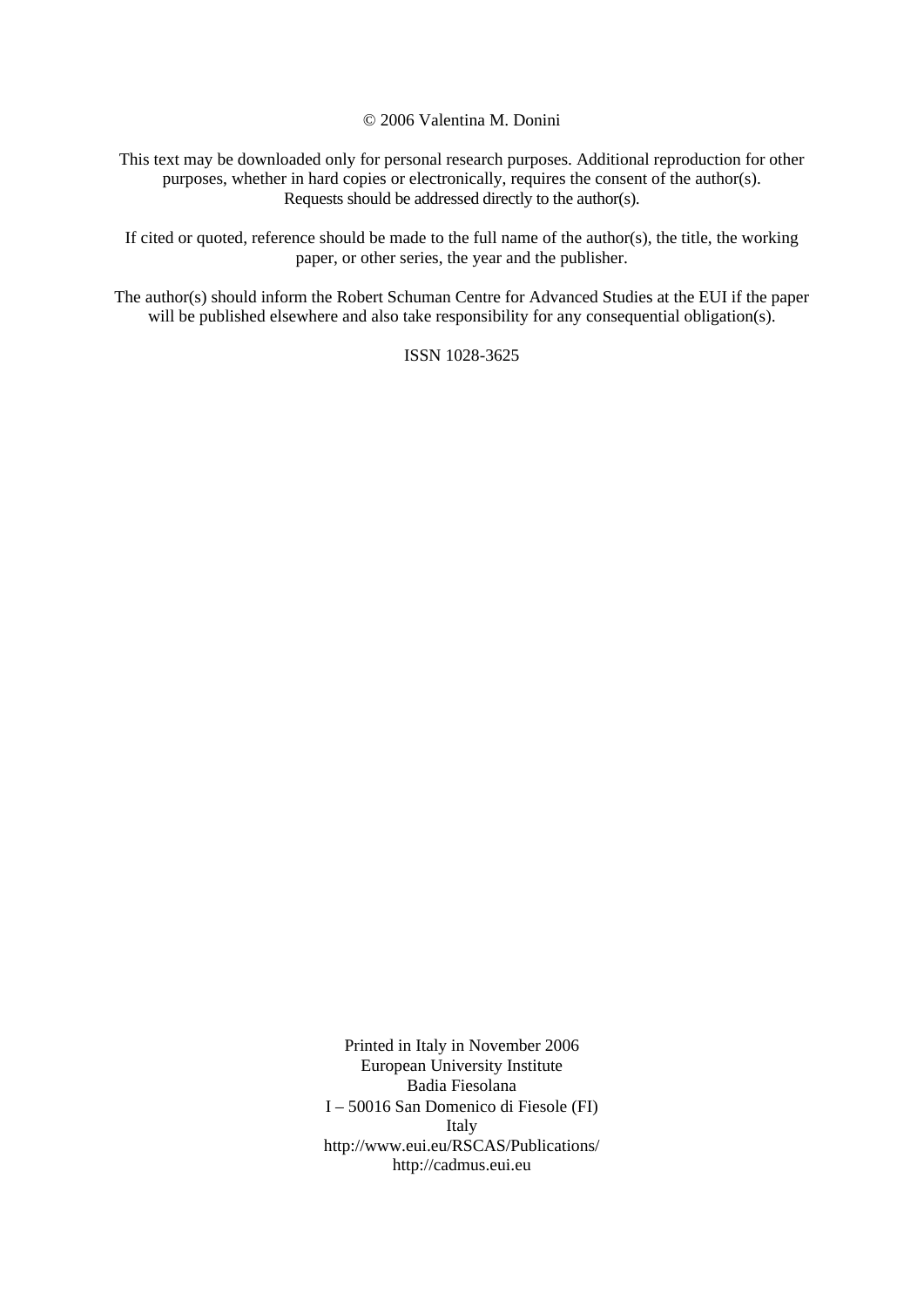#### **Robert Schuman Centre for Advanced Studies**

The Robert Schuman Centre for Advanced Studies (RSCAS), directed by Stefano Bartolini since September 2006, is home to a large post-doctoral programme. Created in 1992, it aims to develop inter-disciplinary and comparative research and to promote work on the major issues facing the process of integration and European society.

The Centre hosts major research programmes and projects, and a range of working groups and ad hoc initiatives. The research agenda is organised around a set of core themes and is continuously evolving, reflecting the changing agenda of European integration and the expanding membership of the European Union.

Details of this and the other research of the Centre can be found on: [http://www.eui.eu/RSCAS/Research/](http://www.eui.eu/RSCAS/Research) 

Research publications take the form of Working Papers, Policy Papers, Distinguished Lectures and books. Most of these are also available on the RSCAS website: [http://www.eui.eu/RSCAS/Publications/](http://www.eui.eu/RSCAS/Publications) 

The EUI and the RSCAS are not responsible for the opinion expressed by the author(s).

#### **Mediterranean Programme**

The Mediterranean Programme was set up at the Robert Schuman Centre for Advanced Studies of the European University Institute in 1998. It focuses on the Mediterranean region.

The Mediterranean Programme engages in research with the twin aims of: a) generating intellectually excellent scholarly work; and b) contributing to the general policy debate relating to the flows of persons, goods and ideas between and within the Northern, Eastern, Southern and Western Mediterranean areas.

The Mediterranean Programme and its activities have been financed by: Capitalia, Compagnia di San Paolo, Eni spa, Ente Cassa di Risparmio di Firenze, European Commission, European Investment Bank, Fondazione Monte dei Paschi di Siena, and Regione Toscana.

The Annual Mediterranean Research Meeting brings together scholars from across the region.

<http://www.iue.it/RSCAS/Research/Mediterranean/Meetings.shtml>

*For further information:*  Mediterranean Programme Robert Schuman Centre for Advanced Studies European University Institute Villa Malafrasca Via Boccaccio, 151 I - 50133 Firenze (FI) Italy Fax: + 39 055 4685 770 E-mail: [MedProgSecretary@eui.eu](mailto:MedProgSecretary@eui.eu) 

<http://www.eui.eu/RSCAS/Research/Mediterranean/Index.shtml>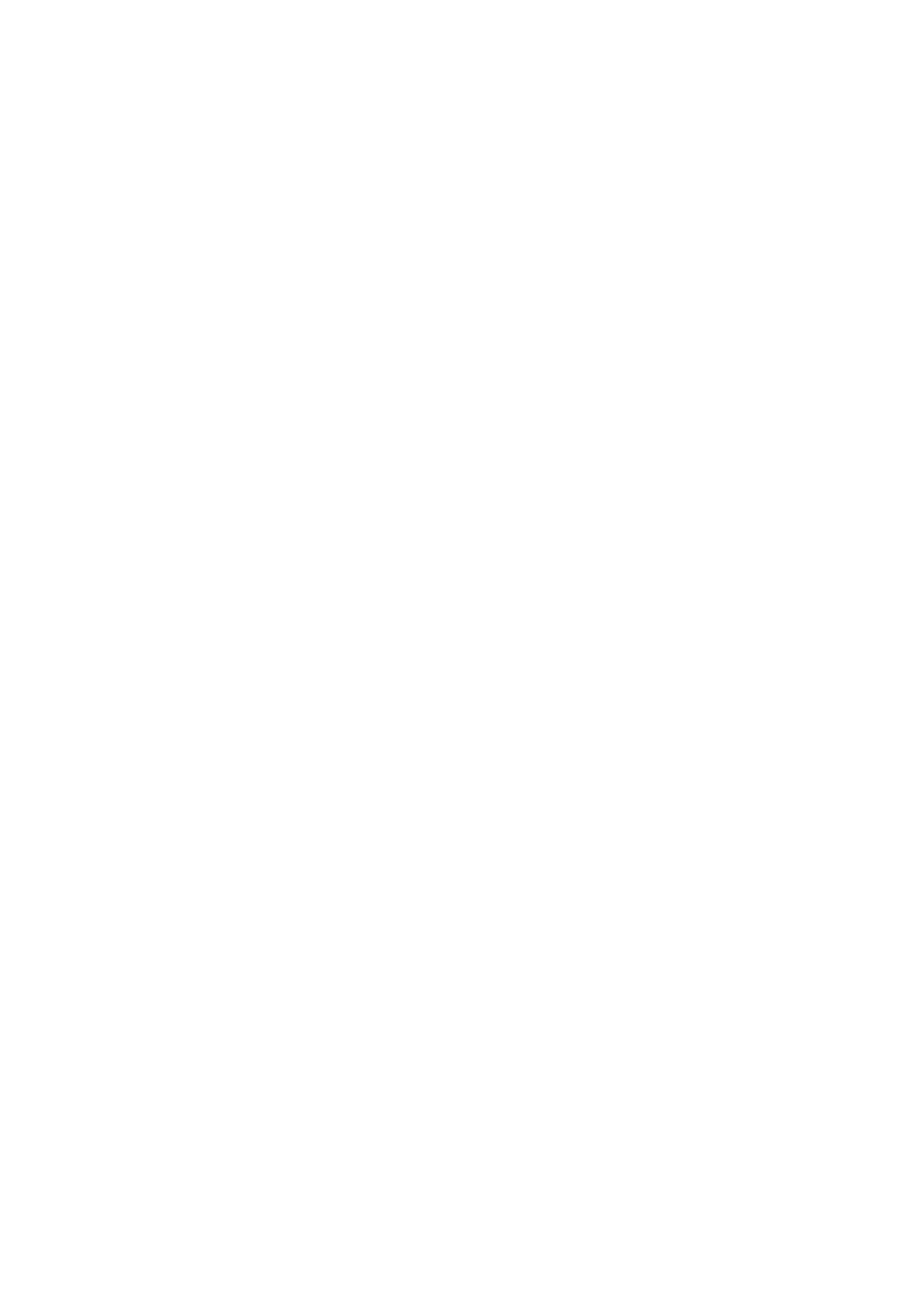#### **Abstract**

Many studies have already highlighted the existing gap—the digital divide—between the industrialized, digitalized West and the rest of the world, where the development of ICT is still at its early stages. ICT diffusion is a fundamental requirement for the development of e-commerce and bridging the divide is the only way to enter into the virtuous circle of the new economy. Mediterranean countries, however, are still far behind, facing several problems such as poor technical infrastructure, ineffective long-term policy, State monopolies and inadequate legal framework. This paper, which is concentrated on the legal aspects, focuses on Jordan which represents an interesting field of investigation: it has embarked on a privatization program of telecommunication services (law 13/1995), and it has enacted an Electronic Transactions Law (law n. 85/2001), which even if it is not meant to be a comprehensive piece of legislation, it is certainly a fundamental step in order to facilitate e-commerce and e-transactions. Moreover, due to the comparative approach of this paper, relevant legislations of other countries will be examined, particularly Tunisian law 83/2000, and Egyptian law 15/2004.

#### **Keywords**

Jordan – E-Commerce – Digital Divide – Privatisation - Legal framework – UNCITRAL model laws – UNIDROIT Principles of International Commercial Contracts – Electronic Transactions law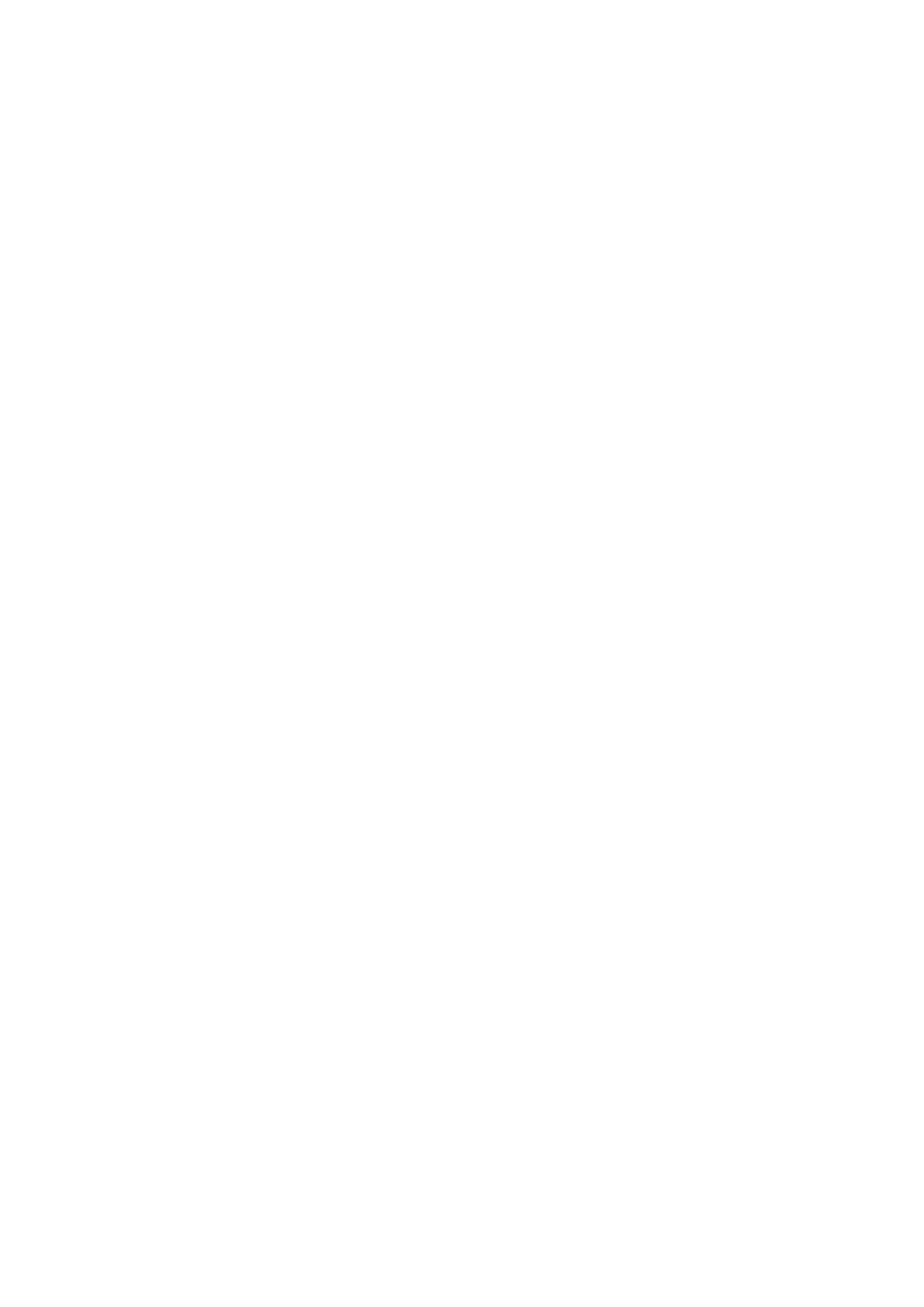#### **Introduction**

1

What is generally known as *new economy* is one of the most interesting effects of globalization. Ecommerce represents a key element of the *new* or *net economy*, being at the same time both an instrument and a factor of globalization. As a matter of fact, the outstanding progress and diffusion of ICT has made the world smaller, especially from the economic point of view.<sup>1</sup> It has allowed the development of e-commerce, which is becoming a common means of trading in many sectors in developed countries, permitting any small or medium enterprise to become an integral part of the global market.<sup>2</sup>

To date, the benefits that e-commerce has already provided to advanced economies should be regarded as important indicators of the potential opportunities that it can offer to less developed countries. As it facilitates the worldwide distribution and exchange of goods and services, e-commerce is the main element of globalization of the world economy and markets. Therefore, Mediterranean countries should not lose this opportunity to fill the gap that still divides them from the Western world, in terms of economic and technological development. In fact, enterprises in developing countries will incur large costs if they do not engage in e-commerce, as it has been demonstrated that in every technological revolution, the countries that delayed the adoption of new technologies have suffered considerable economic losses.<sup>3</sup>

The diffusion and above all the affordability of ICT is a prerequisite for the development of ecommerce, but until now the Mediterranean area is still far behind in this field, mainly due to economic conditions, lack of investments and an inadequate legal framework, which can be summarized in the well-known concept of 'digital divide'.<sup>4</sup>

There is still a great disparity between Western countries and less industrialized countries, $5$  as can be perceived from a comparative analysis of Internet penetration in the world and in the Arab countries. While Europe has a penetration rate of about 36% of Internet users on the whole population

<sup>1</sup> See F. Cairncross, *The Death of Distance: How the Communication Revolution will change our lives*, Boston, 2001.

<sup>2</sup> It is important that small and medium enterprises understand the challenges and opportunities of e-commerce and ICTs: the development of an e-strategy, may spur growth, create jobs, improve market access, develop market information, contribute to income generation and enhance rural productivity, for instance through the institutions of e-cooperatives and virtual souk.

<sup>3</sup> UNCTAD *Capacity-building in electronic commerce*, UNCTAD (TD/B/COM.3/35). This happened, for instance, during the so called 'container revolution' in the late 1960s, when developing countries not providing appropriate container handling facilities endured a strong increase in transport costs.

<sup>4</sup> The term 'digital divide' refers to the gap between individuals, households, businesses and geographic areas at different socio-economic levels with regard both to their opportunities to access information and communication technologies (ICTs) and to their use of the Internet for a wide variety of activities. OECD, *Understanding the Digital Divide*, 2001, p. 4, available on: [http://www.oecd.org/dataoecd/38/57/1888451.pdf.](http://www.oecd.org/dataoecd/38/57/1888451.pdf)

<sup>5</sup> The issue of digital divide is a manifestation of several existing social and development divides, among and within countries and has been deeply studied and discussed, also under the legal point of view. See for instance, R. Badrinath, *Playing the Digital Game*, in *International Trade Forum*, n. 1, 2001, pp. 4-5; J.M. Spectar, *Bridging the Global Digital Divide: Frameworks for Access and the World Wireless Web*, in *North Carolina Journal of International Law and Commercial Regulation*, vol. 26, 2000, pp. 57-103. For an attempt of finding a solution, see *Digital Opportunities for All: Meeting the Challenge,* Report of the Digital Opportunity Task Force (*DOT Force)*, 2001, available on: [www.dotforce.org/reports/. F](http://www.dotforce.org/reports)or a comparison between the digital divide and the literacy divide, see M. Warschauer, *Reconceptualizing the Digital Divide*, in *First Monday – Peer Reviewed Journal on the Internet*, available on: [http://www.firstmonday.org/issues/issue7\\_7/warschauer/.](http://www.firstmonday.org/issues/issue7_7/warschauer)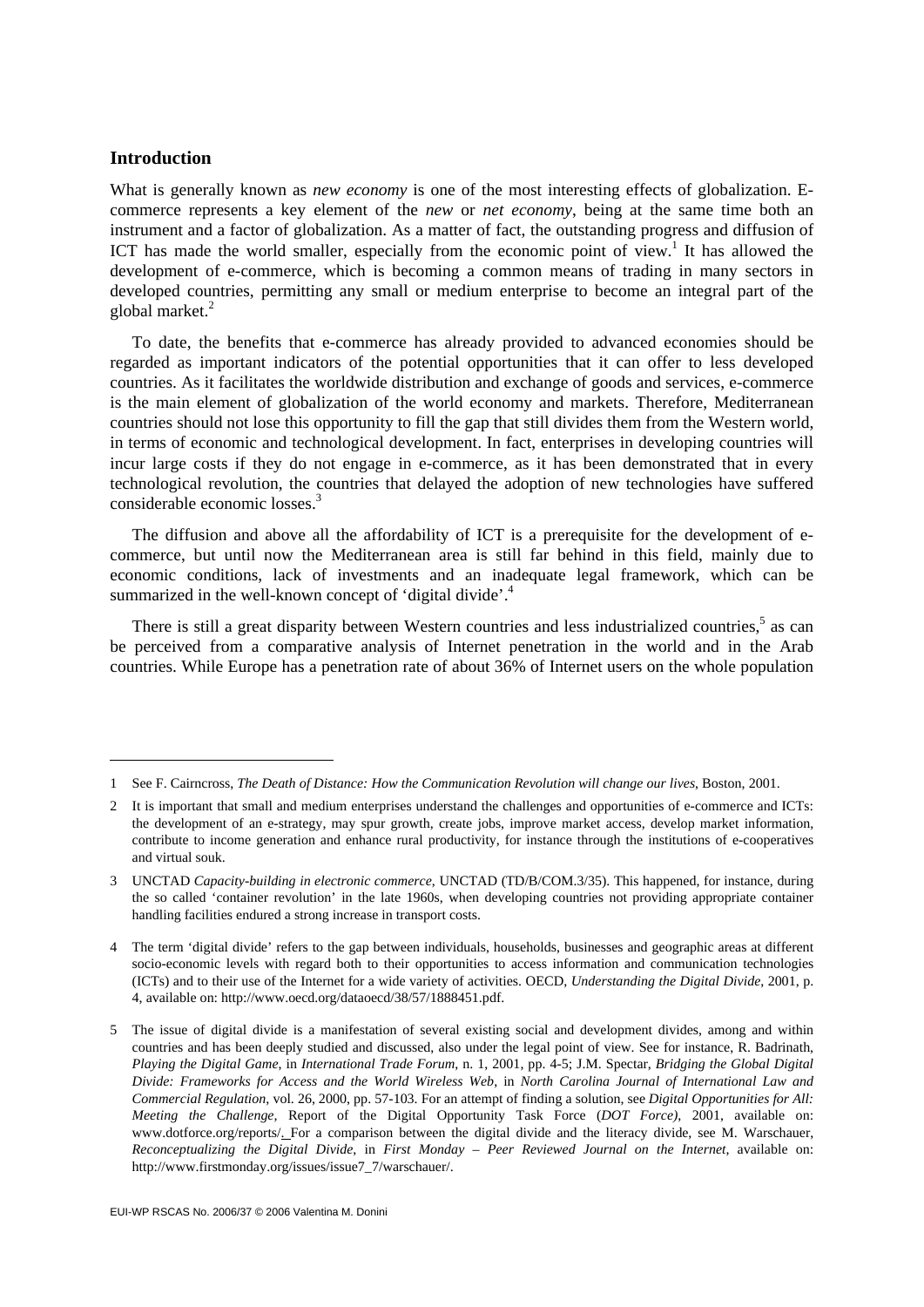and North America has a 68% rate, in the Middle East the average penetration rate amounts to 9,6%, representing just the  $1,8\%$  of users in the world.<sup>6</sup>

For a number of reasons, however, these data do not offer a real picture for ICT diffusion. Firstly, the concept of digital divide ought to be replaced with the concept of e-readiness, which is more specific for the Internet issue.<sup>7</sup> In fact, in the Arab world the digital divide involves mainly Internet, whereas other sectors, such as mobile telephony, are better developed<sup>8</sup>. Hence, when assessing a country e-readiness, more comprehensive ICT indicators should be taken into consideration, such as PC ownership, mobile phones, fixed lines and, of course, the overall number of Internet users.  $\overline{a}$ 

Moreover, due to high costs of connectivity and ICT equipment, most of the general public in the region obtains access via an Internet café or community centres, rather than getting an individual computer and a personal subscription. By offering shared services and enabling low-cost access to ICT, telecentres<sup>10</sup> act as strategic tools to overcome the digital divide. However, as these centres are informal communities, it is difficult to assess the exact number of Internet users, even though the connection between a low rate of individual accounts via ISP, and a high prevalence of Internet Cafes is rather evident. $^{11}$ 

Furthermore, it must be pointed out that the Arab world<sup>12</sup> does not present a homogeneous situation, as there are many differences on the economical, technological, social and institutional levels, as can be seen from the following table, where it is self-evident how the Gulf Countries are playing a leading role in the diffusion of ICT. Their economic success makes the Gulf countries able to face a real ICT revolution and overcome the digital divide.<sup>13</sup>

-

[http://www.mcconnellinternational.com/ereadiness/Government\\_of\\_Jordan\\_EReadiness\\_Report\\_McConnell\\_International.pdf](http://www.mcconnellinternational.com/ereadiness/Government_of_Jordan_EReadiness_Report_McConnell_International.pdf) 

<sup>6</sup> Source: InternetWorld Stats.com.

<sup>7</sup> See the McConnell report (2001), *Ready?Net.Go! Partnership leading the Global Economy*, available on: [http://www.mcconnellinternational.com/ereadiness/ereadinessreport2.htm;](http://www.mcconnellinternational.com/ereadiness/ereadinessreport2.htm) for the Jordan case, see *The National E-Readiness of the Hashemite Kingdom of Jordan. A Global View of Jordan's Competitive Advantages*, McConnell International, 2002, available on:

<sup>8</sup> S. Aita, *Internet en Langue Arabe: espace de liberté ou fracture sociale?*, in *Maghreb-Machrek*, n. 178, 2003-2004, p. 38.

<sup>9</sup> See for instance the 2005 ICT Use index, elaborated by the *Madar Research Journal*, vol. 4, 2006, n. 1, available on: [www.madarresearch.com,](http://www.madarresearch.com) leading to a slightly different result as compared to the InternetWorldstats data. The Index is calculated by adding up the values of the aforementioned parameters and dividing the sum by the country's population figure. Considering that a higher index score indicates more aggressive ICT adoption, Jordan's result (0,91) is highly encouraging, being the first non GCC country of the list, after Bahrain, UAE, Qatar and Kuwait.

<sup>10</sup> A telecentre may be defined as 'a strategically located facility that provides public access to ICT-based services and applications for a range of developmental aims'. See R. Keramane, *Telecentres and Development: Application to the Algerian Context*, Paper presented at the Seventh Mediterranean Social and Political Research Meeting, Florence & Montecatini Terme 22–26 March 2006, organised by the Mediterranean Programme of the Robert Schuman Centre for Advanced Studies at the European University Institute, p. 6.

<sup>11</sup> For an interesting survey on the diffusion of Internet Café in Jordan and in Egypt, see D. Wheeler, *The Internet in the Arab World: Digital Divides and Cultural Connections*, paper presented at the *Jordan Royal Institute for Inter-Faith*  Studies, in June 2004, available on: [http://www.riifs.org/guest/kecture\\_text/](http://www.riifs.org/guest/kecture_text) internet\_n\_arabworld\_all\_txt.htm.

<sup>12</sup> When extending this comparison to the non Arab countries of the Mediterranean Partnership, the result would be very different: Malta has a penetration rate of 78%, Cyprus 31% (even if these two countries have now entered the UE), Israel 45%, while Turkey is still at 13,7%.

<sup>13</sup> For instance through the institution of Dubai Internet City, the world's first free trade zone for e-business established by Dubai Technology Electronic Commerce and Media Free Zone law (1/2000). See [http://www.dubaiinternetcity.com/. Fo](http://www.dubaiinternetcity.com)r an assessment of the latest UAE progresses in Information Society, see United Arab Emirates Knowledge Economy 2006, available on: [www.madarresearch.com.](http://www.madarresearch.com)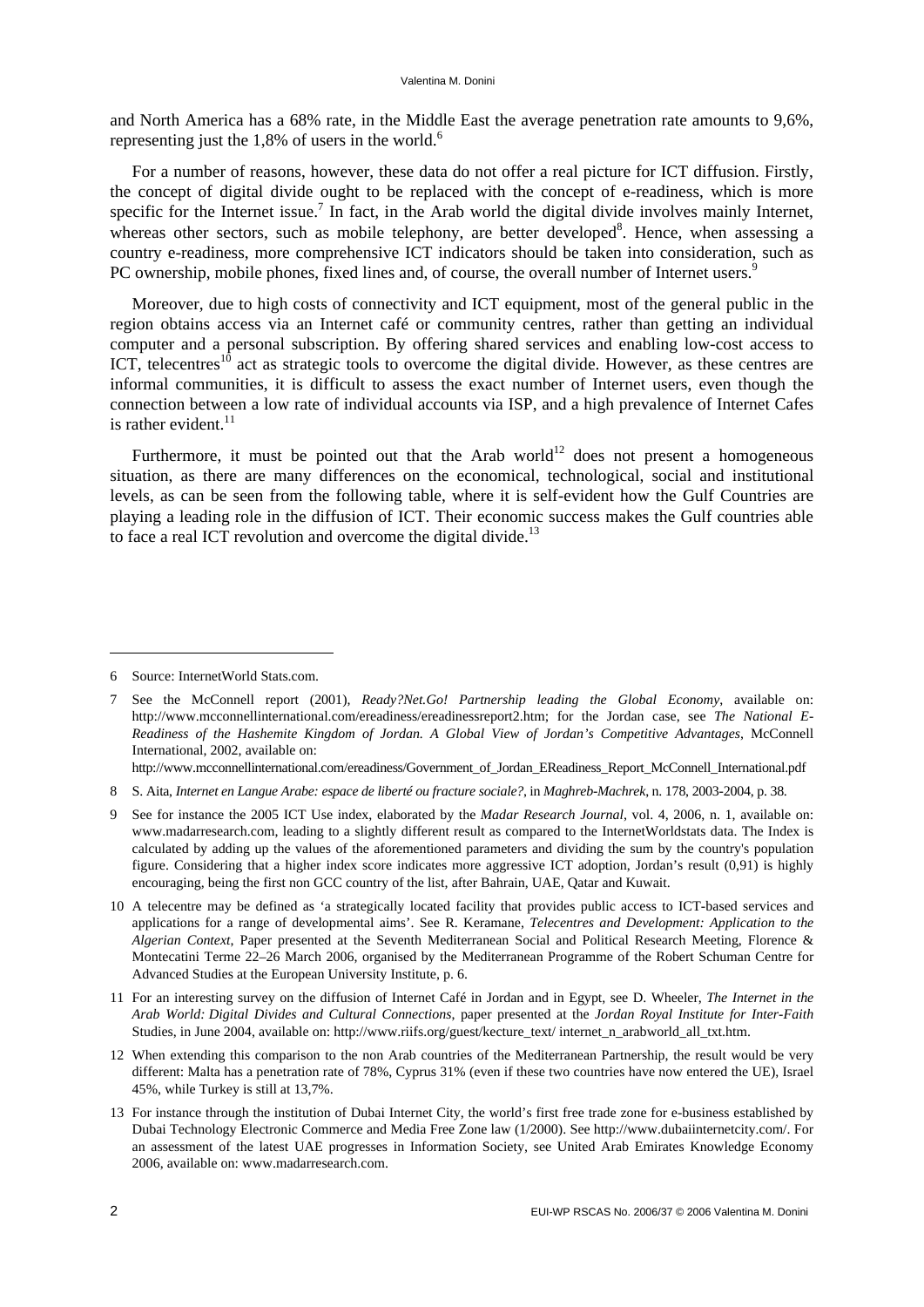| Country                | <b>Population</b><br>2006 Est.) | Usage, in<br>Dec/2000 | <b>Internet Usage,</b><br><b>Latest Data</b> | % Population<br>(Penetration) | <b>Use Growth</b><br>$(2000 - 2005)$ |
|------------------------|---------------------------------|-----------------------|----------------------------------------------|-------------------------------|--------------------------------------|
| <b>UAE</b>             | 3,870,936                       | 735,000               | 1,397.200                                    | 36.1 %                        | 90.1 %                               |
| Kuwait                 | 2,630,775                       | 150,000               | 700,000                                      | 26.6%                         | 366.7%                               |
| <b>Bahrain</b>         | 723,039                         | 40,000                | 152,700                                      | 21.1 %                        | 281.8%                               |
| Qatar                  | 795,585                         | 30,000                | 165,000                                      | 20.7 %                        | 450.0%                               |
| Lebanon                | 4,509,678                       | 300,000               | 700,000                                      | 15.5 %                        | 133.3 %                              |
| <b>Morocco</b>         | 30,182,038                      | 100,000               | 4,600,000                                    | 15.2 %                        | 3,400.0 %                            |
| Jordan                 | 5,282,558                       | 127,300               | 629,500                                      | 11,9%                         | 394.5 %                              |
| <b>Saudi</b><br>Arabia | 23,595,634                      | 200,000               | 2,540,000                                    | 10.8%                         | 1,170.0 %                            |
| Oman                   | 2,424,422                       | 90,000                | 245,000                                      | 10.1 %                        | 172.2 %                              |
| <b>Tunisia</b>         | 10,228,604                      | 100,000               | 953,000                                      | 9.3 %                         | 853.8%                               |
| <b>Palestine</b>       | 3,259,363                       | 35,000                | 243,000                                      | 7.5 %                         | 594.3 %                              |
| Egypt                  | 71,236,631                      | 450,000               | 5,000,000                                    | 7 %                           | 1,011.1 %                            |
| <b>Algeria</b>         | 33,033,546                      | 50,000                | 1,920,000                                    | 5.8%                          | 3,740.0 %                            |
| <b>Syria</b>           | 19,046,520                      | 30,000                | 800,000                                      | 4.2 %                         | 2,566.7%                             |
| Libya                  | 6,135,578                       | 10,000                | 205,000                                      | 3.3 %                         | 1,950.0 %                            |
| Yemen                  | 20,764,630                      | 15,000                | 220,000                                      | 1.1 %                         | 1,366.7%                             |
| <b>Iraq</b>            | 26,628,187                      | 12,500                | 36,000                                       | 0.1%                          | 188.0%                               |

#### **Internet Users in the Arab world**

Source: InternetWorldStats.com (updated September 2006)

Likewise, apart from economic obstacles, a major impediment to the diffusion of Internet in the Middle East is represented by the overwhelming presence of English content, and the symmetric absence of Arabic content. As a matter of fact, when analysing the top languages in the Internet, Arabic does not even appear, $14$  while English and Chinese represent the foremost spoken languages. It means that beyond a program of diffusion of ICTs, there is the need of either improving the knowledge of English, or increasing the number of Arabic websites.15

-

<sup>14</sup> According to the Global Reach research (last updated: 2004), the percentage of Arabic speaking people on the Internet is of 1.4%. See [http://www.glreach.com/.](http://www.glreach.com) 

<sup>15</sup> See G. Nunmberg, *Will the Internet Always Speak English?*, in *The American Prospect*, vol. 11, n. 10, 2000, available on: [www.prospect.or](http://www.prospect.org)g.; J. Korpela, *English, the Universal Language of the Internet*, available on: [http://www.cs.tut.fi/~jkorpela/lingua-franca.html.](http://www.cs.tut.fi/~jkorpela/lingua-franca.html) See also OECD, *Understanding the Digital Divide*, 2001, p. 23, available on: [http://www.oecd.org/dataoecd/38/57/1888451.pdf.](http://www.oecd.org/dataoecd/38/57/1888451.pdf)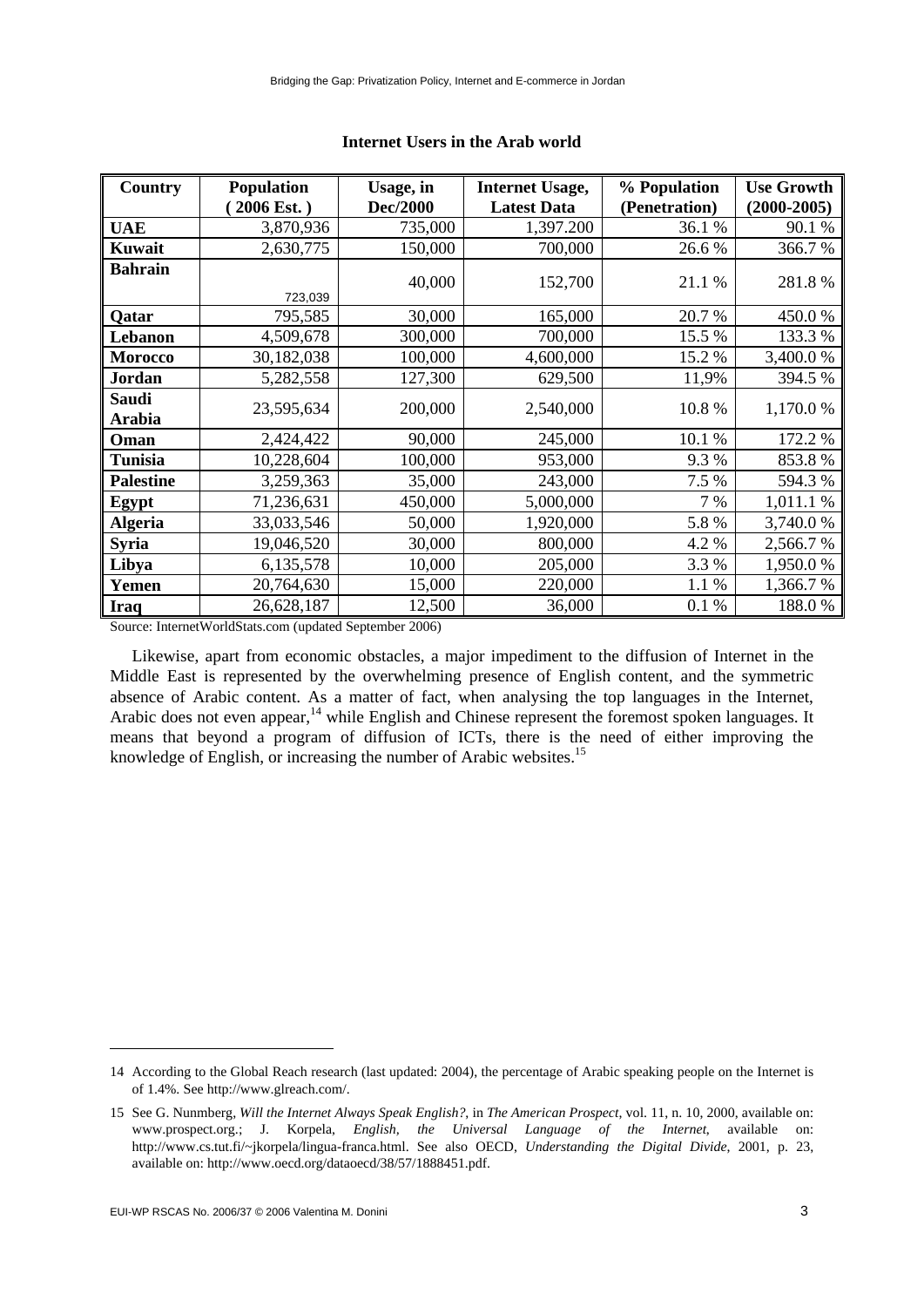| <b>TOP TEN LANGUAGES</b>       | <b>Internet Users,</b> | $%$ of all   |
|--------------------------------|------------------------|--------------|
| IN THE INTERNET                | by Language            | Internet     |
|                                |                        | <b>Users</b> |
| <b>English</b>                 | 322,600,837            | 29.7 %       |
| <b>Chinese</b>                 | 144,301,513            | 13.3 %       |
| <b>Japanese</b>                | 86,300,000             | 7.9 %        |
| <b>Spanish</b>                 | 81,729,671             | 7.5 %        |
| German                         | 58,854,682             | 5.4 %        |
| French                         | 49,660,498             | 4.6 %        |
| Korean                         | 32,372,000             | 3.1 %        |
| <b>Portuguese</b>              | 32,372,000             | 3.1 %        |
| Italian                        | 28,870,000             | 2.7 %        |
| <b>Russian</b>                 | 23,700,000             | 2.2 %        |
| <b>Rest of world languages</b> | 194,241,342            | 20.5%        |

#### **Internet users by language**

Source: InternetWorldStats.com (updated September 2006)

Focusing on legal matters, the lack of an adequate regulatory framework, capable of offering the necessary guarantees for a trustworthy and secure online commerce, implies that both businesses and consumers are reluctant to get involved in electronic transactions.

Up to now, the only Mediterranean countries having enacted legislation on e-commerce and Internet related issues are Tunisia (Electronic Trade and Commerce Law, 83/2000) and Jordan (Electronic Transaction Law, 85/2001). Egypt has recently promulgated Law 15/2004 on E-signature and the Establishment of the Information Technology Industry Development Authority (ITIDA), but it is only a partial specific-focused discipline, as it does not provide a global framework on the subject.<sup>16</sup> Other countries, such as Morocco and Lebanon, are still elaborating their legislation, whereas existing draft laws have not been passed yet.

As to the Gulf countries, in consideration of their success on the economic and infrastructure fronts, the legal framework is also a step forward. In the UAE, at the federal level Cyber-Crime Law 2/2006 has been issued. This law protects against cybercrimes such as hacking, forgery, fraud, and cyber theft, $^{17}$  but it also protects against the use of digital technology to insult any religion. Moreover,

<sup>16</sup> A more comprehensive approach was provided by the draft law, which regulated also contracts, evidence, encryption, domain names, consumer protection and taxes. This draft law however has not been transformed into law.

<sup>17</sup> Cybercrime represents a problematic issue, due to the difficulties in assessing the real extent of it, and to the difficulties in cooperating in criminal enquiries for institutional, operational and cultural limits; on this point see G. Ilarda, G. Marullo, *Cybercrime. Conferenza internazionale. La Convenzione del Consiglio d'Europa sulla criminalità informatica*, Milano, 2004; S. Schjolberg, A.M. Hubbard, *Harmonizing National Legal Approaches on Cybercrime*, ITU, 2005, available on: [http://www.itu.int/osg/spu/cybersecurity//docs/Background\\_Paper\\_Harmonizing\\_National\\_and\\_Legal\\_](http://www.itu.int/osg/spu/cybersecurity//docs/Background_Paper_Harmonizing_National_and_Legal_)  Approaches on Cybercrime.pdf . Similar hurdles may be found in the Arab world, also considering the lack of relevant legislation. Up to date, the only comprehensive legislation on this subject is the UAE draft law. As to the other countries, there is no *ad hoc* regulation, although there are some provisions that may apply to cybercrime. See for instance the reform of the Tunisian criminal code (Law 2 August 1999, n. 89) which has inserted a new art. 199ter regulating computer crimes, as well as art. 38 of Jordan ETL, stating that: 'Any person who commits an act that constitutes a crime pursuant to legislation in force by using electronic means shall be subject to the penalty of imprisonment for a period no less than three months and no more than one year, or a fine of no less than three thousand dinars and no more than ten thousand dinars, or to both penalties jointly. In case the said legislation provides for higher penalties than under this Law, the higher penalties shall apply'. At European level, the Convention on Cybercrime (signed in Budapest, in 2001) should regulate different aspects such as computer-related forgery, computer-related fraud, child pornography and offences related to infringements of copyright and related rights. Most interestingly, this Convention is also open to non-member States, in order to achieve the purpose of prevention and regulation at a global scale, considering the importance of international cooperation in this field. See for instance the rule laid down at art. 23 of the Cybercrime Convention, stating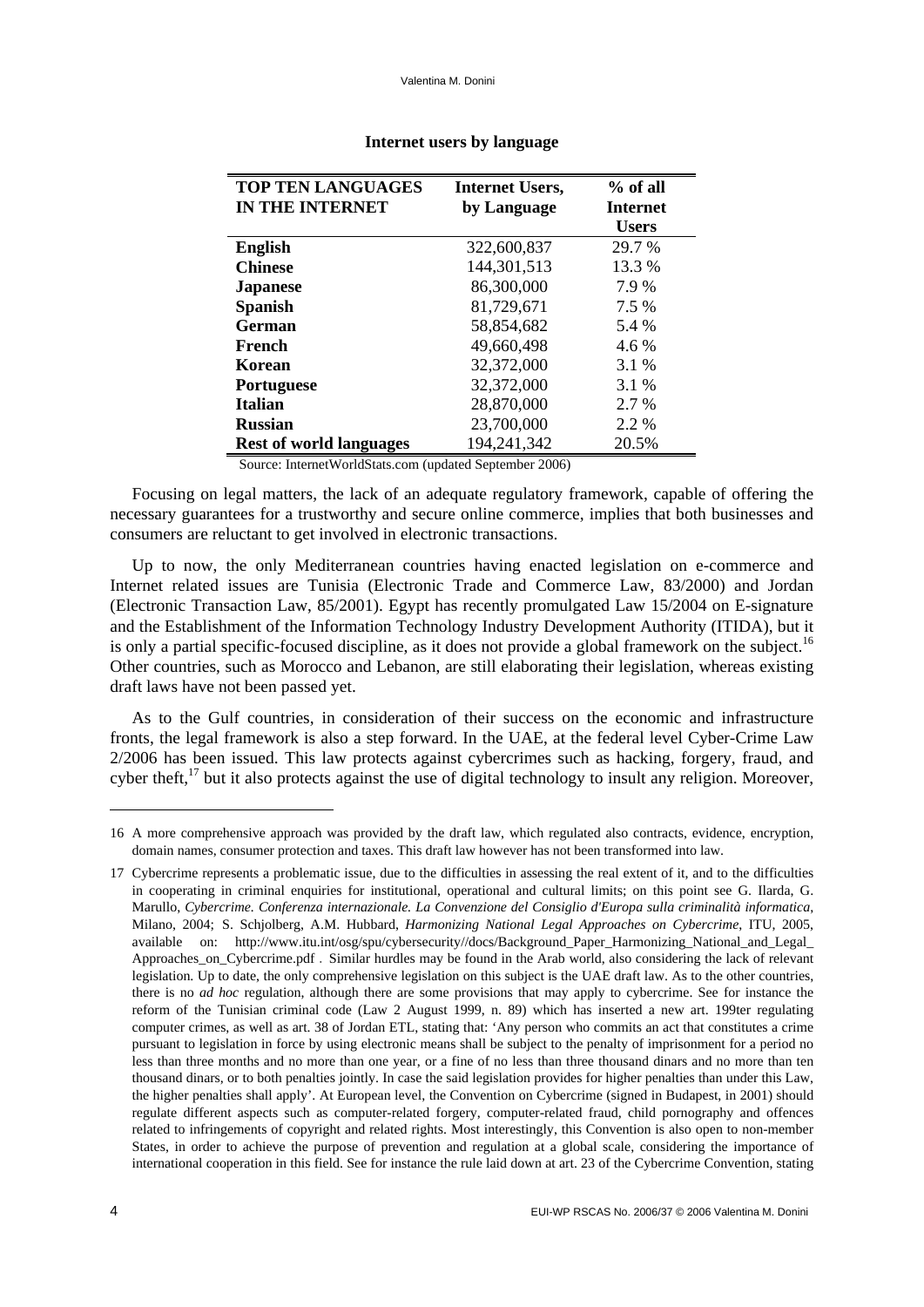Dubai law 5/2001 has given legal recognition to digital signatures in criminal investigations, but what is most interesting under a comparative point of view, is law 2/2002 on electronic transactions and commerce.<sup>18</sup>

#### **Hard law vs. soft law**

Law and policy have a strong impact on ICT issues. Ever since international economic relations have been established, law has been developed to shape and facilitate them in a satisfactory manner.<sup>19</sup> The Internet however challenges the classic patterns of regulation, in terms of the identity of the rulemakers and the instruments used to establish these rules.<sup>20</sup> The rise of the Internet has marked the socalled end of territory, $^{21}$  i.e. the end of the close connection between political authority and physical space. As a consequence, on one side, a process of 'dematerialization' of economy has emerged, depriving of any significance the concept of State boundary and above all, of State sovereignty. On the other side, the relationship between economy and technology is closer, $22$  and it has broken the historical tie between order and space, and between State and production of law. Recent trends in legislation have shown the crisis of the traditional State monopoly as a rule maker, while other actors have appeared.

Generally speaking, there has always been a gap between law and technologies, as an adequate legislative frame does not always accompany the impressive changes and progresses in science. In the field of IT technologies this gap is more and more obvious, due to the rapidity of the technological evolution, compared to the slowness of the legislative process.

This gap highlights a strong debate which has a twofold approach: either deciding for nonregulation (or deregulation), aiming at removing any regulation perceived to be excessive, if not a hindrance to market forces, or searching for an alternative option to *traditional law*, intended as the traditional static set of regulations laid down by a legislative body and directed to the standardization of behaviours and actions through the binding force of law. This alternative may be constituted by the

*(Contd.)* 

that: 'The Parties shall co-operate with each other, in accordance with the provisions of this chapter, and through the application of relevant international instruments on international co-operation in criminal matters, arrangements agreed on the basis of uniform or reciprocal legislation, and domestic laws, to the widest extent possible for the purposes of investigations or proceedings concerning criminal offences related to computer systems and data, or for the collection of evidence in electronic form of a criminal offence'.

<sup>18</sup> This law consists of 39 articles directed at 'facilitating electronic communications by means of reliable electronic records, and facilitating and eliminating any barriers to e-commerce and other electronic transactions which may result from uncertainties over writing and signature requirements and to promote the development of the legal and business infrastructure necessary to implement secure electronic commerce' (art. 3).

<sup>19</sup> A. Johnston, E. Powles, *The Kings of the World and their Dukes' Dilemma: Globalisation, Jurisdiction and the Rule of Law*, in *Globalisation and Jurisdiction*, Leiden, 2004, pp. 13-55.

<sup>20</sup> M.E. Price, S.G. Verhulst, *Self-Regulation and the Internet*, The Hague, 2005.

<sup>21</sup> B. Badie, *La fin des territories,* Paris, 1995.

<sup>22</sup> This connection is so strict, that is even difficult first to ascertain a logical distinction between law and techno-economy, and afterwards to find out the fundament of law, in a society that is dominated by technology.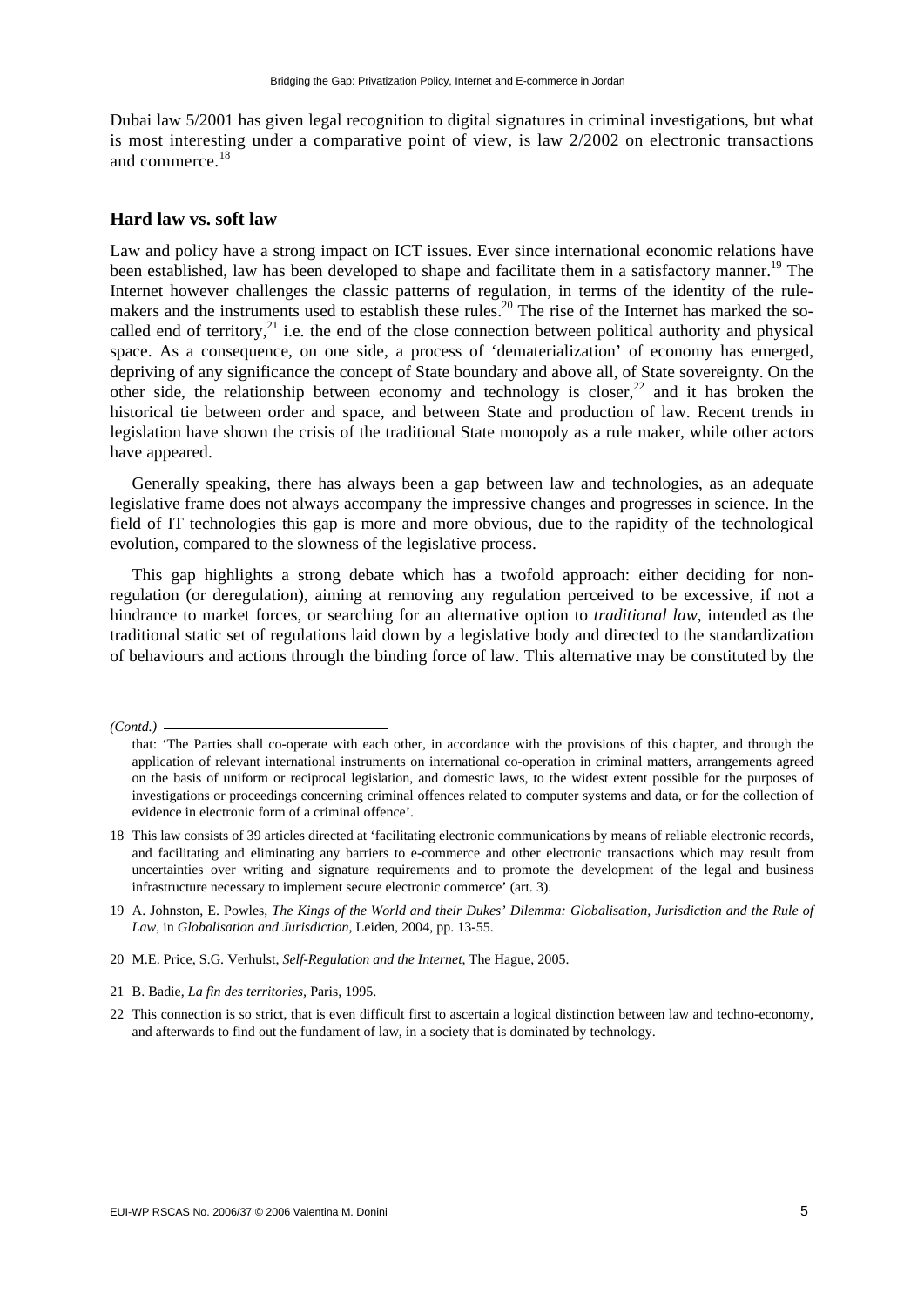so-called *soft-law* (as opposed to *hard law*), which includes self-regulation,<sup>23</sup> codes of conduct,<sup>24</sup> model  $laws^{25}$  and other non-binding acts.<sup>26</sup>

As to the content of the applicable law to the Internet, there is a lively debate between *unexceptionalists* vs. *exceptionalists*, i.e., on one hand, those who believe in the need of applying traditional legal concepts to Internet issues, and on the other, those who argue that, in consideration of the exceptional nature of the Internet, no traditional regulation is possible, or even desirable. According to the first approach, cyberspace transactions are no different from 'real-space' transnational transactions, and 'activity in cyberspace is functionally identical to transnational activity mediated by other means, such as mail or telephone or smoke signal.<sup>27</sup>

On the other hand, those advocating the exceptionalist<sup>28</sup> approach state that: 'It is true that events and transactions in realspace and cyberspace are identical in many ways, and can be treated identically for purposes of many questions'. But it is also true 'that events and transactions in realspace and cyberspace are not identical in many other ways. Transactions in cyberspace, for example, can take place at much greater physical remove; they are consummated by means of the movement of bits rather than atoms; they are digitally encoded; they are unaffected by the participants' sense of smell; they are embedded in and mediated by computer software; they travel at the speed of light.<sup>'29</sup>

It is evident how nowadays *soft law* - a new way of intending law as it appears deprived of its binding force in favour of a more persuasive power, obtained, *imperio rationis*, through its merits and purposes - is playing a leading role in Internet regulation.

To date, this is the main trend followed in attempts to unify or harmonize national laws. Considering the inefficiency of traditional law as far as Internet is concerned, due to the fact that it meets the limits of territorial boundaries and excessive rigidity and formality, *soft law* represents a valid alternative, since it is more flexible and adaptable to the new exigencies of IT technologies.

For instance, the Model Laws on Electronic Commerce (1996) and Digital Signature (2001) set forth by UNCITRAL (United Nations Commission on International Trade Law) share this point of view, ensuring a persuasive strength due to the absence of a traditional compelling force. These laws offer a uniform model, which should pave the way to a substantial unification of laws in the field of IT technologies, if national states, preparing their own legislation, agree to follow the general principles

<sup>23</sup> Self-regulation consists of a series of representations, negotiations, contractual agreements and collaborative efforts with government, undertaken by private actors in order to prevent more intrusive and more costly action by government itself. The problem with the Internet stems from the complexity of determining what ought to be included in the self of self-regulation.

<sup>24</sup> Codes make users feel safe, and if they feel safe, they are more likely to trust the industry members who adopt the code. As a result, the reason for the development of Internet Codes of conduct is that many professional see the adoption of a code as a mark of professional status. For the taxonomy of these codes (which may be divided into voluntary codes, mandatory codes and service agreements), see M.E. Price, S.G. Verhulst, op. cit., p. 31-33.

<sup>25</sup> A model law is a set of general and flexible principles, which States should follow when regulating those matters. Obviously it has no binding force, but it may have a strong persuasive impact. See for instance the UNCITRAL model laws ([www.uncitral.org\).](http://www.uncitral.org) 

<sup>26</sup> Otherwise, an alternative to regulation could be the use of Internet filters and rating mechanisms, which could play a role as self-regulatory tools, especially when dealing with protection of minors and parental control. Its role for e-commerce is however minor.

<sup>27</sup> J. Goldsmith, *Against Cyberanarchy*, *The University of Chicago Law Review*, vol. 65, n. 4, 1998, p. 1240.

<sup>28</sup> Or 'regulation skeptics', J. Goldsmith, op. cit., p. 1199.

<sup>29</sup> See D. Post, *Against 'Against Cyberanarchy'*, in *Berkley Technology Law Journal*, vol. 17, n. 1, 2002, p. 1380. His exceptionalist approach, however, had been revealed even before the dispute with Goldsmith, when arguing that cyberspace should be concealed as a 'distinct place for purposes of legal analysis by recognizing a legally significant border between Cyberspace and the real world'. D.R. Johnson, D. Post, *Law and Borders – The Rise of Law in Cyberspace*, in *Stanford Law Review*, vol. 48, 1996, p. 1378. See also L. Lessig, *The Zones of Cyberspace*, in *Stanford Law Review*, vol. 48, 1996, pp. 1403-1411.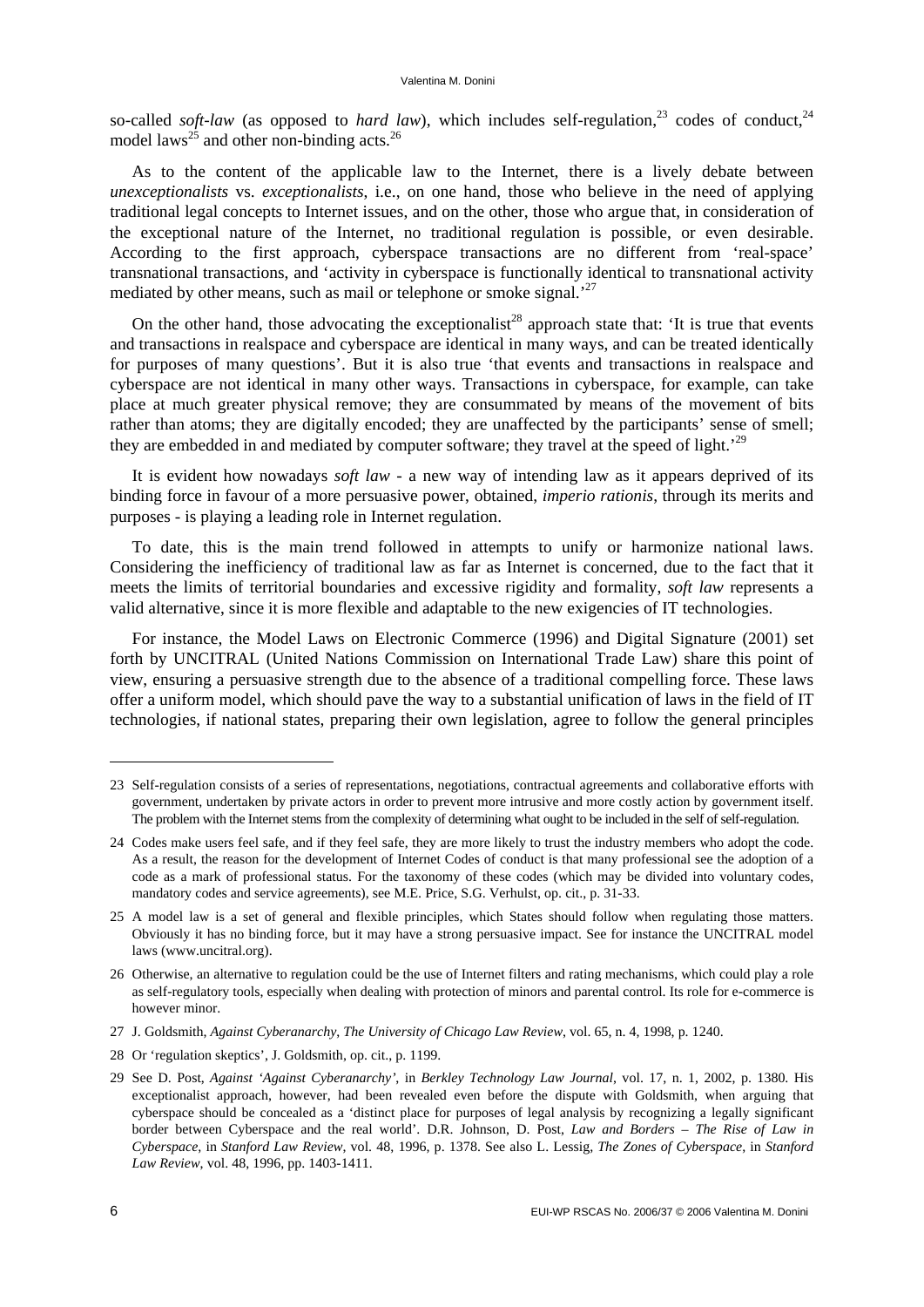set forth in the Model Laws. These principles may be abridged in the principle of functional equivalence, party autonomy and technology neutrality,<sup>30</sup> and as a matter of fact, they have been embedded in the recent legislation of many countries, including Arab States such as Tunisia and Jordan.<sup>31</sup>

However, while supporting *soft law* initiatives, UNCITRAL has also embarked on the drafting of a *hard law product.* Considering that problems created by uncertainties as to the legal value of electronic communications exchanged in the context of international contracts constitute an obstacle to international trade, the General Assembly has adopted on 23 November 2005 the *United Nations Convention on the Use of Electronic Communications in International Contracts*. The Convention, which is more specific and detailed than the Model Laws, aims at enhancing legal certainty and commercial predictability where electronic communications are used in relation to international contracts, but it is too soon to examine its application in Mediterranean countries, considering that it has not entered into force yet, and that Lebanon is the only Mediterranean country having signed it.<sup>32</sup>

Always on the *hard law* level, reference should be made also to EU law, which through the implementation of many directives has built a comprehensive framework for Internet related issues. Many aspects have been regulated, such as electronic signature (Directive 1999/93), electronic communications (Directive 2002/19 on access to, and interconnection of, electronic communications networks and associated facilities; Directive 2002/20 on the authorisation of electronic communications networks and services; Directive 2002/21 on a common regulatory framework for electronic communications networks and services, and Directive 2002/22 on universal service and users' rights relating to electronic communications networks and services), protection of privacy (Directive 2002/58 concerning the processing of personal data and the protection of privacy in the electronic communications sector), consumer protection (Directive 97/7/ on the protection of consumers in respect of distance contracts, amended by Directive 2002/65 concerning the distance marketing of consumer financial services) and e-commerce in general (Directive 2000/31 on certain legal aspects of information society services, in particular electronic commerce, in the Internal Market).

<sup>30</sup> According to the principle of functional equivalence, once the purposes and functions of paper-based requirements such as writing, signature, and original are analyzed, and the criteria necessary to give electronic data the same level of recognition as information on paper considered, it is possible to grant equal treatment of paper-based and electronic transactions. The technology neutrality principle means that the rules set forth in the Model laws do not depend on the use of particular types of technology. This is extremely important in view of speed of technological innovation, and it 'helps ensure that legislation remains capable of accommodating future developments and would not become dated too soon'. J.A. Estrella-Faria, *Legal Certainty for Electronic Transactions: the Role of the UNCITRAL Model Law on Electronic Commerce (1996)*, in A. Schulz, *Legal Aspects of an E-Commerce Transaction. International Conference in The Hague, 26 and 27 October 2004*, Munich, 2006, p. 164. As to party autonomy, the Model Law recognizes this principle by acknowledging the primacy of party agreement.

<sup>31</sup> Legislation implementing provisions of the Model Law on electronic commerce has been adopted in Australia (1999), China (2004), Colombia (1999), Dominican Republic (2002), Ecuador (2002), France (2000), India (2000), Ireland (2000), Mauritius (2000), Mexico (2000), New Zealand (2002), Pakistan (2002), Panama (2001), Philippines (2000), Republic of Korea (1999), Singapore (1998), Slovenia (2000), South Africa (2002), Sri Lanka (2006), Thailand (2002) and Venezuela (2001). Moreover, both the US Electronic Transactions Act, (adopted in 1999 by the National Conference of Commissioners on Uniform State Law) and the Canadian Uniform Electronic Commerce Act, adopted in 1999 by the Uniform Law Conference of Canada) are strongly influenced by the Model Law. Also Dubai Electronic Transactions and Commerce Law No.2/2002 follows the UNCITRAL model law on e-commerce. As to the UNCITRAL Model Law on Electronic Signatures, relevant legislation has been adopted in China (2004), Mexico (2003) and Thailand (2001). The success of the Model Laws depends mostly on the minimalistic approach (as opposed to a fundamental reconstruction of the existing legal framework) which regulates only those matters absolutely necessary to accommodate electronic commerce, thereby preserving flexibility and permitting the development of new technologies and implementations. The aim is in fact to facilitate e-commerce through the removal of legal barriers, rather than regulate it.

<sup>32</sup> Up to now only eight countries have signed the Convention, i.e. the Central African Republic, Senegal, Lebanon, China, Madagascar, Sierra Leone, Singapore and Sri Lanka. For further updating in the Status of the Convention, see [www.uncitral.org.](http://www.uncitral.org)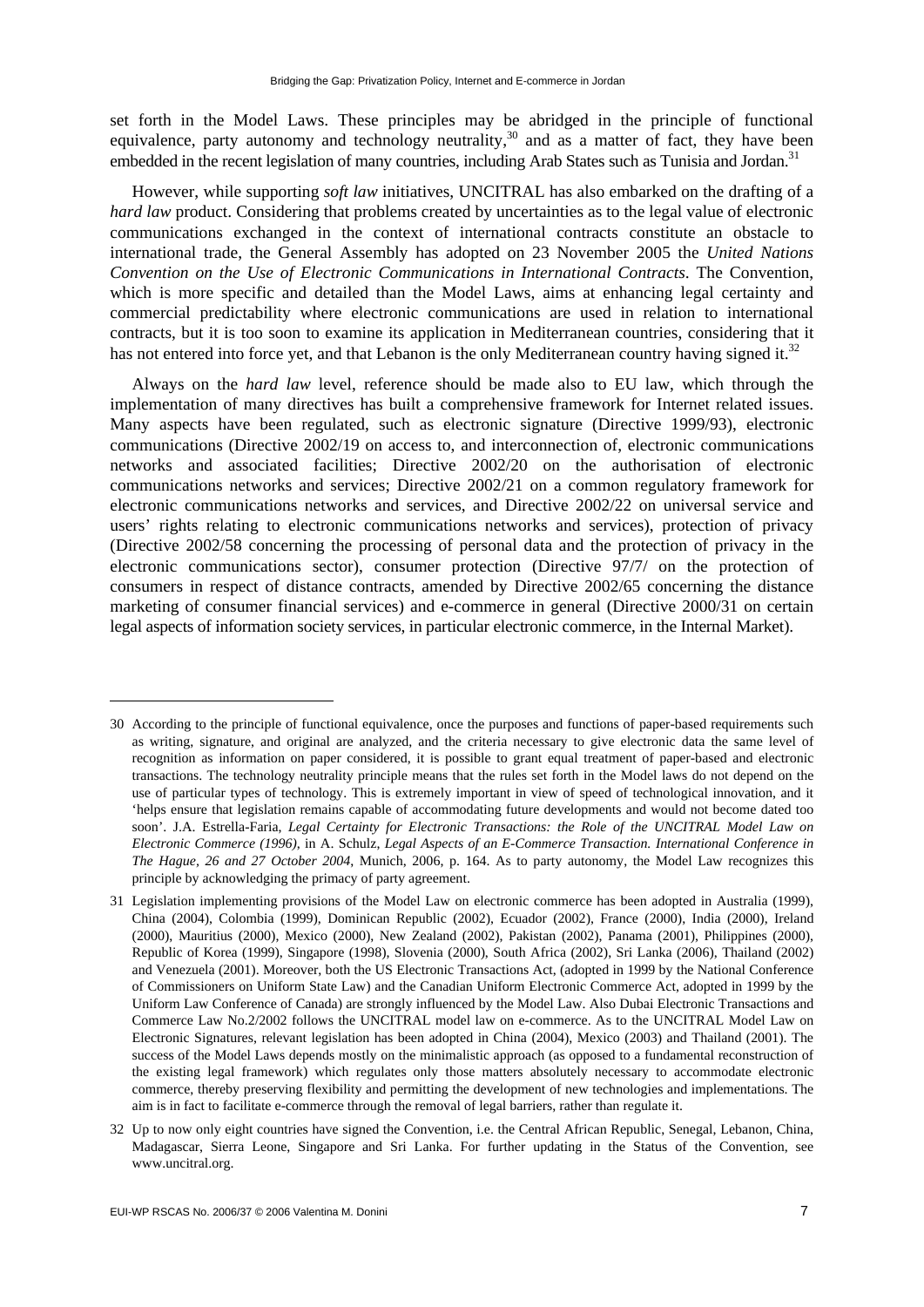#### **Why Jordan?**

The role of Jordan in the process of globalization and development of e-commerce is quite interesting for a number of reasons.

As already pointed out, the development of e-commerce is strictly connected to the diffusion of ICT. Many attempts and many initiatives have been made in order to overcome the digital divide and fill the gap between industrialized and developing countries. For instance, in the framework of the Euro-Mediterranean partnership,<sup>33</sup> Jordan has signed an association agreement (EMAA) with EU in November 1997, which has entered into force on 1 May 2002. This Association Agreement aims at prosecuting the Cooperation Agreement signed between EU and Jordan in 1977, in order to boost free movements of goods from Jordan to Europe. Differently from the previous agreements, which focused only on the economic issue, the Euro-Mediterranean partnership includes both a political and social partnership. However, the economic issue is the main objective: the key-commitment is the establishment of a free trade area for industrial goods<sup>34</sup> to be achieved by 2010. In this framework, technological cooperation plays an important role: taking for granted the difference in economic and social development existing between Jordan and the Community, and considering the process of social and economic modernization that Jordan has undertaken, the EMAA should create a new climate for their economic relations and in particular for the development of trade, investment and economic and technological cooperation. According to art. 64 of the EMAA, in fact, one of the objectives of the Cooperation is to stimulate 'technological innovation, transfer of new technologies, and dissemination of know-how, in particular with a view to accelerating the adjustment of Jordan'.

More specifically, art. 73, which is expressly dedicated to information infrastructures and telecommunications, states that 'cooperation shall focus on telecommunications in general; standardization, conformity testing and certification for information technology and telecommunications; dissemination of new information technologies, particularly in relation to networks and the interconnection of networks (ISDN - integrated services digital networks) and EDI (electronic data interchange); stimulating research on and development of new communication and information technology facilities to develop the market in equipment, services and applications related to information technology and to communications, services and installations'.

On the international level, it must be pointed out that Jordan has joined WTO in April 2000. In anticipation of its adhesion, the Jordanian government has initiated an intense process of revision and modernization of the regulatory and economic framework in order to enhance investments and allow the economic growth of the country.<sup>35</sup> Major economic and legislative reforms have been made to bring Jordanian foreign trade regime into conformity with WTO requirements. Many free zones have been instituted, the first one is the Aqaba Special Economic Zone, aiming at enhancing economical capabilities in Jordan, by attracting foreign and local investments thanks the privileges and exemptions

<sup>33</sup> Considering the importance of regional cooperation, in 2001, Jordan has also signed the so-called Agadir agreement, a South-South agreement functional to the Euro-Mediterranean partnership, aiming at creating a free trade area with Egypt, Morocco and Tunisia by 2010. However, as to regional cooperation, also the GAFTA agreement must be mentioned: in 1998 Jordan joined the Great Arab Free Trade Area, an Arab League initiative aiming at liberalizing traditional trade barriers for goods, and gradually also for non-tariff barriers, in order to achieve by 2007 the establishment of a free trade zone among member states (H.L. Stovall, E. Tinawi, Y. Katz, H. Ullman, *Middle East Commercial Law Developments*, in *The International Lawyer*, vol. 32, 1998, p. 411; Minwer al-Rimawi L., *A Brief Overview of Underlying Macroeconomic Conditions of Arab Capital Markets*, in *European Business Law Review*, 2001, p. 241).

<sup>34</sup> As to agricultural products, the EMAAs call for a gradual and mutual liberalization, but so far there is still a protectionist policy against agricultural products from Mediterranean countries. See J. Zarrouk, F. Zallio, *Integrating Free Trade Agreements in the Middle East and Africa*, in *The Journal of World Investment*, n. 2, 2001, pp. 403-423.

<sup>35</sup> However, it has been considered that some WTO provisions erect obstacles to economic progress and reconciliation in the Middle East region that has suffered from a lack of foreign investment due to regional conflicts. See for instance, A.M. Ezrahi, *Opting Out of Opt-out clauses: Removing Obstacles to International Trade and International Peace*, in *Law and Policy in International Business*, 31, 1999, pp. 123-155.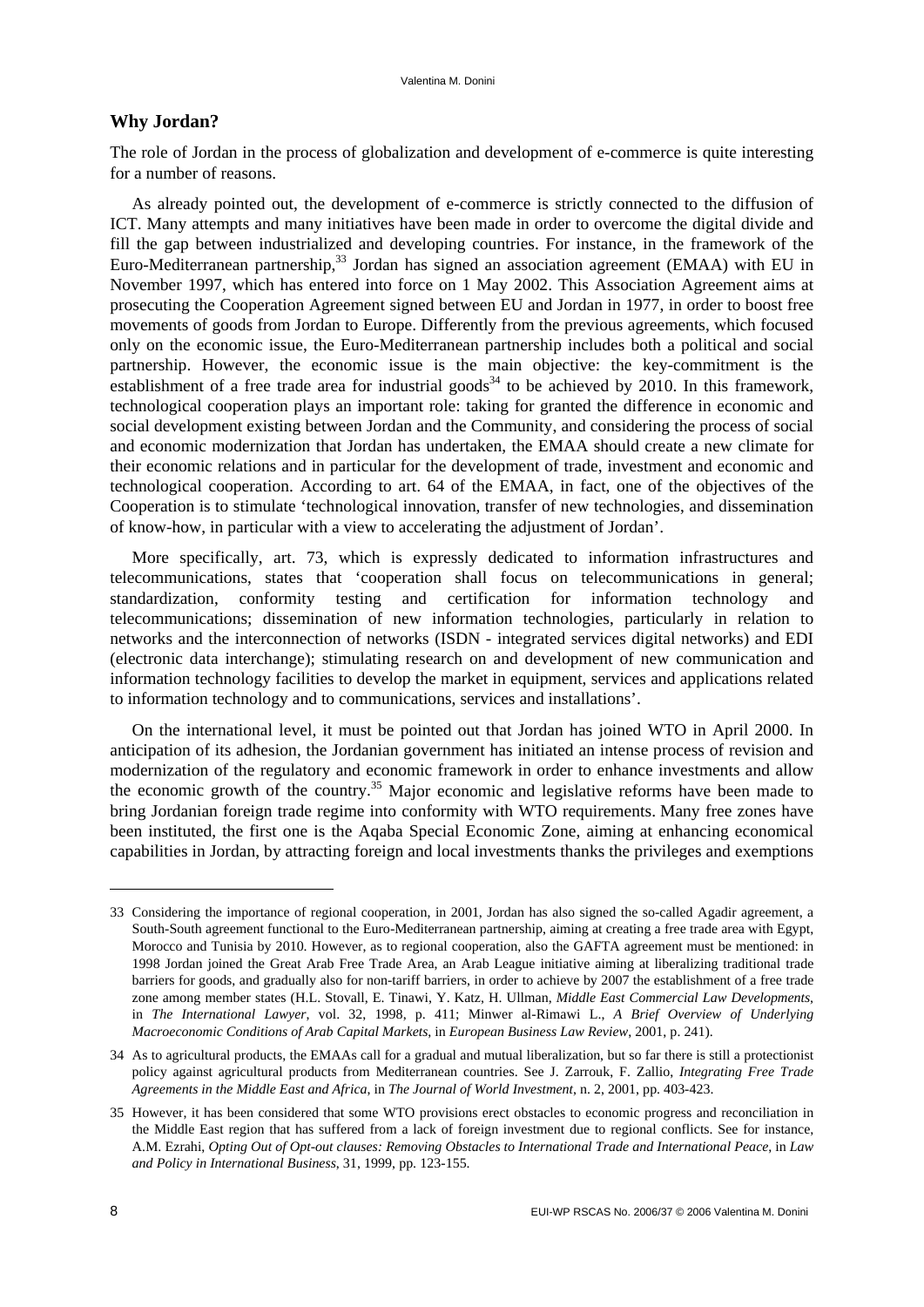provided in this free trade zone,<sup>36</sup> but many others followed, such as the Zarqa, Sahab, and al-Karak free zones.

In the frame of WTO initiatives, the signature of the Information Technology Agreement deserves a special mention given that Jordan was one of the first Arab countries, together with Oman,  $37$  taking part to this agreement. The ITA is a multilateral agreement within the WTO, aimed at expanding world trade in information technology products in view of the key role this trade plays in development of information-based industries and the dynamic expansion of the world economy, through a tariff cutting mechanism.38 ITA also aims to achieve maximum freedom of trade in information technology products, and to encourage continued technological development of the information technology industry on a worldwide basis. Given that the diffusion of ICT is a pre-requisite for the development of e-commerce, it is apparent how the signature of the ITA represents an important step forward.<sup>3</sup>

Moreover, other agreements should be mentioned.

First, Jordan has signed a free trade agreement with the USA. As a matter of fact, the United States has played an important role in the recent politics and economics of Jordan.<sup>40</sup> The creation, in 1998, of the so-called Qualified Industrial Zones had already pointed out the privileged role of Jordan in the Middle East policy of the USA. The QIZs are industrial areas where goods can be exported towards the USA without any customs duties, importation duties or other taxes, if they have been manufactured mostly  $(35%)$  in Jordan and Israel.<sup>41</sup> The QIZs have paved the way for a tighter cooperation: Jordan is the fourth state, after Canada, Mexico and Israel, having signed a free trade agreement with the USA.<sup>42</sup> Negotiations had been started in July 2000, and in December 2001 the Jordan-American Free Trade Agreement (JAFTA) has entered into force, aiming at establishing clear and mutual advantageous rules governing their trade,<sup>43</sup> by eliminating tariff and non tariff barriers to trade within 10 years. More interesting, the JAFTA includes provisions specifically for e-commerce, in order to facilitate a virtual, global market, and enhance intellectual property as well.<sup>44</sup> Art. 7 recognizes the economic growth and opportunity provided by electronic commerce and the importance of avoiding barrier to its use and development and states that each Party is committed not to impose customs duties on electronic transmissions, nor impose unnecessary barriers on electronic transmissions, including digital products. Furthermore, art. 7(2) expressly provides that the Parties shall also make publicly available all relevant laws, regulations and requirements affecting electronic commerce.

<sup>36</sup> See Law 32/2000 establishing the Aqaba Special Economic Zone.

<sup>37</sup> Today, also Egypt, Bahrain and Morocco have signed the ITA. For further updating, see [www.ita.org.](http://www.ita.org)

<sup>38</sup> Even if the ITA Declaration provides for the review of non-tariff barriers (NTBs), there are no binding commitments yet.

<sup>39</sup> There are three basic principles that one must abide by to become an ITA participant: all products listed in the Declaration must be covered, all must be reduced to a zero tariff level, and all other duties and charges must be bound at zero. There are no exceptions to product coverage, however for sensitive items, it is possible to have an extended implementation period. See [www.wto.org.](http://www.wto.org)

<sup>40</sup> The privileged role of Jordan in the US foreign policy depends on several factors, first of all the political tie. Jordan has always been a trustful ally of US, and the signature of a Peace treaty with Israel, in 1994, has strengthened this relation.

<sup>41</sup> See for instance the agreement concerning the institution of the Irbid Qualifying Industrial Zone, available on: [http://www.jordanecb.org/pdf/QIZ\\_Agreement.pdf.](http://www.jordanecb.org/pdf/QIZ_Agreement.pdf)

<sup>42</sup> At the condition that Jordan would compel to a process of economic reforms. The entry of Jordan in the WTO in April 2000 has made this process easier. See [www.usjoft.com.](http://www.usjoft.com) 

<sup>43</sup> JAFTA Preamble.

<sup>44</sup> Jordan in fact has agreed to accede the WIPO Copyright Treaty (WCT) and the WIPO Performances and Phonographs Treaty (WPPT) within two years from the entry into force of the Agreement. The two treaties have actually entered into force in Jordan in 2004.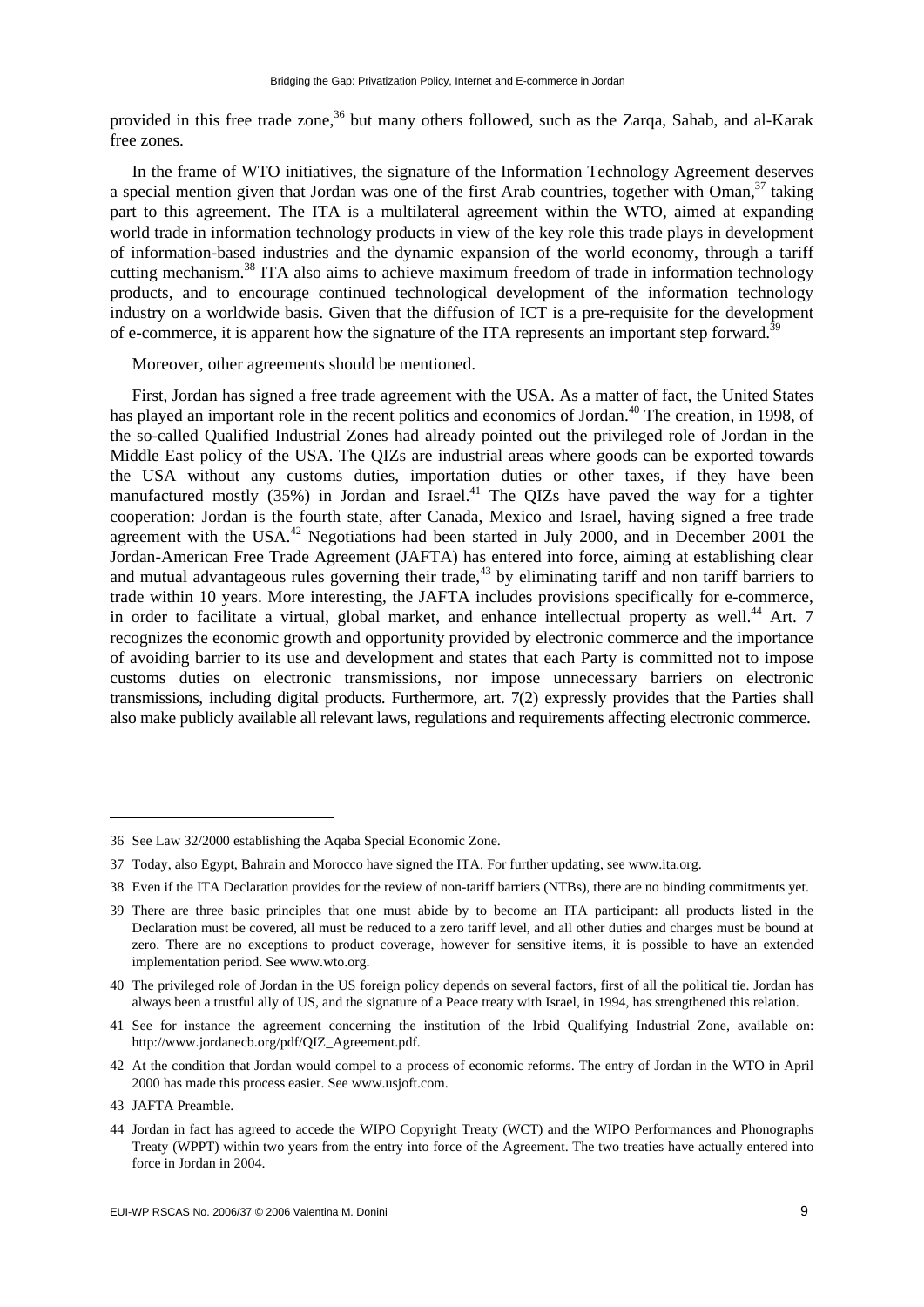Most interestingly, the agreement evokes the principles announced in the U.S.-Jordan Joint Statement on Electronic Commerce,<sup>45</sup> according to which: 'Electronic commerce will enhance the standard of living of citizens in the United States and Jordan, as well as the rest of the globe, by creating new, high-paying jobs and opportunities.<sup>46</sup> To reach these results, the private sector should play a special role in the development of electronic commerce, while both governments should avoid imposing unnecessary regulations or restrictions on electronic commerce. From the legal perspective, both governments are called to encourage effective self-regulation through codes of conduct, model contracts, guidelines, and enforcement mechanisms developed by the private sector. Moreover, the Statement makes express reference to the UNCITRAL Model Law on Electronic Commerce, in order to adopt the relevant provisions directed to the removal of paper-based obstacles to electronic transactions.

The final goal is to avoid the growth of a digital divide on a social, cultural or geographic basis, however, despite this ambitious aim, it is self-evident that this statement is a simple declaration of intents, with no binding force.

#### **Jordan program of economic and legislative reforms**

The choice of Jordan for a comparative study on ICT technologies is also endorsed by further considerations.

Jordan has not been a pioneer in the IT revolution. Internet has been introduced in Jordan only in 1995, while other countries such as Tunisia, Lebanon and Egypt had already gone online a few years earlier. However, an intense program of economic and legislative reforms has fostered a variety of einitiatives. First of all, Jordan has embarked on a global school reform directed at wiring all schools with broadband Internet, $47$  and above all, making the study of English and computer science compulsory.48 The aim is to foster a new generation able to take part in the process of globalization and to exploit the full potential of the Internet revolution.

The same approach has been shared by the *Royal Committee for Economic Reform*, which in its effort of improving and modernizing Jordan Economy and Administration has paid special attention to the knowledge of English and Computer science.<sup>49</sup>

Furthermore, an *Interministerial Coordinating Committee for Public Sector Reform* has been established, in order to enhance and increase the e-government system to every Public Institution. Moreover, a Ministry for Communication and Information Technology has been instituted, while the Ministry for Posts and Telecommunication has enhanced the program *Jordan E-government Initiative*. 50

<sup>45</sup> In the same year, 2000, it has been issued also an US-Jordan Joint Statement on *Global Information Economy*, stating that Jordan and US 'will work together to enable the people of both countries to share fully in the benefits of the global information economy'.

<sup>46</sup> Available on: [www.ecommerce.gov/jointstatements/jordan.html.](http://www.ecommerce.gov/jointstatements/jordan.html) See also the US-Egypt joint statement, at the website: [www.ecommerce.gov/ecomnews/us-egypt.html.](http://www.ecommerce.gov/ecomnews/us-egypt.html)

<sup>47</sup> Connecting schools is the first step in a massive government initiative to provide broadband Internet connectivity throughout Jordan and is considered a cornerstone of the monarchy's efforts to modernize the country.

<sup>48</sup> It has already been stressed that an important obstacle to the diffusion of the Internet in the Arab world is represented both by the fact that the dominant language of Internet is currently English, and by a widespread lack of e-competence. See G. Nunmberg, *Will the Internet Always Speak English?*, in *The American Prospect*, 11, n. 10, 2000, available on: [www.prospect.org.](http://www.prospect.org) 

<sup>49</sup> The global reform process, which took place in 2002, aims at reaching fundamental goals, such as increase in productivity and efficacy, rationalization of expenses, adaptation of administrative organization to international standards and improvement of quality in services offered to citizens. In order to reach these goals, ICT plays a leading role. See caimed, Centre for Administrative Innovation in the Euro-Mediterranean Region, *Giordania. Manutenzione, innovazione e riforma amministrativa*, April 2004, available on: [www.caimed.org.](http://www.caimed.org) 

<sup>50</sup> Other e-initiatives include the *Electronic Business Development Activities* program, which took place in 2000, in order to build e-commerce awareness, dissemination, and business qualifications training for small and medium enterprises. The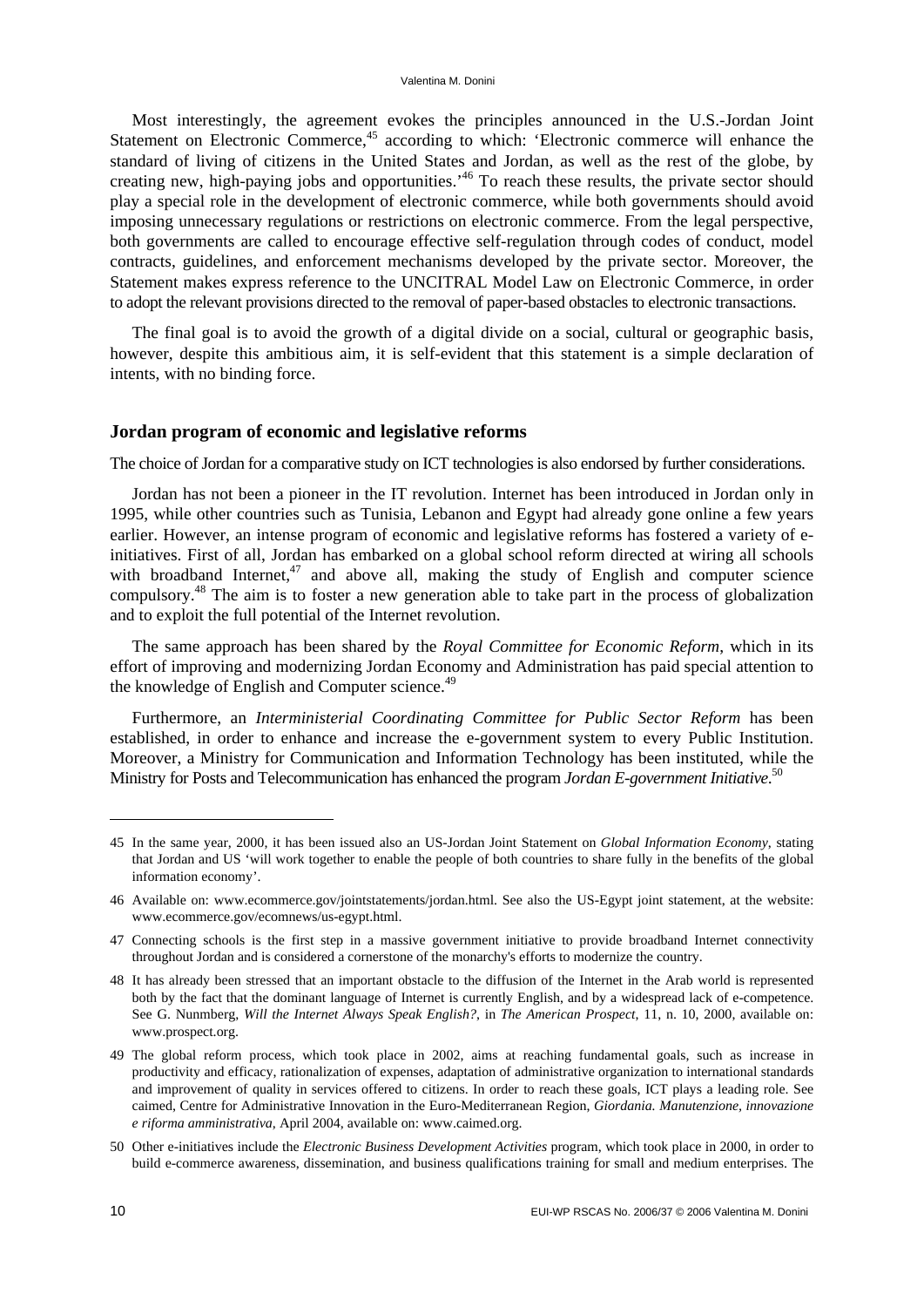All these programs share the idea that using ICT in social and economic processes fosters a cost reduction, increases productivity and improves services, especially in those places affected by a lack of financial resources and where geography hinders communication.<sup>51</sup> Moreover, at least in theory, egovernment should play a leading role in enhancing transparency and efficacy of governmental authorities, and therefore it could even encourage democracy.

#### **Liberalization of telecommunication services**

If e-commerce needs ICT to develop, it is apparent how access and affordability become a major issue. Apart from the problem of the digital divide, the biggest obstacle to the diffusion of ICT is the State monopoly in telecommunication services. Liberalization and privatization of services is therefore an important requirement for the development of ICT in general, and e-commerce in particular. The modernization of Jordan's telecommunication sector is the first step towards its inclusion in the worldwide e-society. Jordan's ICT infrastructure has developed only after a strong economic reform that has led to a telecommunication privatization policy, one of the first in the area.

The reform plan and the stabilization program started in 1994, even if the debate began much earlier. It was aimed at achieving fiscal and monetary stability, and at increasing the productivity and efficiency of the various sectors by introducing competition among private sector participants, within a regulatory framework that would guarantee fair competition among all.

This necessitated that the Government cease to be an active participant in these sectors, and therefore required the privatization of major government-owned enterprises. Until 1994 the stateowned Jordan Telecommunications Corporation (TCC) was the sole operator for the country since its establishment in 1971, and was unable to meet market expectations for telecommunications services, preventing private participation, competition and economic pricing.<sup>52</sup> As a consequence, the overall performance of the sector was weak with high prices, low customer satisfaction and poor service delivery. Under these conditions, of course, the development of e-commerce, connected to ICT diffusion, was not even thinkable.

However, after a long debate, in 1995 a new Jordan Telecommunications Law was promulgated. Law 13/1995 is directed to 'prepare the general policy of the telecommunications and information technology sectors in the Kingdom', and 'spread public awareness of the importance of the role of telecommunications and information technology to the overall economic and social development and advancement of the Kingdom.'<sup>53</sup>

*(Contd.)* 

*Jordan Connect Program* aims at linking high technology and other entrepreneurs with the resources they need to create new companies or help existing companies grow, by helping provide the money, supervision, technology, marketing strategies, management strategies, partners, legal aid, and other needed support services. As to the access issue, *the Knowledge Station program* aims at giving citizens from throughout the country access to ICT skills. The same goal is shared by the *e-Village pilot program*, which is directed to build skills and professional capacity to develop economic opportunities and create new job opportunities in the ICT sector. See also the REACH program, acronym for Regulatory framework, Estate and infrastructure, Advancement programs, Capital and Human resource development, which has been launched in 1999 [\(http://www.reach.jo\).](http://www.reach.jo) 

<sup>51</sup> J. Anderson, *The Internet and the Middle East: Commerce Brings Region On-Line*, in *Arab Information Project*, available on: [www.georgetown.edu/research/arabtech/meer97.htm.](http://www.georgetown.edu/research/arabtech/meer97.htm) 

<sup>52</sup> Telecommunications Law 29/1971 (amended in 1993) allowed TCC not only as service provider, but also to act as regulator and policymaker.

<sup>53</sup> Law 13/1995, art. 3. At art. 2 this law contains an interesting definition of *Information Technology*: 'The generation, manipulation and storage of information using electronic means'.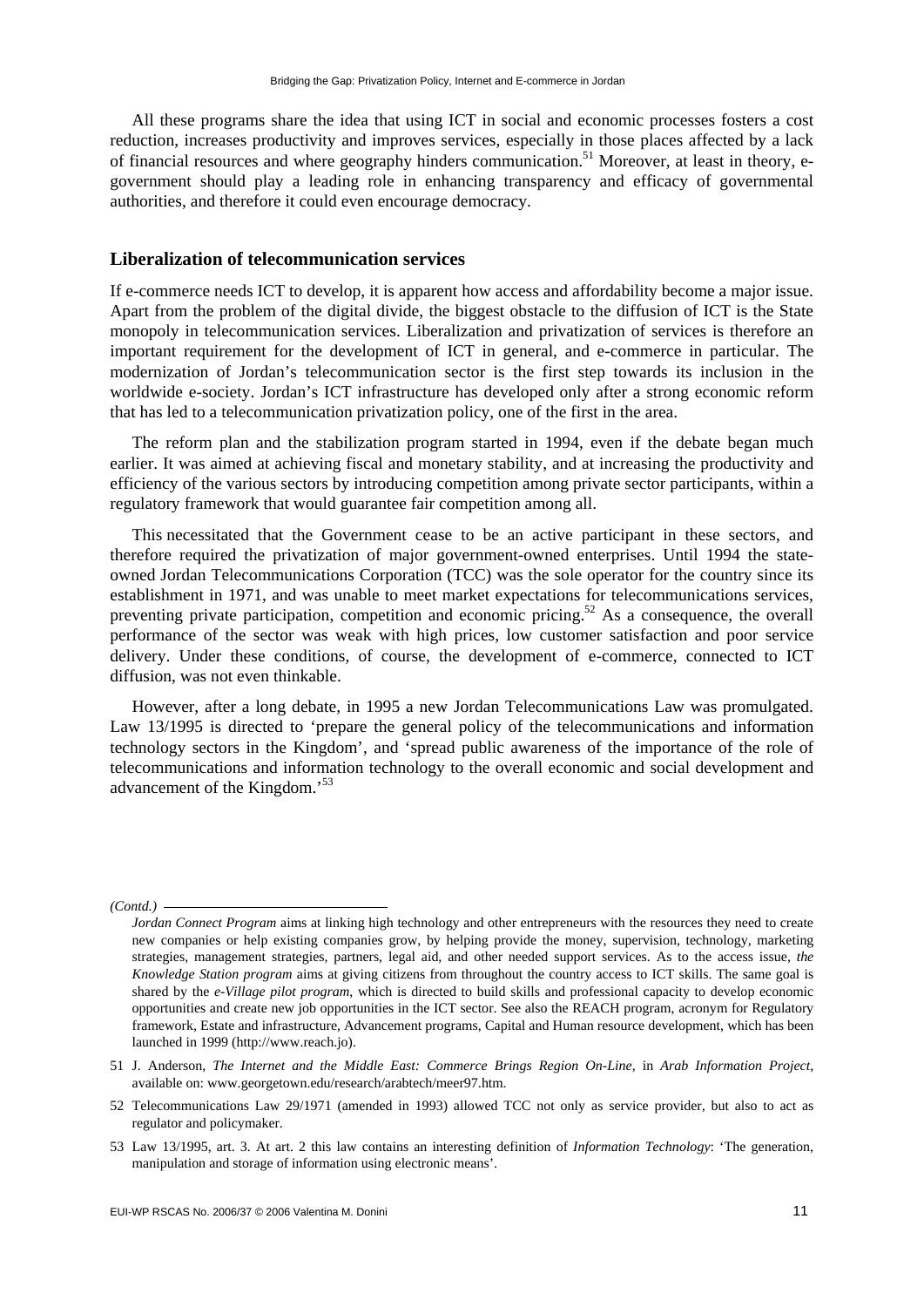The main effects of this law were the establishment of an independent telecommunications regulatory commission,<sup>54</sup> the limitation of the role of the Ministry of Posts and Telecommunications and the incentive for the private sector investment and provision of services (including foreign investment to a maximum of 49 percent<sup>55</sup>). In 1997, TCC was transformed into Jordan Telecommunications Company (JTC), a government-owned company, and began to operate on a commercial basis. Following its privatization program,<sup>56</sup> JTC has been partially privatized in 2000, with France Telecom leading a consortium and purchasing a 40% stake in the Company. On November 2002, the Government of Jordan sold an additional 10.5 % of JT shares to the public. As a consequence of the privatization process and of the partnering with France Telecom, Jordan Telecom was committed to a timed action plan, in order to facilitate Internet services in Jordan.

Today, Jordan has one of the most open telecommunications markets in the Middle East region: the fixed network has been largely converted to digital switching and transmission, and expanded to reach a higher teledensity rate. As a matter of fact, Jordan Telecom group subscriber base reached 1,5 Million subscriber as of end of March 2006, compared to 1,4 Million subscriber<sup>57</sup> as of end of year 2005, but this data includes both fixed lines (about 670,000 subscribers) and mobile lines (860,000 Mobilecom subscribers, a subsidiary of Jordan Telecom): prices are governed by the fixed network license, and must be approved by the Telecommunications Regulatory Commission. Internet is becoming popular, irrespective of high costs of personal computers, especially when compared to average incomes.

However, even if these data are very encouraging, they should not be overrated given the gap that still divides Jordan from Western standards.

#### **The need for an adequate legal framework**

Developing countries cannot survive without becoming active participants in the global marketplace. ICT offers an important tool for inserting in the new economy benefits, especially when considering the impressive potential deriving from e-commerce. However, there is the problem of access to these means, which makes the divide between the industrialized world and developing countries even bigger. It is clear that the current low level of participation in e-commerce by developing countries cannot be attributed to the lack of benefits of e-commerce for those countries. Rather, it has more to do with the special constraints that developing countries are facing in this area, including lack of awareness, the high cost of connectivity, lack of infrastructure, legal issues and security problems.<sup>58</sup>

<sup>54</sup> The *Telecommunications Regulatory Commission* should 'regulate telecommunications and information technology services in the Kingdom in accordance with the established general policy so as to ensure the provision of high quality telecommunications and information technology services to users at just, reasonable and affordable prices; and, by so doing, to make possible the optimal performance of the telecommunications and information technology sectors.' (Art. 6(a)).

<sup>55</sup> The Investment Law 26/1995, is strictly connected to Law 13/1995. It aims at enhancing foreign investments in Jordan by assimilating foreign investors to national investors, and granting fiscal and customs benefits to foreign companies.

<sup>56</sup> Law 25/2000 is a milestone in the privatization policy, laying down the relevant general principles and paving the way for competition also in ICT sector. According to art. 3, 'Privatization means the adoption of an economic methodology which enhances the role of the private sector in the economy' in order 'to raise the efficiency, productivity and competitiveness of economic enterprises'. An implied reference to e-commerce may be found in art.  $3(E)$ , where it states that this methodology encompasses the use of advanced technology in order to enable such enterprises to create stable markets and to penetrate new markets through their ability to compete in international markets. Moreover this law has established a Privatization Council, chaired by the Prime Minister, in charge of laying down general policies for privatization, specifying the public enterprises it decides to be privatized, or restructured in preparation for privatization, and adopting the appropriate implementation method to achieve this purpose. However, irrespective of the liberalization process, the government will still play a leading role in the privatized companies, because of the golden share possibility provided by art. 14 of law 25/2000.

<sup>57</sup> Source: Jordan Telecom Financial Reports (first quarter 2006), available on: [www.jordantelecom.jo.](http://www.jordantelecom.jo)

<sup>58</sup> UNCTAD Capacity-building in electronic commerce, UNCTAD (TD/B/COM.3/L.17).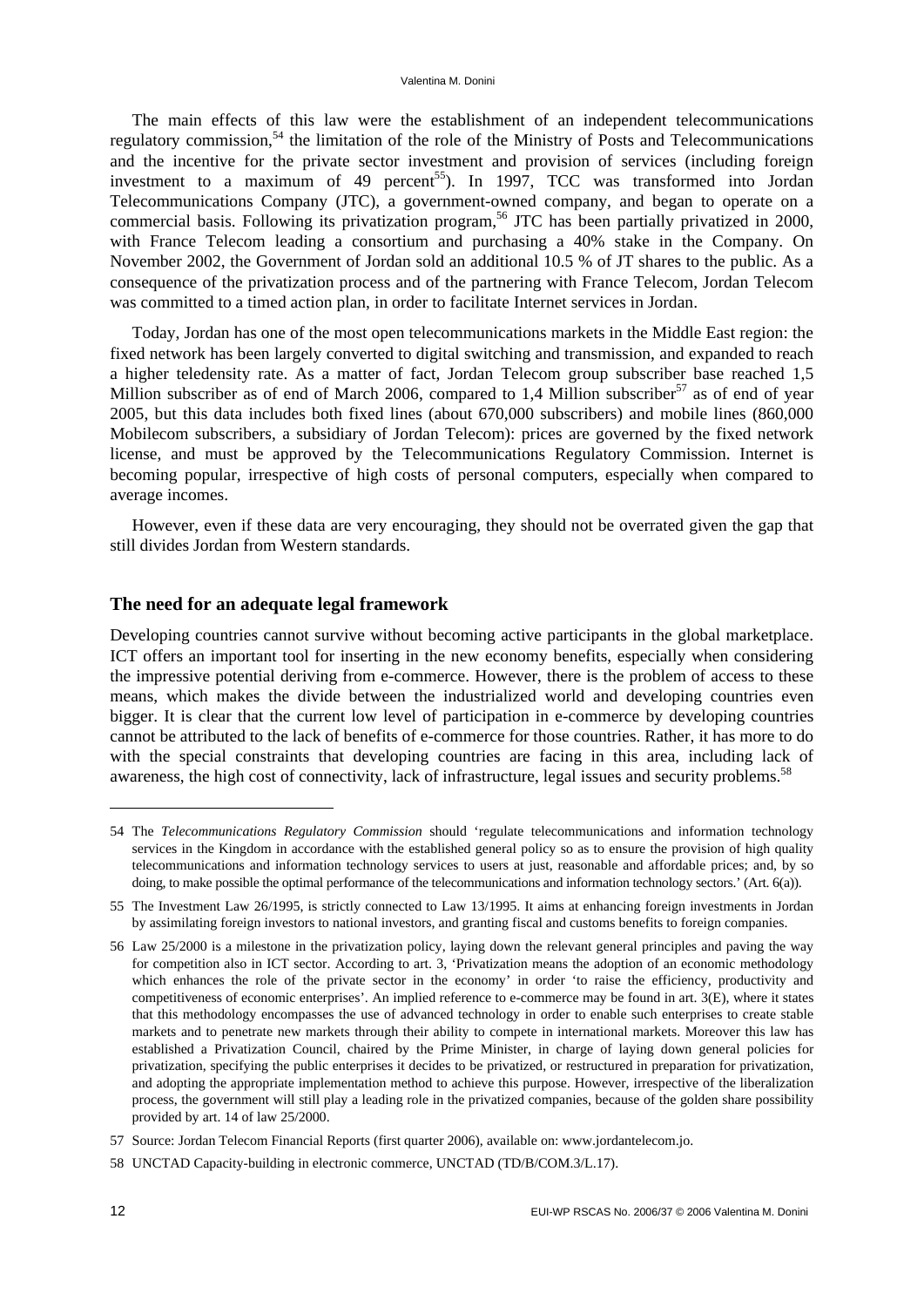Several studies have identified lack of trust<sup>59</sup> as one of the main possible constraints on ecommerce, particularly as far as consumer protection, security and privacy are concerned.

There is a strict connection between trust and risk: if there is no risk, there is no need to trust, because the absence of risk implies confidence. Consequently, there is the need for a legislation that should solve these issues by regulating data protection, confidentiality of information and above all, by offering a new framework for new legal concepts. In fact, even if rational economic behaviour could play a major role in building trust, there is still room for instinctive performance, depending on the perception of the economic tools.<sup>60</sup> This is particularly true for Internet transactions, producing a depersonalization of relationship and consequently a lack of trust in the system, while, normally, business people 'prefer personalized, face to face dealings and the development of business relations through the growth of personal relations over successive visits and cups of tea.<sup>'61</sup>

To all intents and purposes, it is compelling to consider trust as an essential ingredient for successful long-term relationships with individuals and a key determinant of e-commerce success. <sup>62</sup>

However, in analysing the Arab enterprises' relationship with Internet and e-commerce, it is necessary to separate small and medium enterprises from larger corporations or multinational enterprises. As a matter of fact, while bigger enterprises may effectively integrate and compete in ecommerce and ICT by offering transaction platforms, small and medium-sized enterprises are more reluctant to run risks, preferring personal interactions. As a result, although most SMEs technically moved online, their websites are simply informational, just offering online cataloguing: in this way, despite their access to new technologies, they are not benefiting from the full potential represented by approaching new markets.

Therefore creating and developing trust should be a primary concern: e-commerce can be successful only if individuals can trust organisations and products they cannot physically see or touch. Trust creation and its effects however depend to a large extent upon culture, hence, when dealing with

<sup>59 &#</sup>x27;Trust deals with beliefs, or willingness to believe, that one can rely on the goodness, strength, and ability of somebody (the seller or the buyer) or something (for example Information Technology applications). It is the expectation that arises within a community where regular, honest, and cooperative behaviour is the norm, based on commonly shared standards'. C. Prins, L. van der Wees, *E-commerce and Trust: A Variety in Challenges*, in C. Prins et al., *Trust in Electronic Commerce*, The Hague, London, New York, 2002, p. 4.

<sup>60</sup> It has been demonstrated that people do not take always the most rational decisions: they are much afraid of losing than they are happy of winning (…). In the e-commerce environment the irrational behavior is fostered by the further variable of trust in machines, which is added to the traditional need for trust in people. F. Egger, *Consumer Trust in E-Commerce: From Psychology to Interaction Design*, in C. Prins et al., *Trust in Electronic Commerce*, p. 19.

<sup>61</sup> R.H. Pelletreau, *Information Technology and the Arab World*, available on: [www.georgetown.edu/research/arabtech-](http://www.georgetown.edu/research/arabtech-/pelletreau.htm) [/pelletreau.htm.](http://www.georgetown.edu/research/arabtech-/pelletreau.htm) See also G.A. Guerra, D.J. Zizzo, W. Dutton, M. Peltu, *Economics of trust in the information economy: issue of identity, privacy and security*, 2003, OECD Information Security and Privacy Working Paper No. JT00142557, p. 4. Also available on: [http://ssrn.com/abstract=723201.](http://ssrn.com/abstract=723201) 'The reduced channel of communication available in electronic interactions is likely to make it more difficult to detect facial expressions, eye movement, gestures and other non verbal *manifesta* that are important in establishing trust'.

<sup>62</sup> On this point see M. Fandy, *Information Technology, Trust and Social Change in the Arab World*, in *Middle East Journal*, vol. 54, 2000, n. 3, pp. 378-394; G. Rose, D. Straub, *Predicting General IT Use: Applying TAM to the Arabic World*, in *Journal of Global Information Management*, vol. 6, n. 3, 1998, pp. 39-46, also available on: [http://members-](http://members-.aol.com/grose00000/jgim.html) [.aol.com/grose00000/jgim.html;](http://members-.aol.com/grose00000/jgim.html) A. Tucker, S.F. Younis, T. Shalaby, *Cross cultural perceptions of the Internet and Virtual reality*, in *Proceedings of the Eleventh International World Wide Web Conference*, Honolulu, 2002, available on: [http://www2002.org;](http://www2002.org) E. Zureik, *Conceptual Framework for the Study of ICT in the Arab World with Special Reference to Palestine*, Paper presented at the Fifth Mediterranean Social and Political Research Meeting, Florence & Montecatini Terme 24–28 March 2004, organised by the Mediterranean Programme of the Robert Schuman Centre for Advanced Studies at the European University Institute.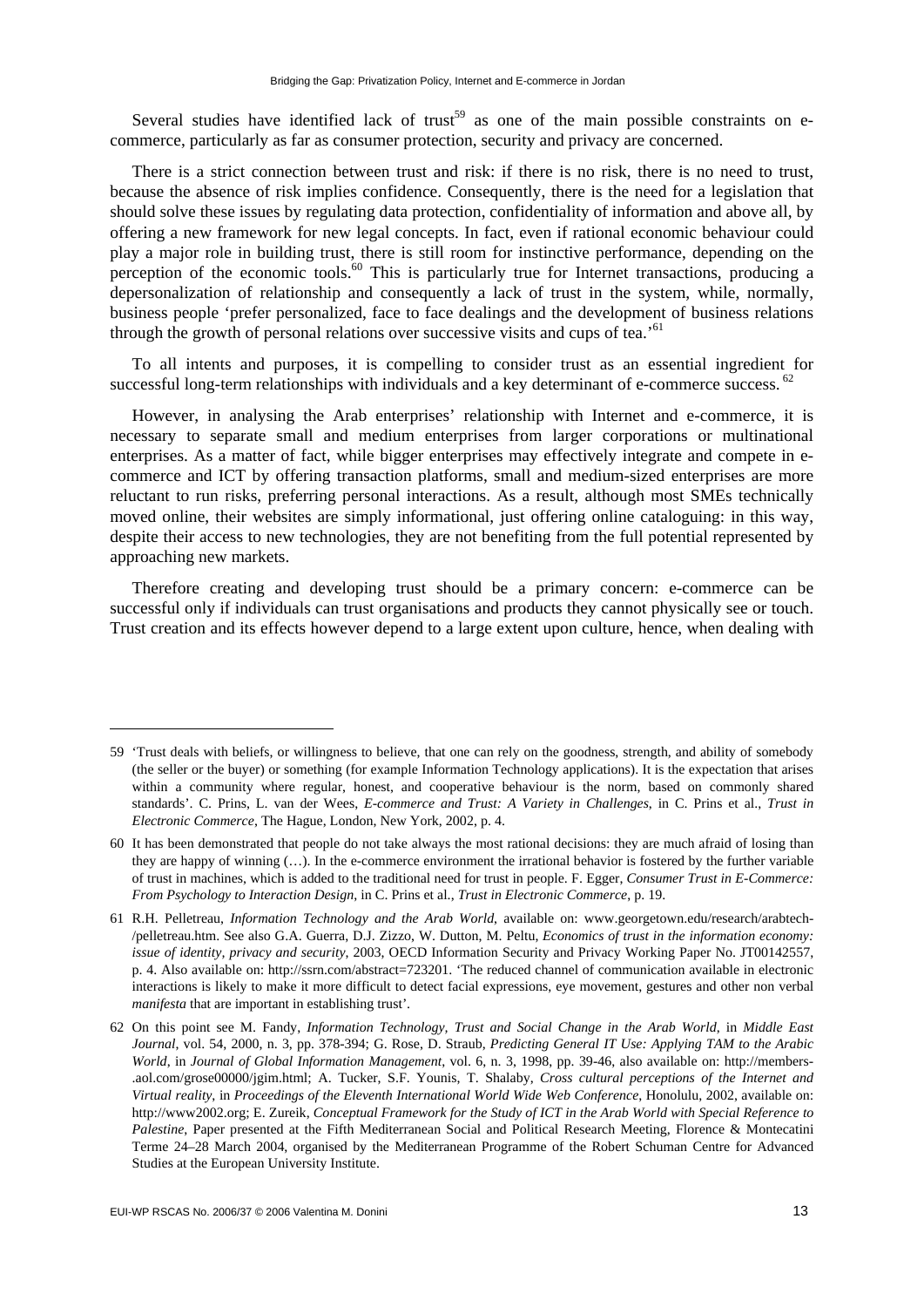the issue of development of e-commerce in that region, the role of Arab culture, intended as a whole way of life, should be taken into account.<sup>63</sup>

Most specifically, a general mistrust in ICT (together with a general attitude of resistance to changes, generation gap and language barrier) and above all, lack of trust in electronic means of payment, represent a strong deterrent to e-commerce in several Arab countries.<sup>64</sup> As a consequence, the only way to overcome this situation is increasing education<sup>65</sup> and improving user friendly, secured means of payment.<sup>66</sup>

If lack of trust represents an important obstacle to the diffusion of ICT and e-commerce, the main issues involved, calling for regulation (or self-regulation), consists mainly in the shift from a paper and cash-based economy to a paper and cash-less society. It means that there is the need for an adequate discipline (either soft or hard law) first of all giving legal value to the e-document and the e-signature, and then regulating other issues as for instance means of e-payment, privacy, consumer protection, security measures, cybercrime, custom and taxes.

#### **The Jordan Electronic Transactions Law (ETL)**

Jordan has recently enacted an Electronic Transactions Law (85/2001), which should foster the development of a real e-commerce activity, considering that an important step towards the building of a widespread trust in information society is an adequate regulatory framework, guaranteeing legal certainty.

Even if law 85/2001 concentrates only on specific aspects, its importance consists primarily in having paved the way for the regulations of Internet related issues. Before this law in Jordan there was no relevant legislation and, as already pointed out, legal void creates mistrust and as a consequence it hinders the development of ICT in general, and of e-commerce in particular. In the field of contract law, legal void means that lacking any regulation, the general rule applies: all actions are permitted, unless specifically prohibited by the Law.

This rule is generally acknowledged in every legal system, and it applies to every field of law, such as contract law.  $^{67}$  According to Islamic law,  $^{68}$  the concept of freedom of contract comes from the

<sup>63</sup> As it has been pointed out, 'there is no single universal culture, but the underlying globality supports the notion of the boundlessness of cultures and the diversification of culture rather then homogenisation'; therefore, considering that each culture has its own point of view, the significance varies across societies and civilizations. M. Farooq Haq, S. Smithson, *The Role of IS in Islamic Banking: A Cultural Perspective*, available on: [http://is2.lse.ac.uk/asp/aspecis/20030058.pdf,](http://is2.lse.ac.uk/asp/aspecis/20030058.pdf) p. 4.

<sup>64</sup> For the Egyptian case see M.A. El-Nawawy, M.M. Ismail, *Overcoming Deterrents and Impediments to Electronic Commerce in Light of Globalization: the Case of Egypt*, available on: [http://www.isoc.org/inet99-](http://www.isoc.org/inet99-/proceedings/1g/1g_3.htm#s33) [/proceedings/1g/1g\\_3.htm#s33;](http://www.isoc.org/inet99-/proceedings/1g/1g_3.htm#s33) G.R. El-Said, K.S. Hone, *Culture and E-commerce: an exploration of the Perceptions and Attitudes of Egyptian Internet Users*, in *Journal of Computing and Information Technology*, vol. 13, n. 2, 2005, pp. 107–122.

<sup>65</sup> Apart from the linguistic problem represented by the prevalence of English content on the Internet, adult illiteracy remains high in the Arab world and it represents a serious threat due to its detrimental effect on the development of an Arab information society and a knowledge based economy. See the *Arab Knowledge Economy – Newsletter*, vol. 1, 2006, issue 2. According to this research Jordan has one of the best Arab literacy rate (90%) together with Palestine (92%), followed by GCC countries such as Bahrain and Qatar.

<sup>66</sup> According to a survey developed among Arab-American business people, reluctance to ICT depends mainly on financial costs, time costs in learning systems and programs, lack of knowledge about computer use, and a general fear concerning mostly the risks of sabotage and interference, but it has also been drawn attention to the threat that computers may have on way of life and family, stating that 'Arabs prefer direct human contact'. E.C. Hill, K.D. Losch, D.W. Straub, K. El-Sheshai, *A Qualitative Assessment of Arab Culture and Information Technology Transfer*, in *Journal of Global Information Management*, vol. 6, n. 3, 1998, pp. 29-38, also available on: <http://www.cis.gsu.edu> /~dstraub/Papers/Resume/Hilletal1998.doc.

<sup>67</sup> For the application of this principle in the Islamic and contemporary Arab law see: A. El-Hassan, *Freedom of Contract, the Doctrine of Frustration, and Sanctity of Contracts in Sudan Law and Islamic Law*, in *Arab Law Quarterly*, vol. 1, n.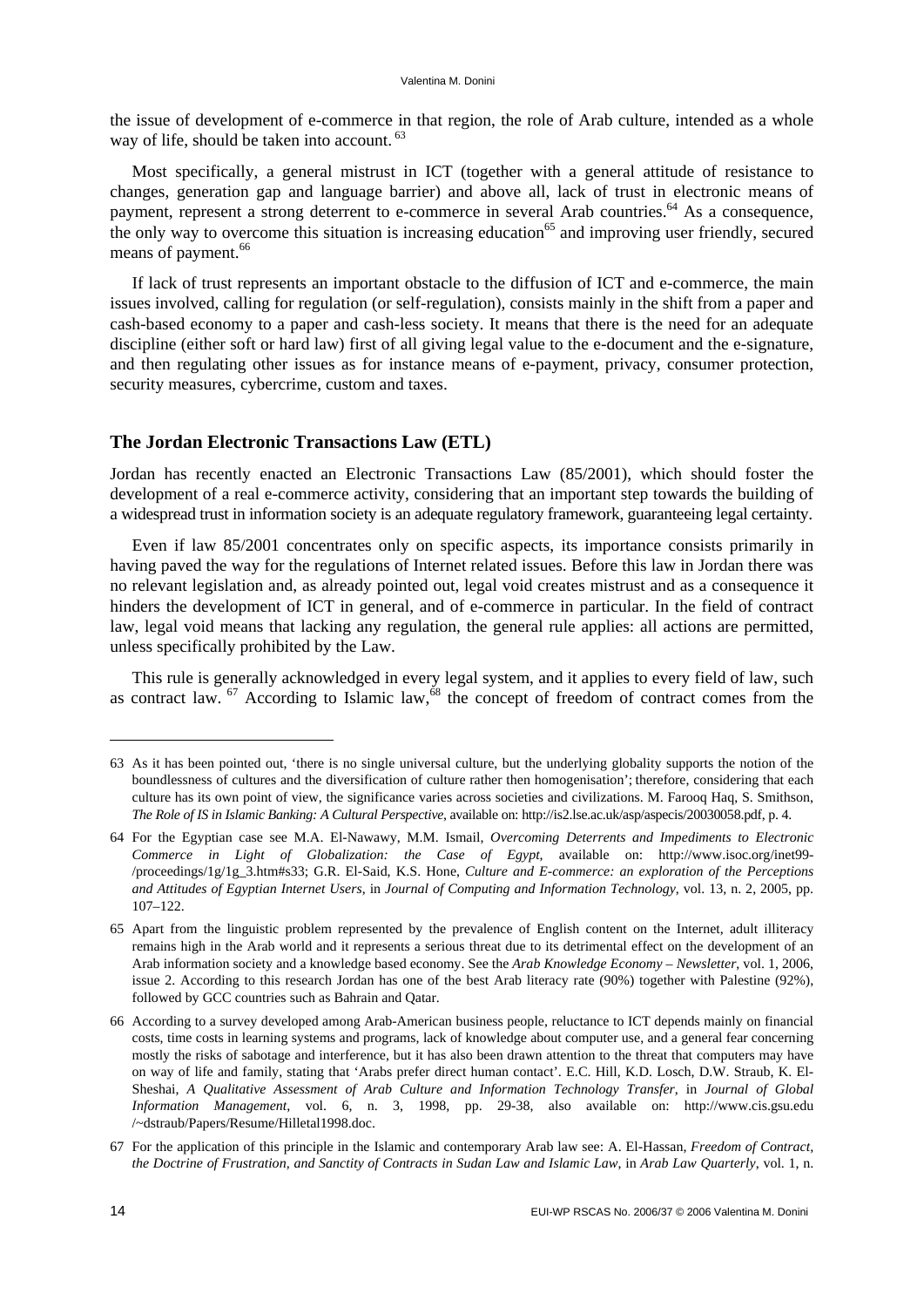theory of *'ibaha*, tolerance, a kind of original freedom granted from God to mankind, finding the sole limit (*hadd*) of law.<sup>69</sup> A more restrictive approach, however, argues that whatever is not expressly foreseen by *shari'a* is not allowed. This theory makes reference both to Qur'an (see for instance II, 299: Those who transgress the limits of Allah are evil doers') and Sunna (for instance a tradition stating: 'How can men stipulate conditions which are not in the book of Allah? All stipulations, which are not in the book of Allah, are invalid, be they a hundred in number. Allah's judgment alone is true and His stipulations alone are binding'). $^{70}$ 

Law 85/2001 represents a gradual shift from a complete legal void to a regulatory framework, aiming at facilitating the use of electronic means in concluding transactions. It came into force on 31 March 2002, and it is one of the early e-law in the Arab world, but not the first: Tunisia in fact had already enacted a complete e-commerce law in 2000 (law 83/2000). Both Tunisian and Jordan laws are under uniform law influences, being an interesting combination of the UNCITRAL Model laws on e-commerce (1996) and e-signature (2001), with local specifications.

ETL is composed of 41 articles, divided into six parts:<sup>71</sup> general provisions (arts. 3-6); Electronic Records, Contracts, Messages and Signatures (arts. 7-18); Transferable Electronic Note (arts. 19- 24); Electronic Transfer of Funds (arts. 25-29); Securing the Electronic Records and Electronic Signature (arts. 30-34); Penalties (arts. 35-38) and Final Provisions (arts. 39-41).

#### *Definitions*

In order to avoid doubts, gaps or vagueness, art. 2 offers a sort of glossary of the expressions used in the law, specifying that those 'words and expressions shall have the meaning ascribed thereto hereunder, unless the context indicates otherwise'. Providing definitions in the first articles of a law is a typical approach followed by modern legislation, especially when relevant to the developments of new technologies, $^{72}$  as provided also by art. 2 of both UNCITRAL Model laws.

- 69 See F. Castro, *al-Ahkam al-khamsa*, in *Digesto delle discipline privatistiche*, *Sez. Civile Digesto IV*, pp. 245-246.
- 70 Quoted in A. El-Hassan, p. 57.

*<sup>(</sup>Contd.)* 

<sup>1, 1986,</sup> p. 51-59; R. Lohlker, *Der Handel im Malikitisschen Recht*, Berlin, 1991; S. Mahmasani, *Transactions in the shari'a*, in M. Khadduri, H.J. Liebesny, *Law in the Middle East*, Washington, 1955, p. 185; M. Papa, *La definizione di contratto e l'autonomia contrattuale in diritto musulmano: dai principi della Shari'a alle legislazioni contemporanee*, in *Roma e America Latina*, vol. 7, 1999, pp. 277-297; M. Zahraa, *Negotiating Contracts in Islamic and Middle Eastern Laws*, in *Arab Law Quarterly*, vol. 13, n. 3, 1998, pp. 265-277.

<sup>68</sup> This is just an historical comparison, considering that Islamic law nowadays has been replaced in almost the whole Arab world by modern codes, which mostly reproduce the Western models, more specifically the French one. For the circulation of legal models in the Mediterranean, see F. Castro, *La codificazione del diritto privato negli stati arabi contemporanei*, in *Rivista di diritto civile*, vol. XXXI, n. 1, 1985, pp. 387-447.

<sup>71</sup> As to the Tunisian law, it consists of 53 articles, divided into 7 chapters: general provisions, electronic document and digital signature, National Certification Authority, Electronic Certification Services, Electronic Commerce Transactions, protection of personal data, Infractions and penalties. For a comment on Tunisian law, see V.M. Donini, *Il commercio elettronico in Tunisia*, in *Globalizzazione e diritto: l'Europa verso il Mediterraneo*, Quaderni di diritto musulmano e dei paesi islamici, n. 5, Università degli studi di Roma 'Tor Vergata', n. 5, 2003, pp. 53-90.

<sup>72</sup> For instance, art. 2 of the European Directive 2000/31, on certain legal aspects of information society services, in particular electronic commerce in the Internal Market (directive on e-commerce). See also Tunisian Law 83/2000, whose art. 2 provides detailed definitions, which do not correspond to the provisions of art. 2 ETL. It must be kept in mind, in fact, that Tunisian law presents a more far-reaching approach, trying to regulate every aspect of e-commerce, from the electronic contract to the protection of personal data, from electronic means of payment to server provider's liability. Also the Egyptian law on e-signature contains definitions at its art. 1. For instance, *Electronic Writing:* all letters, digits, symbols or any other signs on an electronic, digital, photographic support or any other similar means that gives perceptible indication. *Electronically written messages:* a data message that includes information created, combined, stored, transmitted or received totally or partially by use of an electronic, digital, photographical means or any other similar means. As to Dubai Electronic Transactions and Commerce Law 2/2002, it goes even further, providing at art. 2 a definition for computer: an electronic device that deals with information and data by analyzing, programming, presenting,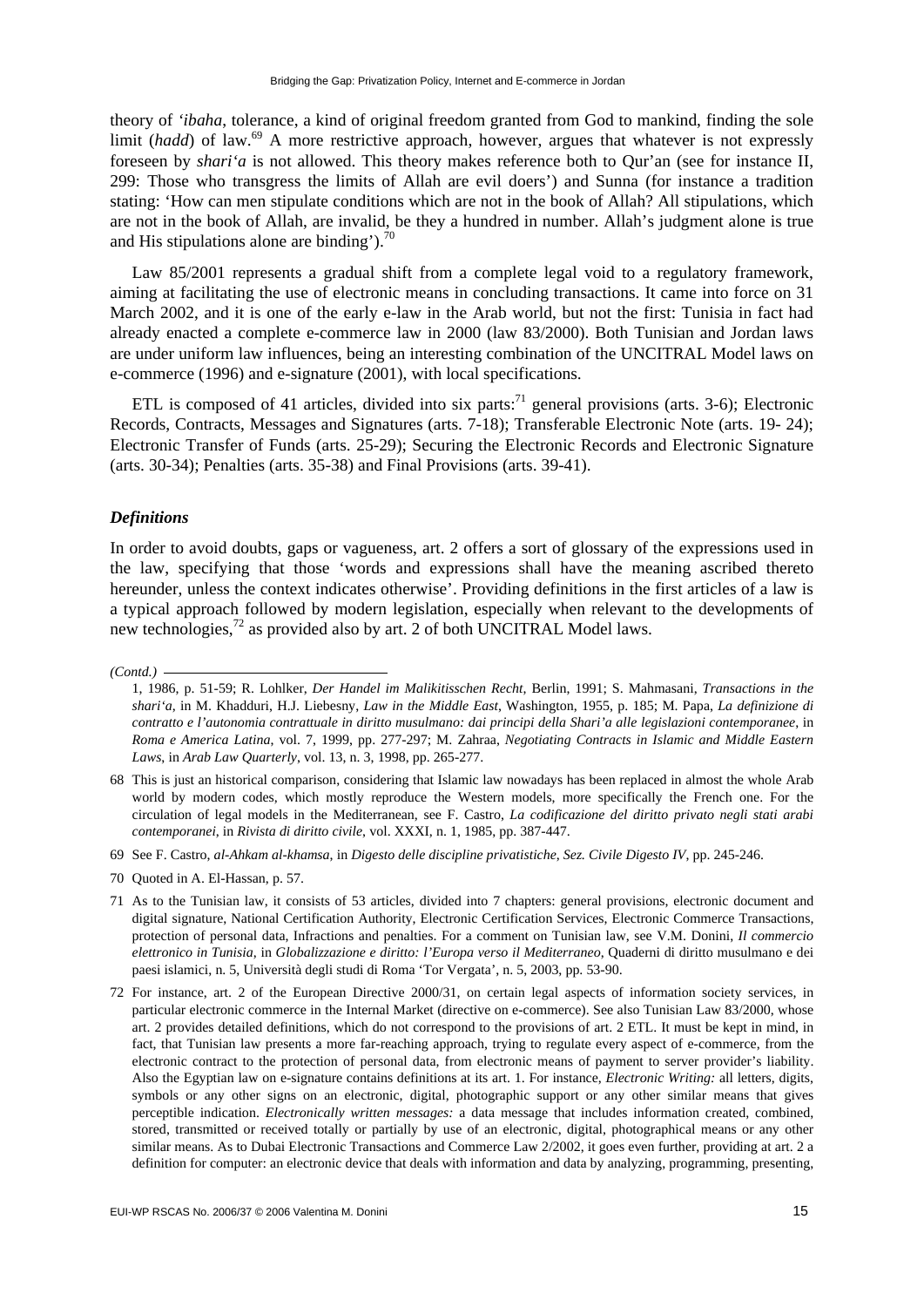The ETL, in fact, partially reproduces the definitions contained in art. 2 of the UNCITRAL Model Law on e-commerce. For instance, a *data message* is an information generated, sent, received or stored by electronic or similar means, including Electronic Data Interchange (EDI), electronic mail, telegram, telex or telecopy. *Electronic Data Interchange* means electronic transfer of information from one person to another using information processing systems. *Information Processing System* is an electronic system used for generating, sending, receiving, processing or storing data messages or for handling data messages in any other respect. *Originator* of a data message means a person by whom, or on whose behalf, a data message is generated or sent prior to its receipt or storage by the *addressee*, i.e. the person who is intended by the originator to receive the data message.

Art. 2 ETL, however, does not always follow the uniform model, since it does not provide certain definitions contained in the UNICTRAL model laws,<sup>73</sup> and it also presents detailed definitions, which find no correspondence in the UNCITRAL model laws. The ETL in fact leaves no room for interpretation or vagueness, by defining also concepts that could be easily understood. For instance, it offers a definition for *electronic transaction*, i.e. a transaction conducted by electronic means,74 and for *transaction* as well. According to the ETL, a transaction is an action, or set of actions occurring between two parties or more for establishing obligations upon one party, or mutual obligations between more than one party relating to the conduct of business, a civil obligation or any government department.

The ETL also defines the *electronic contract*, an agreement concluded in whole or in part by electronic means, stressing in this way a semantic and conceptual difference between transaction (*mu'amalàt*) and contract (*'aqd*).

Moreover, the law explains what is meant by *electronic*, that is the technology utilizing electrical, magnetic, optical or electro-magnetic means or any other similar means in the interchange and storage of information, and by *information*, i.e., every data, texts, images, forms, sounds, codes, databases, computer software.<sup>75</sup>

#### *Consistency with the existing legal system*

ETL presents a peculiar provision at art. 3: admitting that this law aims at facilitating the use of electronic means in conducting transactions, it specifies that it is subject to the provisions of any other law, and without amending or annulling any of these provisions.

The peculiarity of this provision lies in the fact that consistency of law with the existing legal framework should be taken for granted, even considering the generally acknowledged principle

*(Contd.)* 

storing, sending, or otherwise receiving them through electronic information programs and systems; which might function separately or in conjunction with other electronic devices or systems'.

<sup>73</sup> As it happens for *intermediary*, which is defined by the UNCITRAL model law on e-commerce as a person who, on behalf of another person, sends, receives or stores that data message or provides other services with respect to that data message.

<sup>74</sup> It is interesting to stress that if on one side Tunisian Law 83/2000 as well provides a definition of *Commerce électronique*, i.e. 'les opérations commerciales qui s'effectuent à travers les échanges électroniques', on the other side the UNCITRAL model laws, following the principle of media neutrality, do not provide any definition of e-commerce, in order not to fix abstract parameters which could be easily overcome by further developments in technologies.

<sup>75</sup> Other terms covered by art. 2 ETL, but not defined by the UNCITRAL model laws are: *electronic agent* (a computer program or other electronic means used independently to implement an action or respond thereto for the purpose of generating, sending, or receiving a data message without review or action by an individual), *security procedures*  (procedures employed for the purpose of verifying that an electronic signature or record is that of a specific person, or for detecting changes and errors in an electronic record after its generation), *identification code* (the code assigned by a licensed or competent entity for the purpose of securing the electronic contracts of a certain person, and used by the addressee in order to distinguish the records of such persons from other records), *financial institution* (any bank authorized to make financial transfers in conformity with the provisions of Law) and *illegal entry* (any financial entry in the client's account resulting from an electronic message sent in the client's name without the client's knowledge, approval or authorization).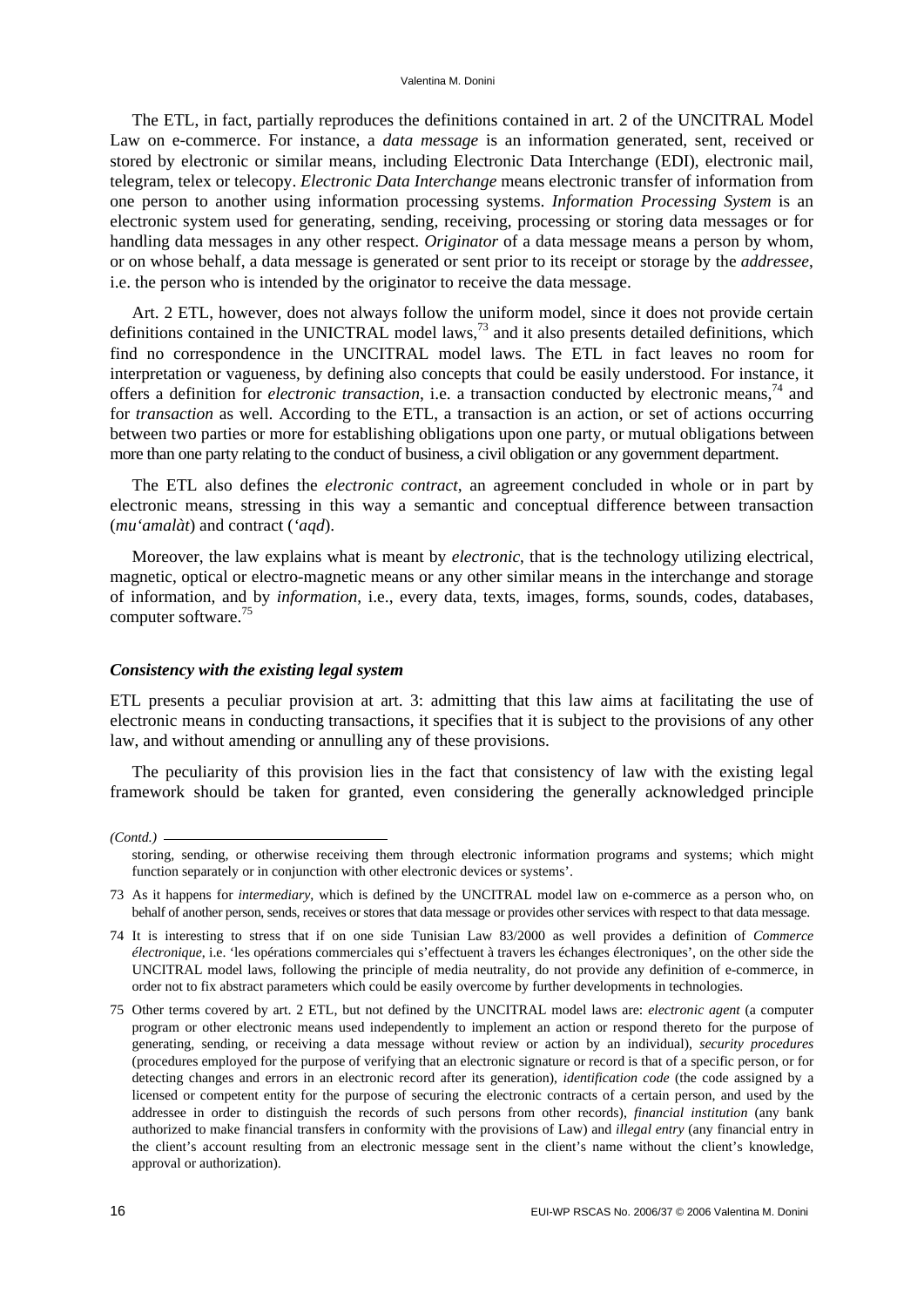according to which a new law conflicting with an existing law implicitly abrogates it. The same should happen in the case of a special law with respect to a more general law, and this should be the case of a law like the ETL. In fact, Tunisian Law 83/2000, considering itself *lex specialis*, specifically admits the possibility of derogating to the existing legal framework. According to art. 1, the law lays down general provisions concerning electronic exchanges and electronic commerce, which are normally subject to legislation and regulations in use as long as they are not in contradiction with this law. The same for electronic contracts, governed by written contract procedures concerning the expression of will, its legal power, its validity and its execution liability as long as they are not in contradiction with law 83/2000.

Moreover, it should be considered that a law directed to introduce ICT in the fields of transactions and trade, should necessarily foresee some amendments to the existing legal system, as far as the legal acknowledgment of electronic documents and electronic signature is concerned. As in the Tunisian case, even before the promulgation of law 83/2000, an intense program of reform and transformation of the existing system had been undertaken, in order to foster the development of e-commerce. In 2000 the Civil Code had been modified (law 57/2000) in order to regulate the new challenges of ecommerce, allowing a legal acknowledgment of the electronic document and the digital signature.<sup>76</sup> The Criminal Code had also been reformed (Law 89/1999), with the insertion of an article regulating Computer crimes in the field of the electronic processing of data. Moreover, after the promulgation of Law 83/2000, a new Code of Telecommunications (law 1/2001) further modified the existing legislation, and a number of decrees have followed, regulating the activity of the service providers, $77$ the electronic certificate, conditions for cryptography etc. The effects of a detailed and organic regulation such as law 83/2000 can be fully achieved only if the legal environment allows a real 'digital revolution', which cannot take place if the existing legal infrastructures are still bound to a traditional concept of law.

As to the interpretation and application of Jordan law, the second paragraph of art. 3 ETL, states that: '*In the application of this Law, due regard shall be had to international commercial custom and technological advances pertaining to electronic transactions*.'

In recalling international commercial custom, this article expresses the will of considering the international and even a-national dimension of Internet in order to approach to the relevant international models. Nonetheless, as far as e-commerce is concerned, there are no substantial differences between Jordan national law and recent trends in international commercial praxis, as it can be inferred by the comparison with the two UNCITRAL laws, considered an instrument for preventive harmonization of laws<sup>78</sup>

In this way, the Jordanian legislator, by requiring an international interpretation and application of the law, has receipt a normal practice in uniform law, i.e. the need of imparting a way of interpretation

<sup>76</sup> The Egyptian law on e-signature at its art. 17 provides the same principle, stating that unless stipulated in this Law or the executive regulations thereof, the provisions of the Evidence Law in the civil and commercial articles shall prevail in relation to proving the validity of the official and unofficial electronically written messages, e-signatures and e-writings.

<sup>77</sup> As far as tariffs and authorizations are concerned.

<sup>78</sup> The consistency of Jordan law with international model laws represents an important step towards a sort of substantial unification of laws in the field of e-commerce. In turn, this should lead to a minor reluctance in applying a foreign (similar!) law in case of international disputes. On this regards, special attention should be placed to the shift from traditional *alternative dispute resolution* (ADR), to the new models of *online dispute resolution* (ODR), which should radically change the way disputes are solved. This phenomenon remains however inherent to the United States, and, to a lesser extent, to Europe, while Arab countries are totally far behind. For e-commerce and arbitration mechanisms see R. Sali, *Online Dispute Resolution (ODR): Crossing Technology and Disputes. The RisolviOnline Project of the Chamber of Arbitration of Milan*, in A. Schulz, *op. cit.*, pp. 249-259. See also R. Naimark, *The Potential Effect on E-Commerce: Developments on International Treaties*, in The International Bureau of the Permanent Court of Arbitration (ed.), *Strengthening Relations with Arab and Islamic Countries through International Law. E-commerce, the WTO Dispute Settlement Mechanism and Foreign Investment*, The Hague, London, New York, 2002.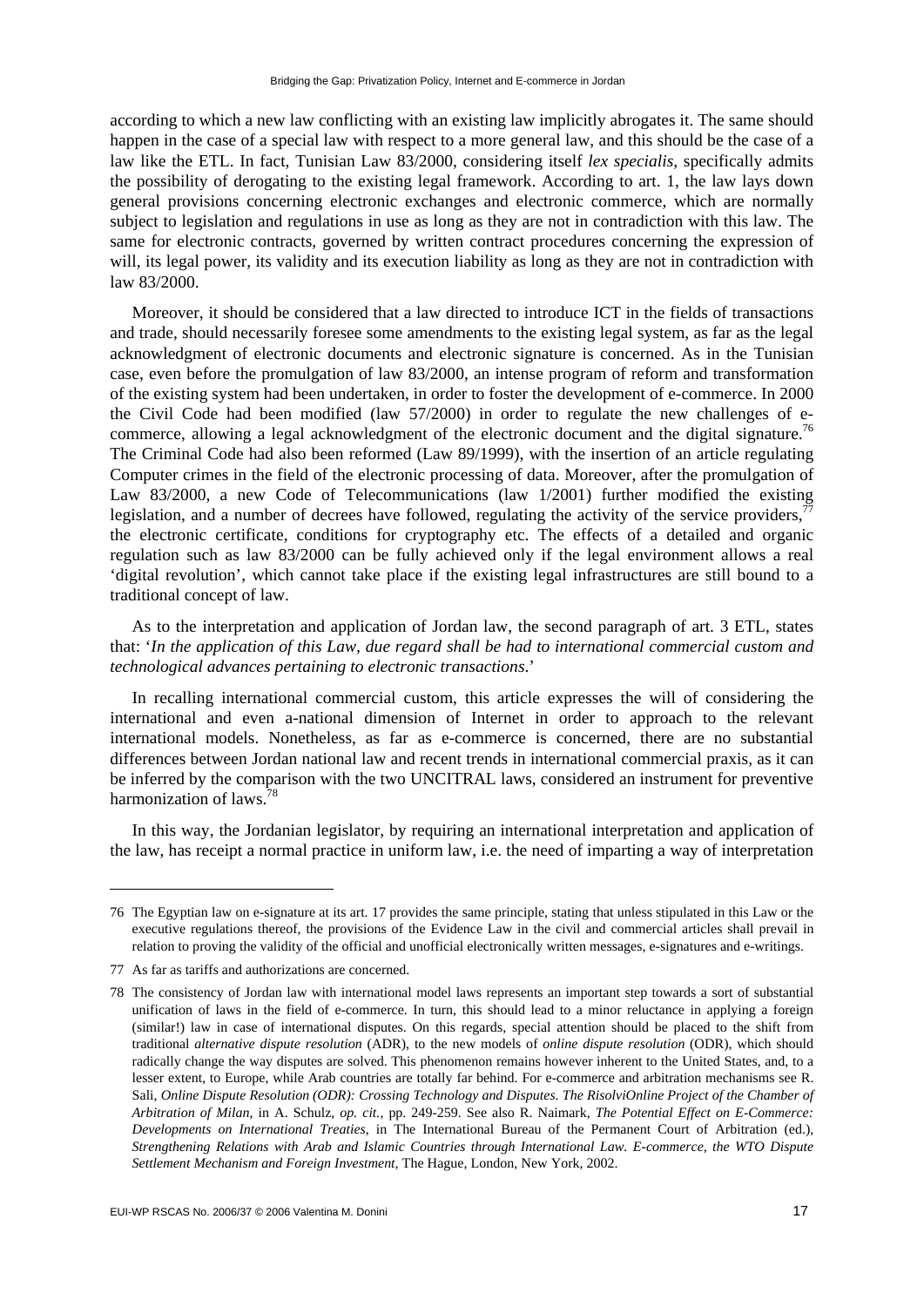that does not belong to any national legal system, but it is autonomous,<sup>79</sup> taking into consideration the international trends. The ETL, however, goes even further, recommending not only regard to the international character of the matters involved, but also to the technological developments.<sup>8</sup>

#### *Scope of application*

As to the scope of the Jordanian law, art. 4 makes clear that it applies to electronic transactions, $81$ electronic records, electronic signatures and any electronic data messages. The same scope of application is provided by Dubai Electronic Transactions and Commerce Law, which reproduces mainly the Jordan approach.

However art. 5 of Jordan ETL contains a specification, representing a functional application of the party autonomy principle: 'Unless otherwise provided for in this Law, the provisions of this Law shall apply to transactions between parties which have agreed to conduct their transactions by electronic means.<sup>82</sup>

The concepts of party autonomy and freedom of contract - the right of the parties to agree between themselves as to the rules that govern their transactions - are a core premise of the UNCITRAL model laws, $83$  and Jordan ETL has receipt this approach. Moreover, art.  $5(2)$  ETL contains a further specification, whose goal is to corroborate what explained in the first paragraph. According to art. 5(2), an agreement to conclude a specific transaction by electronic means shall not oblige any of the parties to conclude other transactions by such means. Also this case represents an application of the general principle of party autonomy, according to which the will of the parties must always prevail.

Finally, art. 6 contains some exceptions to the scope of the law, stating that it does not apply to contracts, instruments or documents that are governed by special legislation and prepared in a certain form, or in accordance with specific procedures,  $84$  and to securities.  $85$ 

<sup>79</sup> See for instance art. 3 and 4 of the UNCITRAL model laws on e-commerce and e-signature, and art. 5(1) of the UN Convention on the Use of Electronic Communications in International Contracts, stating that 'In the interpretation of this Convention, regard is to be had to its international character and to the need to promote uniformity in its application and the observance of good faith in international trade.' Note that all these articles reproduce art. 7 of the Vienna Convention on the International Sale of Goods (1980).

<sup>80</sup> A similar provision is contained in art. 4 of the Dubai Electronic Transactions and Commerce law, according to which in applying the law regard should be had to the rules of international commercial custom that relate to Electronic transactions and commerce and to the level of development in technological communication. Furthermore, art. 3 of Dubai law, provides that 'this Law shall be construed consistently with what is commercially reasonable in Electronic Transactions and Commerce'.

<sup>81</sup> Transactions may be concluded either by private parties or by governmental department or public institutions, as specified by art. 4, par. B.

<sup>82</sup> See also art. 6 of Dubai law: 'Nothing in the Law requires a person to use or accept information in electronic form, but a person's consent to do so may be inferred from the person's affirmative conduct. As between parties involved in generating, sending, receiving, storing or otherwise processing electronic records, any of the rules provided in Chapters II to IV of this Law may be varied by agreement.' Both Tunisian and Egyptian laws do not contain a similar provision.

<sup>83</sup> Art. 4 of the UNCITRAL model law on e-commerce states that: As between parties involved in generating, sending, receiving, storing or otherwise processing data messages, and except as otherwise provided, the provisions of chapter III may be varied by agreement. Paragraph (1) does not affect any right that may exist to modify by agreement any rule of law referred to in chapter II. See also art. 3 of the UN Convention, granting the rights of the parties to exclude the application of this Convention or derogate from or vary the effect of any of its provisions.

<sup>84</sup> The text provides a detailed list including: wills and amendments thereto; *waqfs* and amending conditions thereof; transactions disposing of immovable property, including related powers of attorney, title deeds, and transactions creating real rights in respect thereof, with the exception of lease contracts; power of attorney instruments and transactions relating to personal status; contract termination or revocation notices relating to water or electrical services, health insurance or life insurance; bills of statements, court proceedings, judicial notification and courts decisions.

<sup>85</sup> Except for cases provided for in special instructions issues by the competent authorities pursuant to the Securities Law in force.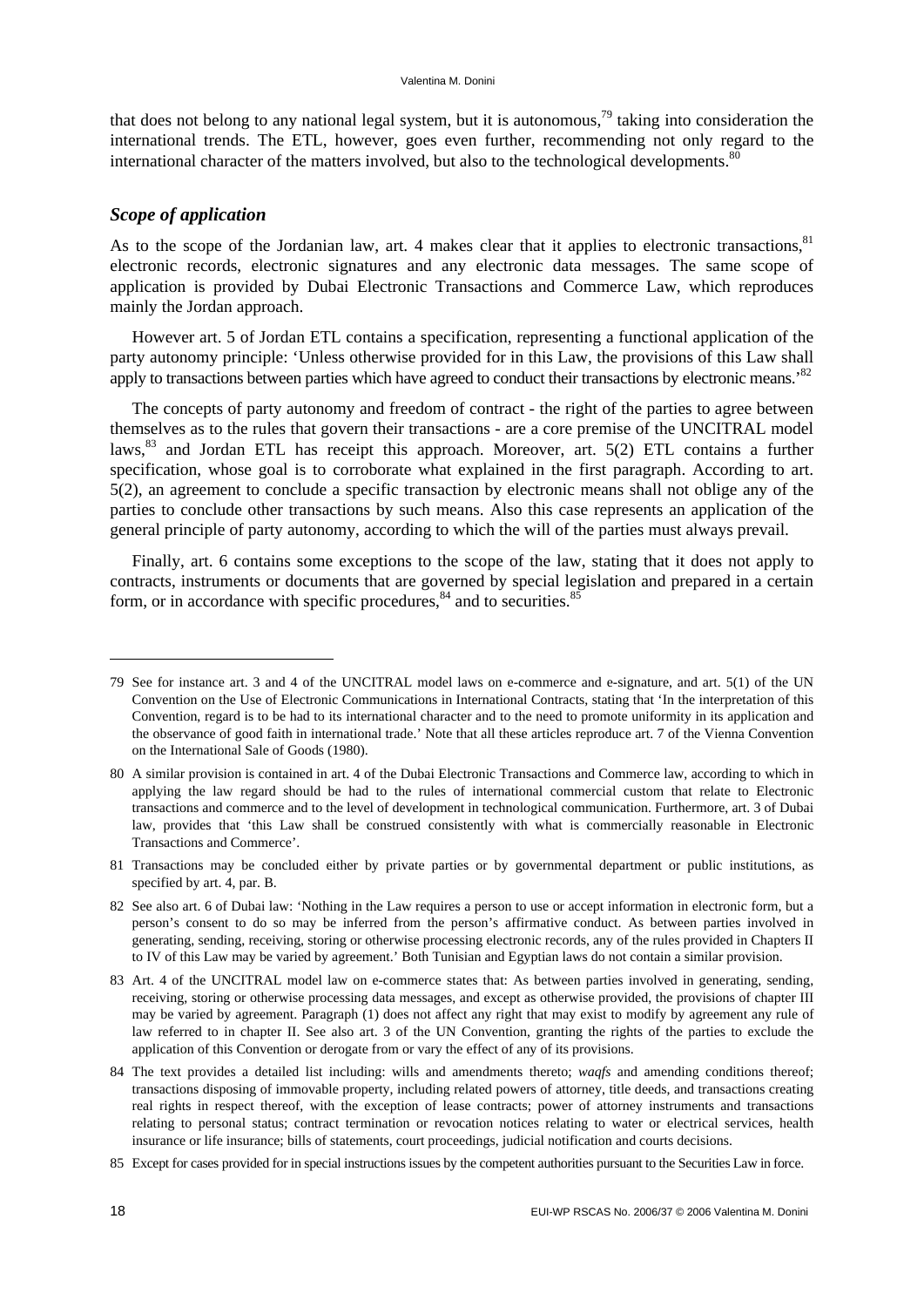#### *Functional equivalence*

One of the most difficult questions posed by the advent of e-commerce is whether the legal consequences usually attached to traditional concepts such as 'writing', 'signed documents', 'original and copy' may continue to find application also when information and data circulate in a form that lacks an intrinsic link with a stable support such as paper.86

The easiest way to solve this problem would consist in totally equating e-documents with paperbased documents by simply redefining what constitutes a written text. The prevailing solution however is the functional equivalence approach, embedded in the UNCITRAL model laws, which takes into consideration what underlying functions were served by paper-based requirements, and then determines how these objectives could be satisfied in an electronic environment. The result is represented by arts. 5-7 of the Model law on e-commerce, granting legal acknowledgment to the dematerialized documents and signatures. For instance, art. 5 of the UNCITRAL model law on ecommerce,87 gives legal recognition to data messages, stating: 'Information shall not be denied legal effect, validity or enforceability solely on the grounds that it is in the form of a data message'.

Jordan law shares this approach at art. 7 ETL, which expressly declares:

(A) Electronic records, contracts, messages and signatures shall be deemed to produce the same legal effect as written documents, instruments and signatures pursuant to the provisions of legislation in force and with respect to enforceability and admissibility as evidence.

(B) None of the items mentioned in paragraph (A) of this article shall be denied legal effect solely on the ground of being conducted by electronic means, provided they are compliant with the provisions of this Law.

As for the other countries of the Mediterranean, Tunisian Law 83/2000 presents a similar solution, affirming in its art. 4 that an electronic document shall have legal validity equal to the validity of a written document, when the requirements provided by the following paragraphs are satisfied. But most interestingly, this article is inserted in an updated and modified legal system, given that, in order to give formal recognition to the electronic document, the civil code has been amended as well. The new art. 453bis in fact states that:

Le document électronique est l'écrit composé d'un ensemble de lettres et chiffres ou autres signes numériques y compris celui qui est échangé par les moyens de communication à condition qu'il soit d'un contenu intelligible, et archivé sur un support électronique qui garantit sa lecture et sa consultation en cas de besoin.<sup>88</sup>

In Egypt, even if there has been no modification of the civil code, Law 15/2004 contains a similar discipline at its art. 15, asserting the equivalence between e-document and traditional paper-based document, if some technical requirements laid down by further executive regulations are satisfied. Dubai Law 2/2002 shares the same approach, affirming at art. 7 that an electronic communication shall not be denied legal effect or enforceability, solely on the ground that it is electronic in form.

However, the functional equivalence cannot overcome both other applicable laws and the party autonomy principle. According to art. 12 ETL, the equivalence cannot be granted if there is a law not

<sup>86</sup> R. Sorieul, J.R. Clift, J.A. Estrella-Faria, *Establishing a Legal Framework for Electronic Commerce: The Work of the United Nations Commission on International Trade Law (UNCITRAL)*, in *The International Lawyer*, vol. 35, 2001, p. 111.

<sup>87</sup> See also art. 8(1) of the UN Convention on the Use of Electronic Communications in International Contracts, stating that 'A communication or a contract shall not be denied validity or enforceability on the sole ground that it is in the form of an electronic communication.'

<sup>88</sup> The same approach is shared by the new art. 470, which has been amended, in order to give legal recognition to electronic copies: 'Les copies faites sur les originaux des actes authentiques ou des écritures privées ont la même valeur que les originaux lorsqu'elles sont réalisées selon des procédés techniques qui procurent toutes les garanties de leur conformité à l'original'.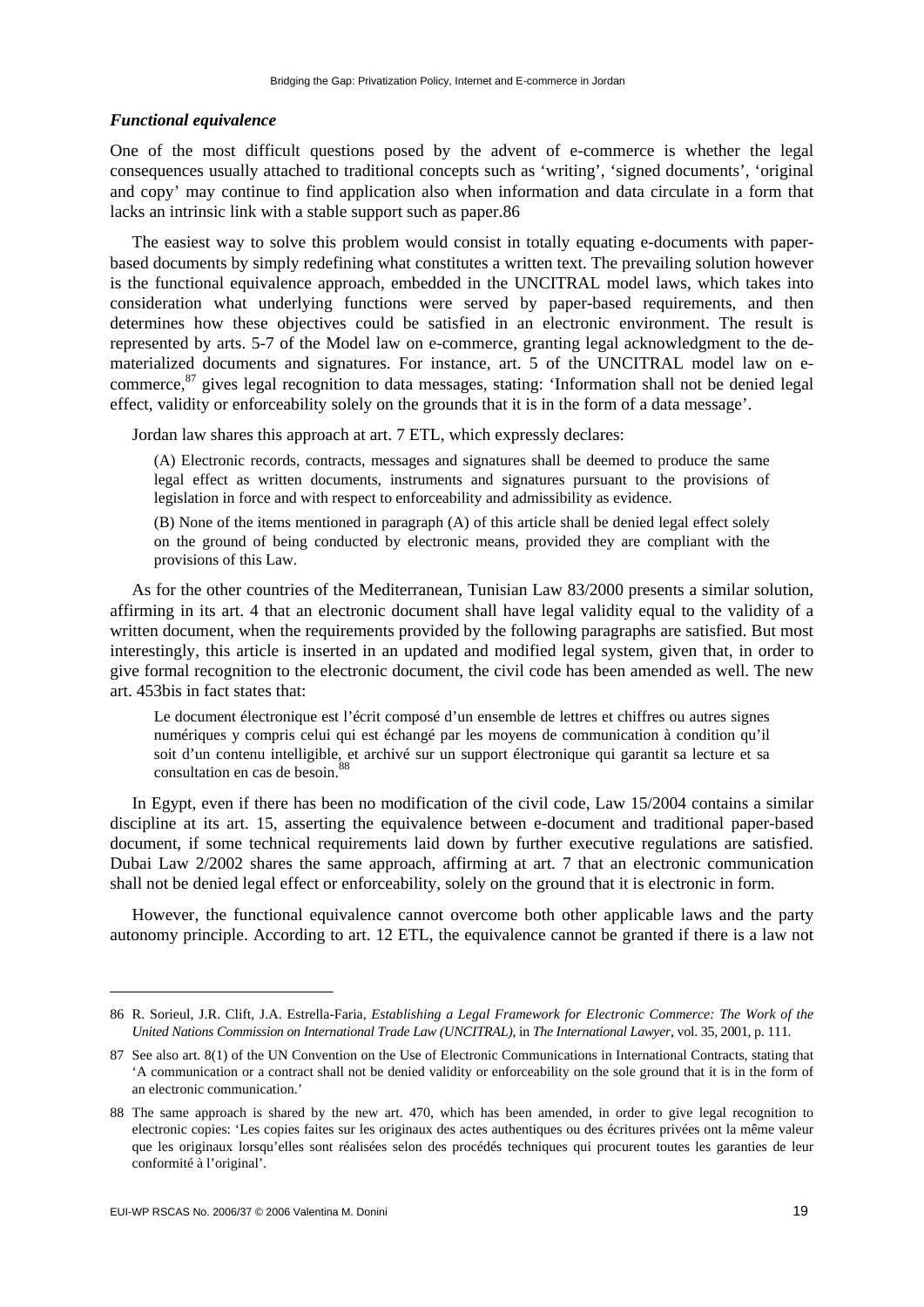allowing it, for instance because it requires sending or providing certain information to a related person in writing, or if there is a contrary parties' agreement.<sup>89</sup>

As specified also by the UNCITRAL model laws, the functional equivalence to written form depends on the satisfaction of certain conditions: Jordan law has receipt this rule in its art. 8, stating that an electronic record shall have the same legal effect as an original form, and be deemed equivalent thereto, subject to all of the following conditions:

- *1. The information set forth therein is capable of being retained and stored whereby it is accessible for later reference at any time.*
- *2. The record is capable of being retained in the form in which it had been generated, sent, received or in any other form whereby the accuracy of information set forth therein when it was generated, sent or received can be readily established.*
- *3. The information set forth in the record is indicative of the originator, addressee and the date and time of sending and receipt*

These conditions are required in order to achieve a suitable degree of certainty, obtainable through the possibility of storing and printing the information. In fact, if the parties have agreed to conduct a transaction by electronic means, even if the applicable law requires providing, sending or delivering the related information to others in writing, this requirement may be deemed satisfied if the recipient is capable of printing and storing this information and referring back to it subsequently through accessible means.<sup>90</sup> This is not allowed if the sender inhibits the addressee's ability to print, store or maintain an electronic record, which will not be binding.

As for the validity of the digital record, art. 11 ETL states that if legislation requires that a certain document shall be maintained for documentation, evidentiary, or auditing purposes or other like purposes, the electronic record shall be deemed to fulfil this requirement, unless a subsequent legislation stipulates that the record must be maintained in writing.

As set forth by art. 30, for the purposes of verifying that an electronic record has not been altered as of a specific date, the record shall be considered a secure electronic record as of the date of its verification, provided such verification is conducted according to security procedures that are accredited, or commercially acceptable, or mutually agreed upon by the pertinent parties. The security procedures shall be deemed commercially acceptable, if they are applied with due regard to the commercial circumstances pertaining to the transacting parties, including: the nature of transaction, the level of sophistication of each party to the transaction, the volume of similar commercial transactions concluded by either party; the availability of alternative procedures rejected by any party; the cost of the alternative procedures; the procedures in general use for such a transaction.

Finally, unless otherwise proven it shall be presumed that a secure electronic record has not been altered or modified as of the date of applying the security procedures. An electronic record, which is not secure, does not have any trustfulness.<sup>9</sup>

#### *Digital signature*

The same approach governs the issue of signature, and also in this case it is apparent how Jordan law has followed the indications contained in the UNCITRAL Models on e-commerce and e-signature.<sup>92</sup>

<sup>89</sup> The law specifies the non-applicability of articles 7-11, when it was agreed to 'send or communicate certain information by first class mail, express mail or regular mail'.

<sup>90</sup> Art. 9 ETL.

<sup>91</sup> Art. 32 ETL.

<sup>92</sup> See for instance art. 7 of the Model Law on e-commerce, stating that where the law requires a signature of a person, that requirement is met in relation to a data message if a method is used to identify that person and to indicate that person's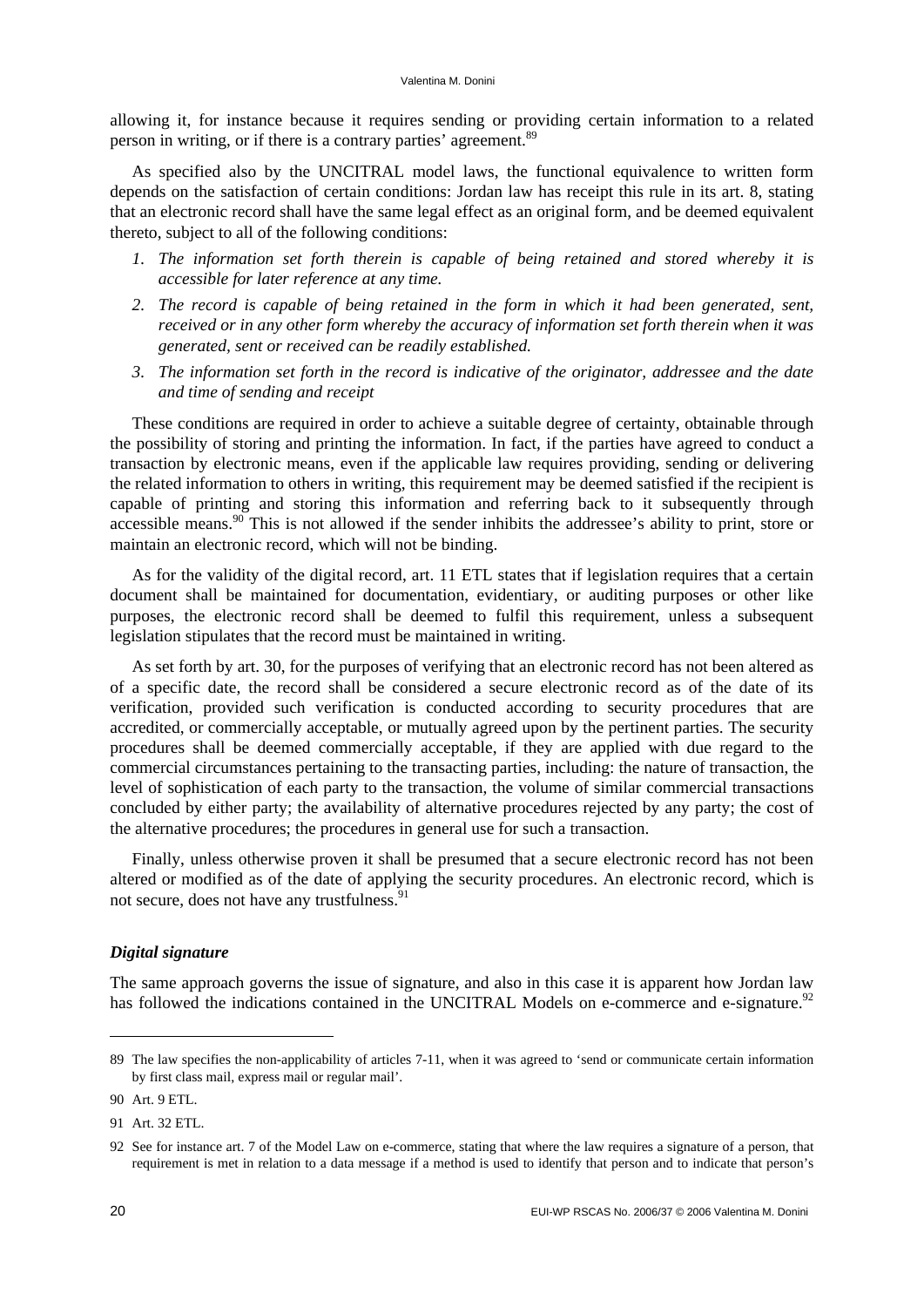ETL, in fact, has conferred legal recognition to electronic signature,  $^{93}$  granting an equal treatment between electronic signature and hand-written signature. According to art. 10 ETL, if the law requires a document to be signed, or stipulates consequences for non-signature, an electronic signature on an electronic record shall satisfy this requirement. <sup>94</sup> However, granting functional equivalence to electronic signature makes necessary some technical devices, in order to ensure the authenticity of the signature. The second paragraph of art. 10 states that the validity of an electronic signature and its attribution to the signatory may be proved by a method which identifies the signatory and indicates its consent about the information set forth in the electronic record that bears the signature. Obviously such a method must be considered reliable for this purpose, in context of the circumstances of the transaction, including the parties' agreement to using it.

Otherwise, as specified by art. 32(B), if the electronic signature has not been authenticated, it shall not have any legal effect, because it is not secure and consequently it does not have any trustworthiness. Authentication is an important step in the security procedures: an e-signature is deemed secure if it is unique to the person using it, it is capable of identifying its holder, it is generated by means of that person and under his/her control, it is affixed to the electronic record in a manner which does not allow alteration of the record after its signature without alteration of the signature.<sup>95</sup> Moreover, unless otherwise proven, it shall be presumed that the secured electronic signature is affixed by the person to whom it is attributed, with the intention of indicating his approval of the document's content.<sup>96</sup>

The need of guaranteeing reliability and security is shared also by art. 5 of Tunisian law 83/2000, which makes reference to a 'secure system' decided by a decree from the Minister of Communication.<sup>97</sup> More specifically, art. 6 states that any person who uses an electronic signature solution should take the minimum precautions that are laid down in the decree in order to avoid any unauthorized use of the encryption elements or the personal device associated with his signature, and strive for the authenticity of all information that he presents to the certification service provider and to all parties he asked to put trust in his signature.

*(Contd.)* 

approval of the information contained in the data message; and that method is as reliable as was appropriate for the purpose for which the data message was generated or communicated, in the light of all the circumstances, including any relevant agreement. The same rule is contained in art. 6(3) of the Model law on e-signature. See also art. 3 of the UNCITRAL model law on e-signature, stating that 'Nothing in this Law, except art. 5, shall be applied so as to exclude, restrict or deprive of legal effect any method of creating an electronic signature that satisfies the requirements referred to in article 6, paragraph 1, or otherwise meets the requirements of applicable law.' The UN Convention as well contains a similar norm at its art. 9(3).

<sup>93</sup> As to definition, art. 2 ETL states that a digital signature consists in 'Data in the form of letters, numbers, codes, characters or in other forms, incorporated in, attached to or logically associated with a data message, in electronic, numeric, optical, or other similar means, whereby it enables [authentication] identifying the signatory and distinguishing such from others by virtue of the signature, and for the purpose of indicating the signatory's approval of the content of the data massage. See also the definition contained in art. 2 of the EU directive 1999/93, according to which electronic signature means data in electronic form which are attached to or logically associated with other electronic data and which serve as a method of authentication. As to Egyptian law, see the definition of *E-signature*, contained in art. 1, as what is on an electronically written message in the form of letters, digits, codes, signals or others and has a unique identity that identifies the signer and uniquely distinguishes him/her from others.

<sup>94</sup> The same provision is contained in art. 10 of Dubai ETCL.

<sup>95</sup> Art. 31 ETL.

<sup>96</sup> Art. 32 ETL.

<sup>97</sup> Actually several decree are applicable such as the *Décret* n. 2001-1668, fixing the procedures for obtaining the authorization to exercice the activity of certification service provider, but see also the *Arrêté* by the Ministry of Communication Technologies (19-7-2001), fixing the technical procedures for the eletronic certificates and the digital signature. As far as encryption is concerned, see the *Décret* n. 2001-2727.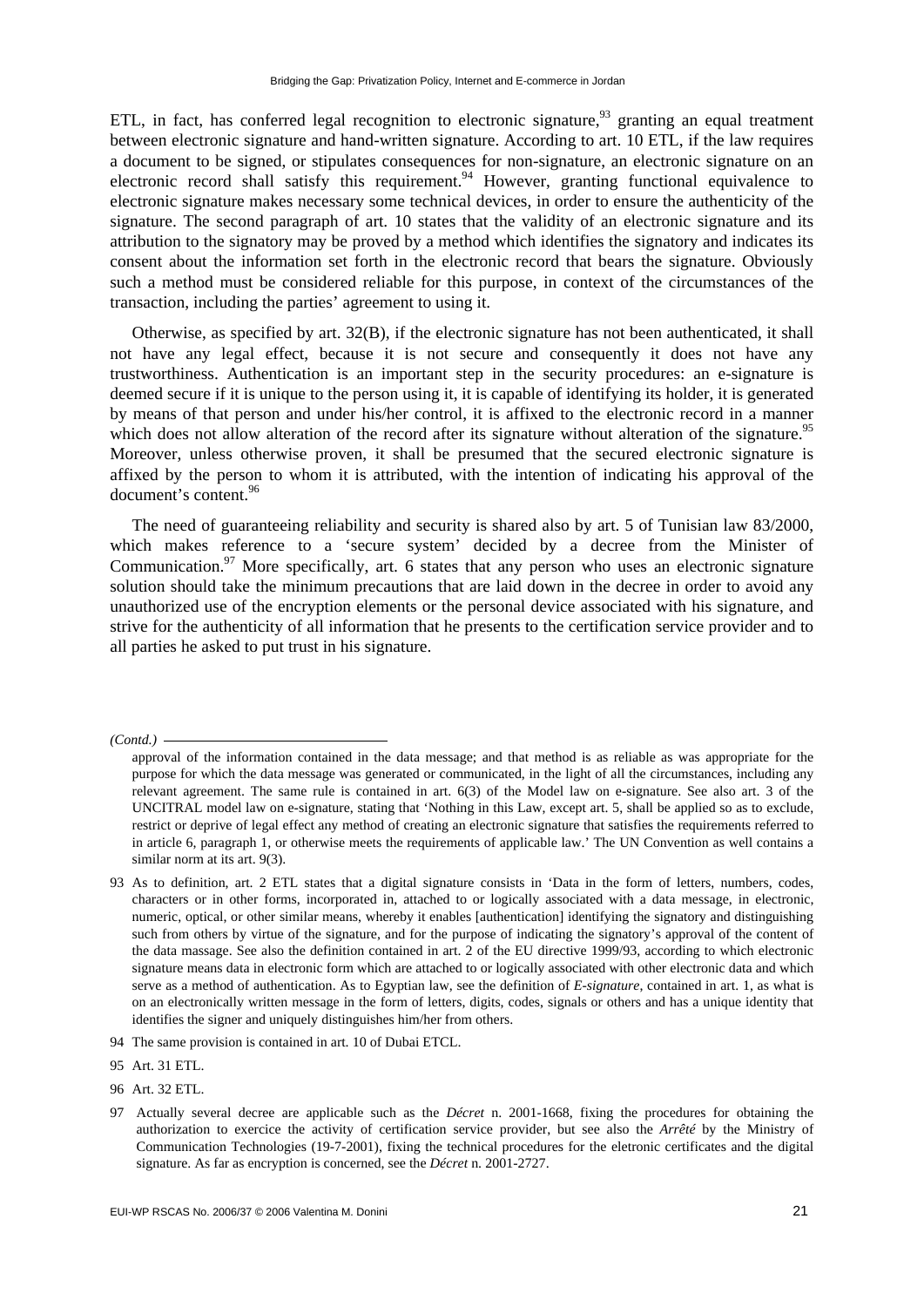However, the Tunisian legal system has gone further, having amended the civil code<sup>98</sup> in order to give legal recognition to the digital signature. Actually, the second paragraph of the new art. 453 expressly states that:

La signature consiste à opposer de la propre main du contractant un nom ou un signe spécial intégré à l'écrit auquel il se rapporte. Lorsqu'elle est électronique, elle consiste en l'usage d'un procédé fiable d'identification garantissant son lien avec l'acte auquel elle s'attache.

In this way any problem concerning the equivalence between handwritten signature and e-signature is overcome, not only by a special legislation, but by the whole legal system.

#### *The e-contract*

The importance both of the electronic record and of the electronic signature depends mostly on the use of these instruments in the electronic contracting. The transmission of data through the Internet, in fact, is an important step in the formation of contract between two parties, when they are not physically close to each other.

The problem is how to qualify the contract concluded through the Internet, whether it differs from a contract in the traditional sense, and whether the paper-based concepts may still be applied.

Irrespective of the dispute on the adaptability of traditional law to cyberspace, it may be argued that a contract, even if concluded through the Net, is always stipulated by real persons, not virtual ones, and the technical means used for data exchanges are located in real places. Therefore it falls under the relevant discipline provided by national civil codes,<sup>99</sup> as long as special and different provisions do not apply.

In this regard, art. 13 ETL states that for contractual purposes, conforming to the principle that a contract is concluded when the parties exchange an offer with an acceptance, an electronic message shall be a valid mean of declaration of will regarding offer or acceptance. In traditional Islamic law this coincidence of *ijab* and *qabul* should take place simultaneously, during the contractual session, the so-called *majlis.* The evolution of legal doctrine, however, has allowed the conclusion of contracts by letter, and nowadays modern codifications expressly regulate distance contracts, therefore, nothing would hinder the application of the doctrine of *majlis* also to contracts concluded through the Net.<sup>100</sup> In this way, civil code provisions concerning contracts shall be applicable also to the e-contracts, unless otherwise agreed.

Art. 13 ETL represents another example of reception of the UNCITRAL model law on ecommerce, even if the latter (art. 11) provides a more detailed discipline, $101$  stressing the concept that: 'Where a data message is used in the formation of a contract, that contract shall not be denied validity or enforceability on the sole ground that a data message was used for that purpose'. On the other hand,

<sup>98</sup> Law 57/2000.

<sup>99</sup> Once the problem of jurisdiction has been solved, of course. Considering the difficulties in identifying the applicable law and the jurisdictional competence, a transnational legal framework would be much more useful. See A. Zanobetti, *Contract Law in International Electronic Commerce*, in *Revue des Affaires Internationales*, n. 2, 2000, pp. 533-562.

<sup>100</sup> See for instance the discussion concerning Internet banking. According to S. Jawahitha, N. Raihan Ab Hamid, M. Mazahir Mohamed Ishak, *Internet Banking: A Comparative Analysis of Legal and Regulatory Framework in Malaysia*, in *Arab Law Quarterly*, vol. 18, n. 3-4, 2003, p. 304: 'in Internet based contracts a binding contract can come to being without the parties (the offeror and the offeree) being present in the same *majlis*'.

<sup>101</sup> However the UN Convention on the Use of Electronic Communications in International Contracts is even more significant: after asserting at its art. 9(1) that 'Nothing in this Convention requires a communication or a contract to be made or evidenced in any particular form', it regulates the determination of a party's location in an electronic environment; the time and place of dispatch and receipt of electronic communications; the use of automated message systems for contract formation; and the criteria to be used for establishing functional equivalence between electronic communications and paper documents - including 'original' paper documents - as well as between electronic authentication methods and hand-written signatures.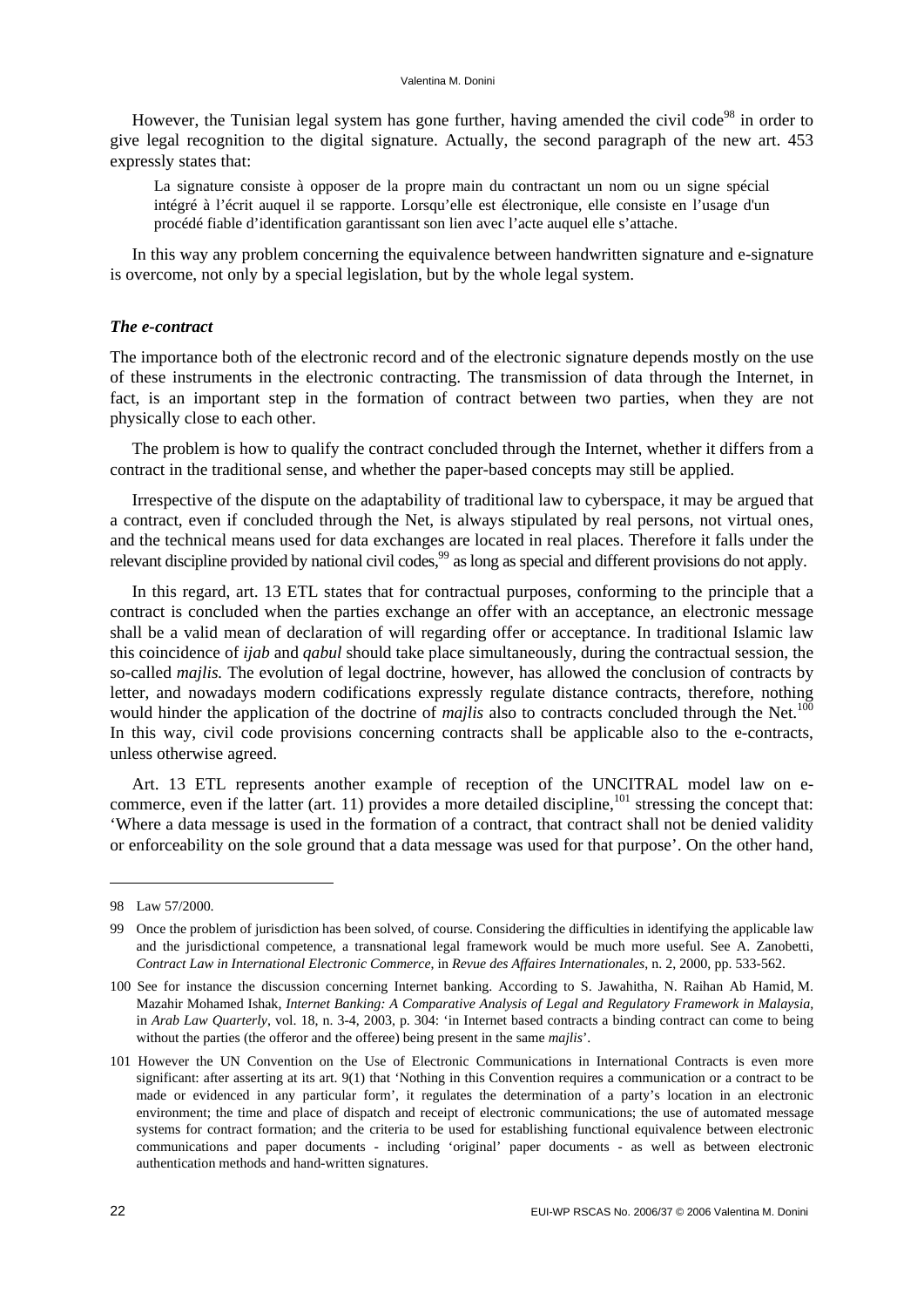however, art. 11 limits the functional equivalence of data messages, in favour of the party autonomy principle, by stating: 'In the context of contract formation, *unless otherwise agreed by the parties*, an offer and the acceptance of an offer may be expressed by means of data messages'.

This reference to the party autonomy principle however, even if not express in the ETL, may be extracted from the above quoted art. 5.

The Jordan law then regulates also time and place of dispatch and receipt of electronic communications.102 As to time, Jordan ETL provides the general rule according to which unless otherwise agreed between the originator and the addressee, the sending of a data message shall occur when it enters an information processing system outside the control of the originator or the person who sent the data message on behalf of the originator (art. 17, which is literally reproduced by art. 17 of Dubai ECTL). Moreover, if the addressee has designated an information processing system for the purpose of receiving data messages, the message shall be deemed to have been actually received upon its entry into such a system. However, if the message is sent to a system other than the designated system, the message shall be deemed to have been received upon the addressee's retrieval of the message for the first time. If the addressee has not designated an information processing system for the purpose of receiving data messages, the message shall be deemed to have been received at the time of its entry into any information processing system of the addressee.

As to the place of dispatch and receipt, art. 18 of Jordan ETL (reproduced by art. 17(3) of Dubai ETCL) states that unless otherwise agreed, the data message shall be deemed to be dispatched at the place where the originator has its place of business, and shall be deemed to be received at the place where the addressee has its place of business. If the originator or the addressee does not have a place of business, reference is to be made to the habitual residence. Where the originator or the addressee has more than one place of business, the place of business is that which has the closest relationship to the underlying transaction. Where this may not be determined, the principal place of business shall be deemed to be the place of dispatch or receipt.

The relevant Tunisian discipline on e-contract is also very interesting, first of all because it lays down a general principle, according to which the rules governing 'written' contracts apply also to econtracts, as to the expression of will, legal effects, validity and execution.<sup>103</sup> Furthermore, the Tunisian law dedicates to this subject an entire chapter, even if it deals mostly with consumer protection issues. However, art. 28 is particularly interesting, since it solves the problem of identifying the place and time of conclusion of a contract concluded through the Internet.<sup>104</sup> According to art. 28, unless otherwise agreed, the contract is concluded at the seller's place of business, on the date of acceptance of the offer, through an electronically signed document addressed to the consumer.

#### **Where do we go from here?**

1

Even if ETL is an important step forward, it is just a procedural law aiming at facilitating etransactions, but it does not provide a comprehensive regulation, especially considering the lack of a global reform of the existing legislation. At this point, a choice should be made between soft and hard law. If the Jordan legislator goes for the second alternative, further legislation need to be enacted to

<sup>102</sup> In this respect the Jordan ETL is more detailed than the UN Convention, which simply provides (art. 10) that the time of dispatch of an electronic communication is the time when it leaves an information system under the control of the originator, while the time of receipt of an electronic communication is the time when it becomes capable of being retrieved by the addressee at an electronic address designated by the addressee.

<sup>103</sup> Art. 1, according to which e-commerce and e-transactions are subject to the legislation in force, unless otherwise prescribed by the provisions of this law.

<sup>104</sup> On this point see V.M. Donini, *La formazione del contratto nel diritto islamico e nel diritto dei paesi arabi del Mediterraneo*, in C. Amato, G. Ponzanelli (eds.) *Global law vs Local law*, Torino, 2006, pp. 108-119.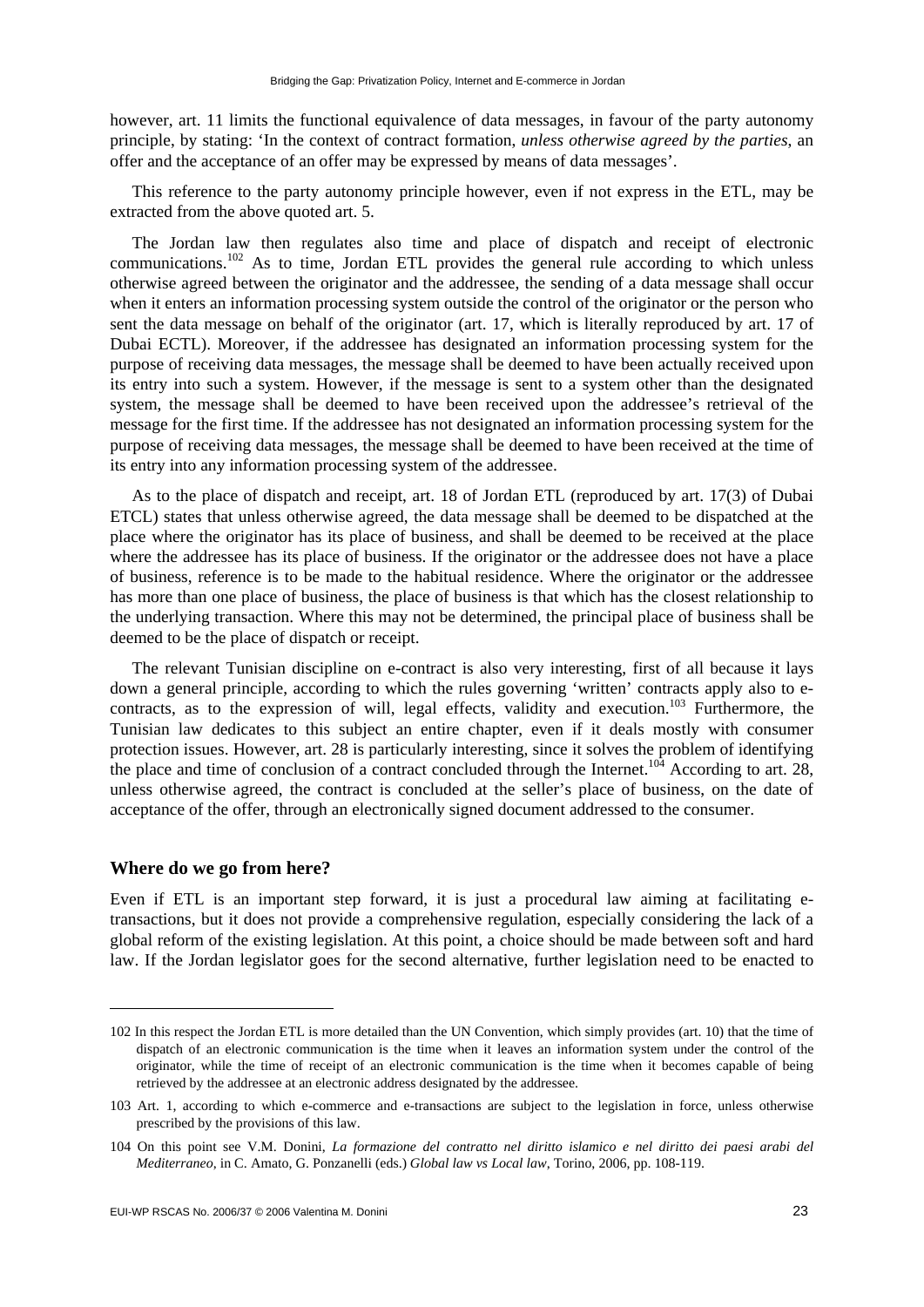cover other aspects of on line activities, for instance privacy, jurisdiction, data protection, cyber crimes, consumer protection and so on.

On the other hand, if a soft law approach should prevail, this would mean giving up the idea of regulating every single aspect of Internet related issues, and providing a wider and more flexible framework of general principles. In this case, the implementation of these principles should be left to codes of conduct or self-regulation<sup>105</sup> in order to finally reach the goal of enhancing secure digital transactions and foster the development of e-commerce in general.

Otherwise, other set of rules may be of some use, such as the UNIDROIT Principles of international commercial contracts, an important example of soft law, in the field of international trade, published in 1994, by the International Institute for the Unification of Private Law. The success of these Principles is demonstrated by the number of decisions applying them as rules of law governing contracts.<sup>106</sup> As a matter of fact, the UNIDROIT Principles may be applied in case of express choice by the parties, as a manifestation of general principles of law or *lex mercatoria*, and even in the absence of any choice of law by the parties. Moreover, the new edition of 2004 takes into special consideration the developments of ICT, and it has been amended in order to adapt to the increasingly important practice of electronic contracting.<sup>107</sup> The 2004 edition, therefore, could become a fundamental tool also for contracts concluded through the Internet.

The problem is to ascertain whether these Principles are known and effectively used in Jordan. As to the first question, there is an Arabic translation of the UNIDROIT Principles, made by an Egyptian Law Firm,<sup>108</sup> and these Principles have been studied and discussed, but as to their application, so far Arab case law in general, and Jordan jurisprudence in particular, have nearly ignored them.

For this reason, it is easy to forecast that notwithstanding the unquestionable success of soft law in the field of unification of law, in Jordan it is likely that for e-commerce the traditional hard law will prevail.<sup>109</sup>

#### **Concluding remarks**

Taking for granted the unquestionable benefits of e-commerce and the need of bridging the digital divide by spreading ICT technologies all over the world, a last question remains open.

Is it possible that the desired presence of foreign investments and the subsequent development of a commercial culture that facilitates participation in the global marketplace could have an adverse impact on local culture?

<sup>105</sup> See for instance the GUIDEC (General Usage for International Digitally Ensured Commerce) rules. These rules have been set forth by the International Chamber of Commerce, in 1997, in order to 'establish a general framework for the ensuring and certification of digital messages, based upon existing law and practice in different legal systems (…) and allocate risk and liability equitably between transacting parties in accordance with existing business practice'. Available on: [http://www.iccwbo.org/home/guidec/guidec.asp.](http://www.iccwbo.org/home/guidec/guidec.asp)

<sup>106</sup> See the UNILEX database, collecting every decision or arbitral award making reference to the UNIDROIT Principles. The database is available on line, at the website: [www.unilex.info.](http://www.unilex.info)

<sup>107</sup> See M.J. Bonell, *Unidroit Principles 2004 – The New Edition of the Principles of International Commercial Contracts adopted by the International Institute for the Unification of Private Law*, in *Uniform Law Review*, 2004, pp. 5-40. See also M.J. Bonell, *Unidroit Principles and E-commerce*, in A. Schulz, *op. cit.*, pp. 149-158.

<sup>108</sup> The Shalakany law firm has edited the translation of the 1994 edition of the Unidroit Principles. The 2004 version however has not been translated yet.

<sup>109</sup> It would be interesting to ascertain what could happen when or if Jordan will sign the UN Convention on electronic communications in international contracts. However, considering that Jordan has not yet adopted the UN Convention on the International Sales of Goods which is strictly connected to the newly born Convention, it is easy to expect that it will not happen in the short period.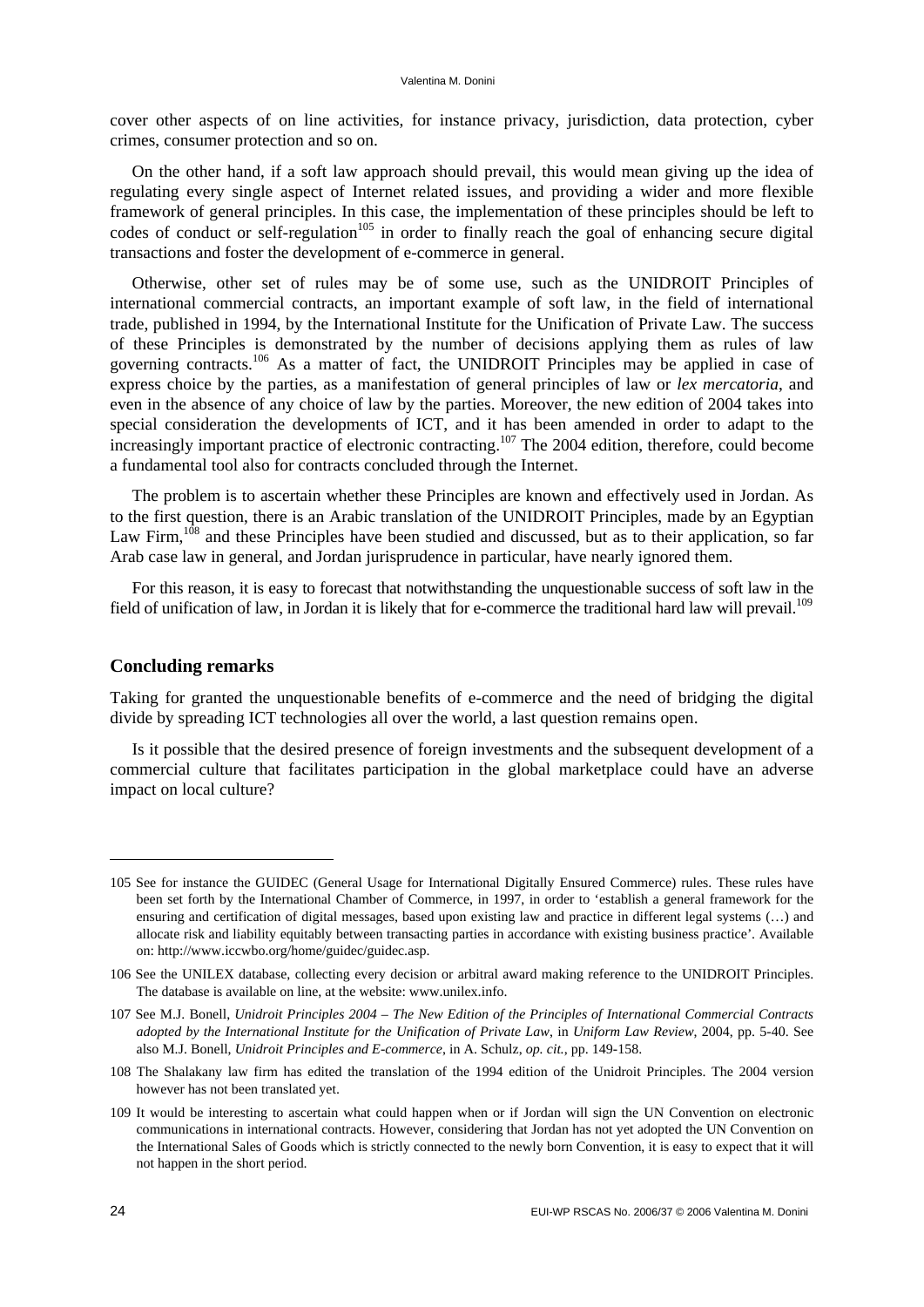The risk of a 'Coca-colonization' of non-Western societies has been envisaged with reference to intellectual property issues, $110$  but nothing prevents that this new economic imperialism could apply also to ICT and e-commerce related matters. The threat is that in this attempt of participating in the global market and exploiting its full potential, the global consumer culture of the more powerful developed countries could prevail on the culture and heritage of developing countries. In this pessimistic scenario, e-commerce would be no longer a way of bridging the divide, but a way of both making the divide even bigger and homologating local cultures.

Opting for a more confident point of view, perhaps this result could be avoided, if the potential of the Internet is used also as an opportunity to promote cultural diversity,<sup>111</sup> taking into consideration regional peculiarities.

-

<sup>110</sup> D. Estelle Long, *The Impact of Foreign Investment on Indigenous Culture: an Intellectual Property Perspective*, in *North Carolina Journal of International Law and Commercial Regulation,* vol. 23, 1998, p. 279.

<sup>111</sup> The US-Jordan joint statement on e-commerce shares this position. The hope is that it will not remain a dead letter.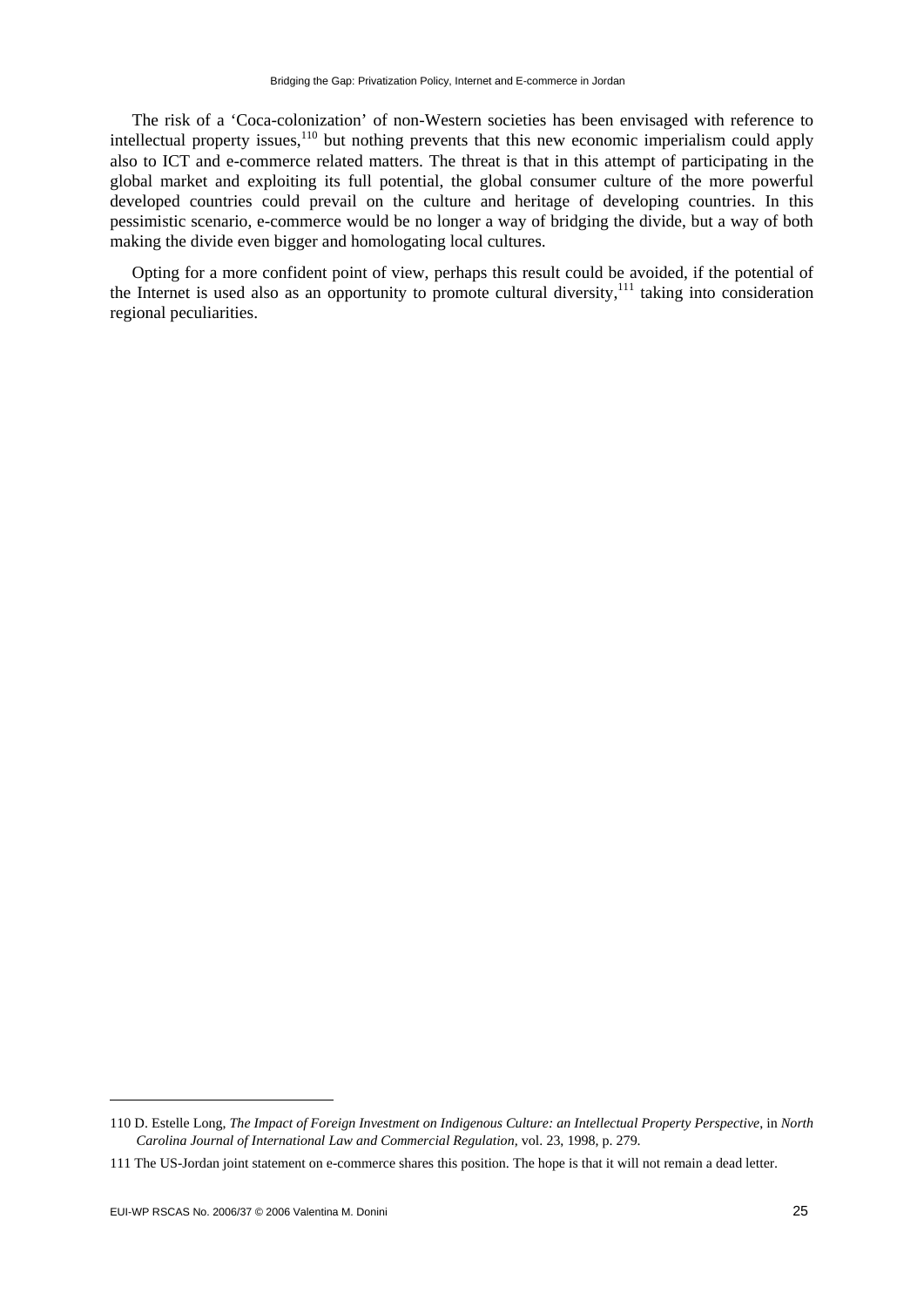#### **References**

- Aita S., *Internet en Langue Arabe: espace de liberté ou fracture sociale?*, in *Maghreb-Machrek*, n. 178, 2003-2004, pp. 29-44.
- Al-Kandari F., *Internet et la volonté contractuelle: étude comparative*, in *Arab Law Quarterly*, vol. 17, n. 4, 2002, pp. 411-427.
- Anderson J., *Technology Media and the Next Generation in the Middle East*, The Middle East Institute, Columbia University, September 1999, available on: [http://nmit.georgetown.edu/papers-](http://nmit.georgetown.edu/papers-/jwanderson.htm) [/jwanderson.htm.](http://nmit.georgetown.edu/papers-/jwanderson.htm)
- Anderson J., *The Internet and the Middle East: Commerce Brings Region On-Line*, in *Arab Information Project*, available on: [www.georgetown.edu/research/arabtech/meer97.htm.](http://www.georgetown.edu/research/arabtech/meer97.htm)
- Azmi A.G., Madieha I., *The Philosophy of Intellectual Property Rights over Ideas in Cyberspace: a Comparative Analysis between the Western Jurisprudence and the Shari'ah*, in *Arab Law Quarterly*, vol. 19, n. 1-4, 2004, pp. 191-208.
- Badie B., *La fin des territoires*, Paris, 1995.
- Badrinath R., *Playing the Digital Game*, in *International Trade Forum*, n. 1, 2001, pp. 4-5.
- Biad A., *Code of Conduct for Good-neighbourly Relations*, in Marquina A., *Mutual perceptions in the Mediterranean unity and diversity*, Madrid, Paris, Mosbach, 1998.
- Bonell M.J., *Unidroit Principles and E-Commerce*, in Schulz A., *Legal Aspects of an E-Commerce transaction. International Conference in The Hague, 26 and 27 October 2004*, Munich, 2006, pp. 148-158.
- Bonell M.J., *Unidroit Principles 2004 The New Edition of the Principles of International Commercial Contracts adopted by the International Institute for the Unification of Private Law*, in *Uniform Law Review*, 2004, pp. 5-40.
- Caimed, Centre for Administrative Innovation in the Eur-Mediterranean Region, *Giordania. Manutenzione, innovazione e riforma amministrativa*, April 2004, available on: [www.caimed.org.](http://www.caimed.org)
- Cairncross F., *The Death of Distance: How the Communication Revolution will change our lives*, Harvard Business School Press, Boston, 2001.
- Castro F., *al-Ahkam al-khamsa*, in *Digesto delle discipline privatistiche*, Sez. Civile Digesto IV, pp. 245-246.
- Castro F., *La codificazione del diritto privato negli stati arabi contemporanei*, in *Rivista di diritto civile*, vol. 31, n. 1, 1985, pp. 387-447.
- *Digital Opportunities for All: Meeting the Challenge,* Report of the Digital Opportunity Task Force (*DOT Force)*, 2001, available on: [www.dotforce.org/reports/DOT\\_Force\\_Report\\_V5.0h.doc.](http://www.dotforce.org/reports/DOT_Force_Report_V5.0h.doc)
- Donini V.M., *Il commercio elettronico in Tunisia*, in *Globalizzazione e diritto: l'Europa verso il Mediterraneo*, Quaderni di diritto musulmano e dei paesi islamici, n. 5, Università degli studi di Roma 'Tor Vergata', n. 5, 2003, pp. 53-90.
- Donini V.M., *La formazione del contratto nel diritto islamico e nel diritto dei paesi arabi del Mediterraneo*, in Amato C., Ponzanelli G. (eds.), *Global law vs. Local law*, Torino, 2006, pp. 108- 119.
- Egger F., *Consumer Trust in E-Commerce: From Psychology to Interaction Design*, in C. Prins et al., *Trust in Electronic Commerce*, The Hague, London, New York, 2002, pp. 11-44.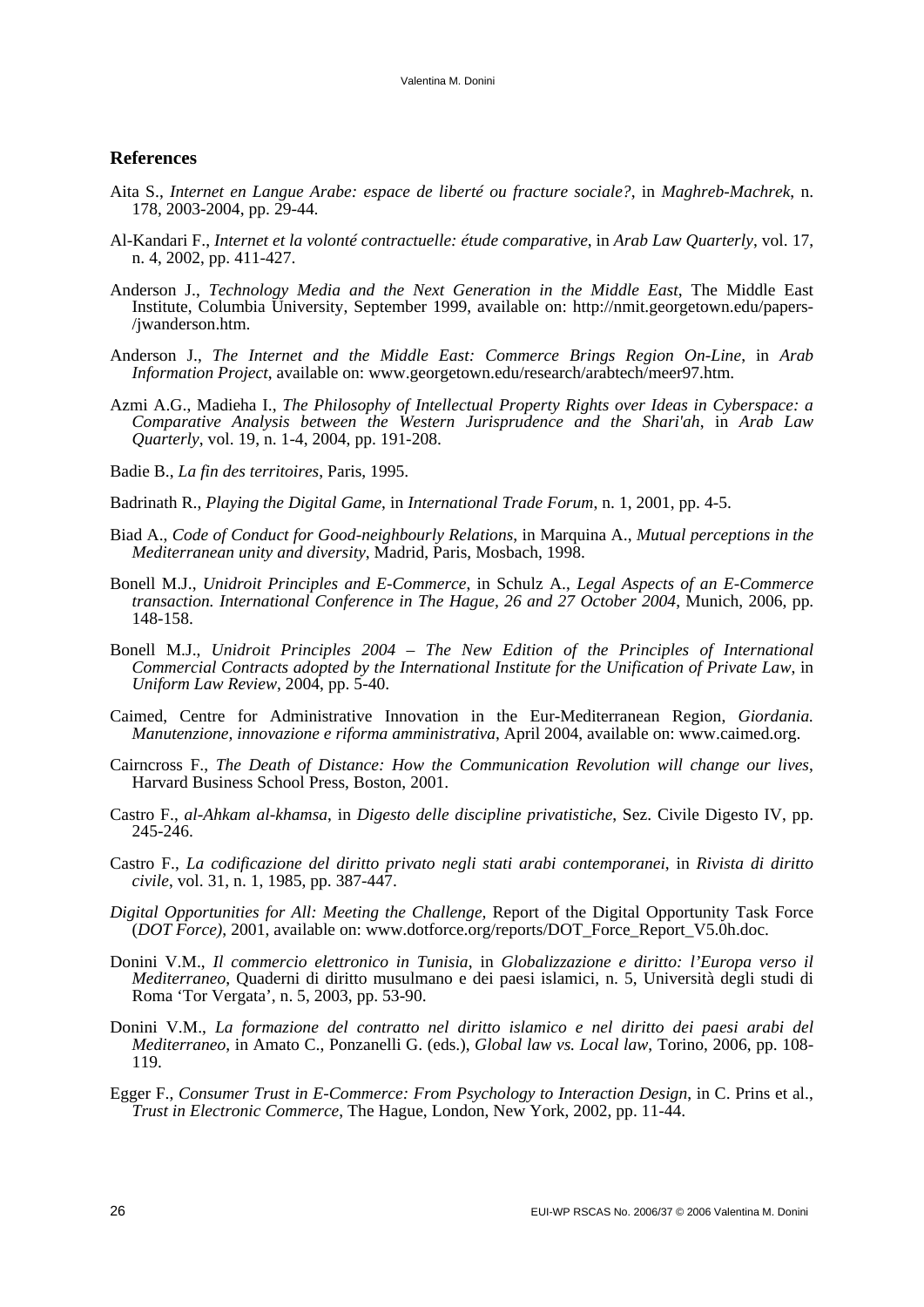- Estelle Long D., *The Impact of Foreign Investment on Indigenous Culture: an Intellectual Property Perspective*, in *North Carolina Journal of International Law and Commercial Regulation*, n. 23, 1998, pp. 239-280.
- Estrella-Faria J.A., *Legal Certainty for Electronic Transactions: the Role of the UNCITRAL Model Law on Electronic Commerce (1996)*, in Schulz A., *op. cit.*, pp. 159-169.
- Ezrahi A.M., *Opting Out of Opt-out clauses: Removing Obstacles to International Trade and International Peace*, in *Law and Policy in International Business*, n. 31, 1999, pp. 123-155.
- Farooq Haq M., Smithson S., *The Role of IS in Islamic Banking: A Cultural Perspective*, available on: [http://is2.lse.ac.uk/asp/aspecis/20030058.pdf.](http://is2.lse.ac.uk/asp/aspecis/20030058.pdf)
- Goldsmith J., *Against Cyberanarchy*, in *The University of Chicago Law Review*, vol. 65, n. 4, 1998, pp. 1199-1240.
- Guerra G.A., Zizzo D.J., Dutton W., Peltu M., *Economics of Trust in the Information Economy: Issue of Identity, Privacy and Security*, 2003, OECD Information Security and Privacy Working Paper No. JT00142557, available on: [http://ssrn.com/abstract=723201.](http://ssrn.com/abstract=723201)
- El-Hassan A., *Freedom of Contract, the Doctrine of Frustration, and Sanctity of Contracts in Sudan Law and Islamic Law*, in *Arab Law Quarterly*, vol. 1, n. 1, 1986, pp. 51-59.
- Hill E.C., Losch K.D., Straub D.W., El-Sheshai K., *A Qualitative Assessment of Arab Culture and Information Technology Transfer*, in *Journal of Global Information Management*, vol. 6, n. 3, 1998, pp. 29-38, also available on: <http://www.cis.gsu.edu> /~dstraub/Papers/Resume/Hilletal1998.doc.
- Jawahitha S., Raihan Ab Hamid N., Mazahir Mohamed Ishak M., *Internet Banking: A Comparative Analysis of Legal and Regulatory Framework in Malaysia*, in *Arab Law Quarterly*, vol. 18, n. 3-4, 2003, pp. 291-308.
- Johnson D.R., Post D., *Law and Borders The Rise of Law in Cyberspace*, in *Stanford Law Review*, vol. 48, 1996, pp. 1367-1402.
- Johnston A., Powles E., *The Kings of the World and their Dukes' Dilemma: Globalisation, Jurisdiction and the Rule of Law*, in *Globalisation and Jurisdiction*, Leiden, 2004.
- Ilarda G., Marullo G., *Cybercrime. Conferenza internazionale. La Convenzione del Consiglio d'Europa sulla criminalità informatica*, Milano, 2004.
- Keramane R., *Telecentres and Development: Application to the Algerian Context*, Paper presented at the Seventh Mediterranean Social and Political Research Meeting, Florence & Montecatini Terme 22–26 March 2006, organised by the Mediterranean Programme of the Robert Schuman Centre for Advanced Studies at the European University Institute.
- Kono T., Paulus C.G., Rajak H., *Selected Legal Issues of E-commerce*, The Hague, London, New York, 2002.
- Korpela J., *English, the Universal Language of the Internet*, available on: [http://www.cs.tut.fi/~](http://www.cs.tut.fi/~-jkorpela/lingua-franca.html) [jkorpela/lingua-franca.html.](http://www.cs.tut.fi/~-jkorpela/lingua-franca.html)
- Lessig L. *The zones of Cyberspace*, in *Stanford Law Review*, vol. 48, 1996, pp. 1403-1411.
- Lohlker R., *Der Handel im Malikitischen Recht*, Berlin, 1991.
- Mahmasani S., *Transactions in the shari'a*, in Khadduri M., Liebesny H.J., *Law in the Middle East*, Washington, 1955.
- MCCONNELL INTERNATIONAL, *Ready?Net.Go! Partnership leading the Global Economy*, 2001, available on: [http://www.mcconnellinternational.com/ereadiness /er](http://www.mcconnellinternational.com/ereadiness)eadinessreport2.htm.
- MCCONNELL INTERNATIONAL, *The National E-Readiness of the Hashemite Kingdom of Jordan. A Global View of Jordan's Competitive Advantages*, McConnell International, 2002, available on: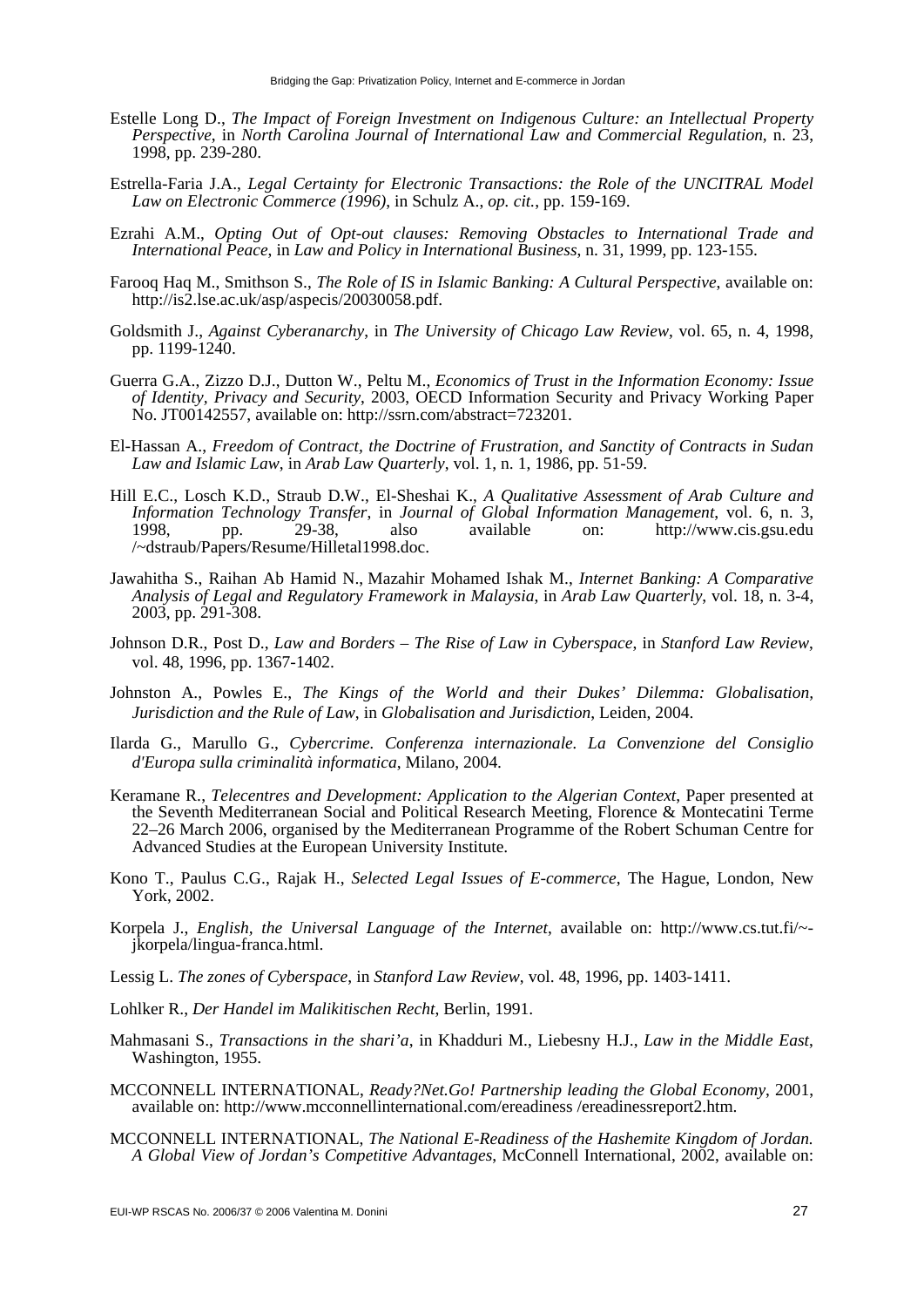[http://www.mcconnellinternational.com/ereadiness\\_Government\\_of\\_Jordan\\_ E](http://www.mcconnellinternational.com/ereadiness_Government_of_Jordan_)Readiness\_ Report McConnell International.pdf.

- Minwer al-Rimawi L., *A Brief Overview of Underlying Macroeconomic Conditions of Arab Capital Markets*, in *European Business Law Review*, September/October 2001, pp. 241-243.
- Muasher M., *Impacts of the Internet in Jordan*, available on: [www.georgetown.edu/researcharabtech-](http://www.georgetown.edu/researcharabtech-/Muasher.htm) [/Muasher.htm.](http://www.georgetown.edu/researcharabtech-/Muasher.htm)
- Naimark R., *The Potential Effect on E-Commerce: Developments on International Treaties*, in The International Bureau of the Permanent Court of Arbitration (ed.), *Strengthening Relations with Arab and Islamic Countries through International Law. E-commerce, the WTO Dispute Settlement Mechanism and Foreign Investment*, The Hague, London, New York, 2002.
- El-Nawawy M.A., Ismail M.M., *Overcoming Deterrents and Impediments to Electronic Commerce in Light of Globalization: the Case of Egypt*, available on: [http://www.isoc.org/inet99-](http://www.isoc.org/inet99-/proceedings/1g/1g_3.htm#s33) [/proceedings/1g/1g\\_3.htm#s33](http://www.isoc.org/inet99-/proceedings/1g/1g_3.htm#s33)
- Nunmberg G., *Will the Internet Always Speak English?*, in *The American Prospect*, vol. 11, n. 10, 2000, available on: [www.prospect.org.](http://www.prospect.org)
- OECD, *Understanding the Digital Divide*, 2001, p. 23, available on: [http://www.oecd.org/dataoecd/38/57/1888451.pdf.](http://www.oecd.org/dataoecd/38/57/1888451.pdf)
- Papa M., *La definizione di contratto e l'autonomia contrattuale in diritto musulmano: dai principi della Shari'a alle legislazioni contemporanee*, in *Roma e America Latina*, vol. 7, 1999, pp. 277- 297.
- Pelletreau R.H., *Information Technology and the Arab World*, available on: [www.georgetown.edu-](http://www.georgetown.edu-/research/arabtech/pelletreau.htm) [/research/arabtech/pelletreau.htm.](http://www.georgetown.edu-/research/arabtech/pelletreau.htm)
- Piccinelli G.M., *La dimensione etica nel diritto musulmano dei contratti*, in *Roma e America Latina*, vol. 7, 1999, pp. 249-276.
- Post D., *Against 'Against Cyberanarchy'*, in *Berkley Technology Law Journal*, vol. 17, n. 1, 2002, pp. 1363-1390.
- Price M.E., Verhulst S.G., *Self-Regulation and the Internet*, The Hague, 2005.
- Prins C., van der Wees L., *E-commerce and Trust: A Variety in Challenges*, in C. Prins et al., *Trust in Electronic Commerce*, The Hague, London, New York, 2002.
- Rose G., Straub D., *Predicting General IT Use: Applying TAM to the Arabic World*, in *Journal of Global Information Management*, vol. 6, n. 3, 1998, pp. 39-46, also available on: [http://members-](http://members-.aol.com/grose00000/jgim.html) [.aol.com/grose00000/jgim.html.](http://members-.aol.com/grose00000/jgim.html)
- Saadat M., *Jurisdiction and the Internet after Gutnick and Yahoo!*, in *The Journal of Information, Law and Technology (JILT)*, 2005, 1, available on: [http://www2.warwick.ac.uk/fac/soc/law2/elj/jilt-](http://www2.warwick.ac.uk/fac/soc/law2/elj/jilt-/2005_1/saadat)  $/2005$  1/saadat/.
- Saad Zaghloul K.H., *Towards Communicational Strategy for Activation of Economic Development in the Light of Contemporary Changes*, in *Arab Law Quarterly*, vol. 19, n. 1-4, 2004, pp. 209-226.
- El-Said G.R., Hone K.S., *Culture and E-commerce: an exploration of the Perceptions and Attitudes of Egyptian Internet Users*, in *Journal of Computing and Information Technology*, vol. 13, n. 2, 2005, pp. 107–122.
- Sali R., *Online Dispute Resolution (ODR): Crossing Technology and Disputes. The RisolviOnline Project of the Chamber of Arbitration of Milan*, in A. Schulz, *op. cit.*, pp. 249-259.
- Schjolberg S., Hubbard A.M., *Harmonizing National Legal Approaches on Cybercrime*, ITU, 2005, available on: [http://www.itu.int/osg/spu/cybersecurity//docs/](http://www.itu.int/osg/spu/cybersecurity//docs) Background\_Paper\_Harmonizing\_- National and Legal Approaches on Cybercrime.pdf.